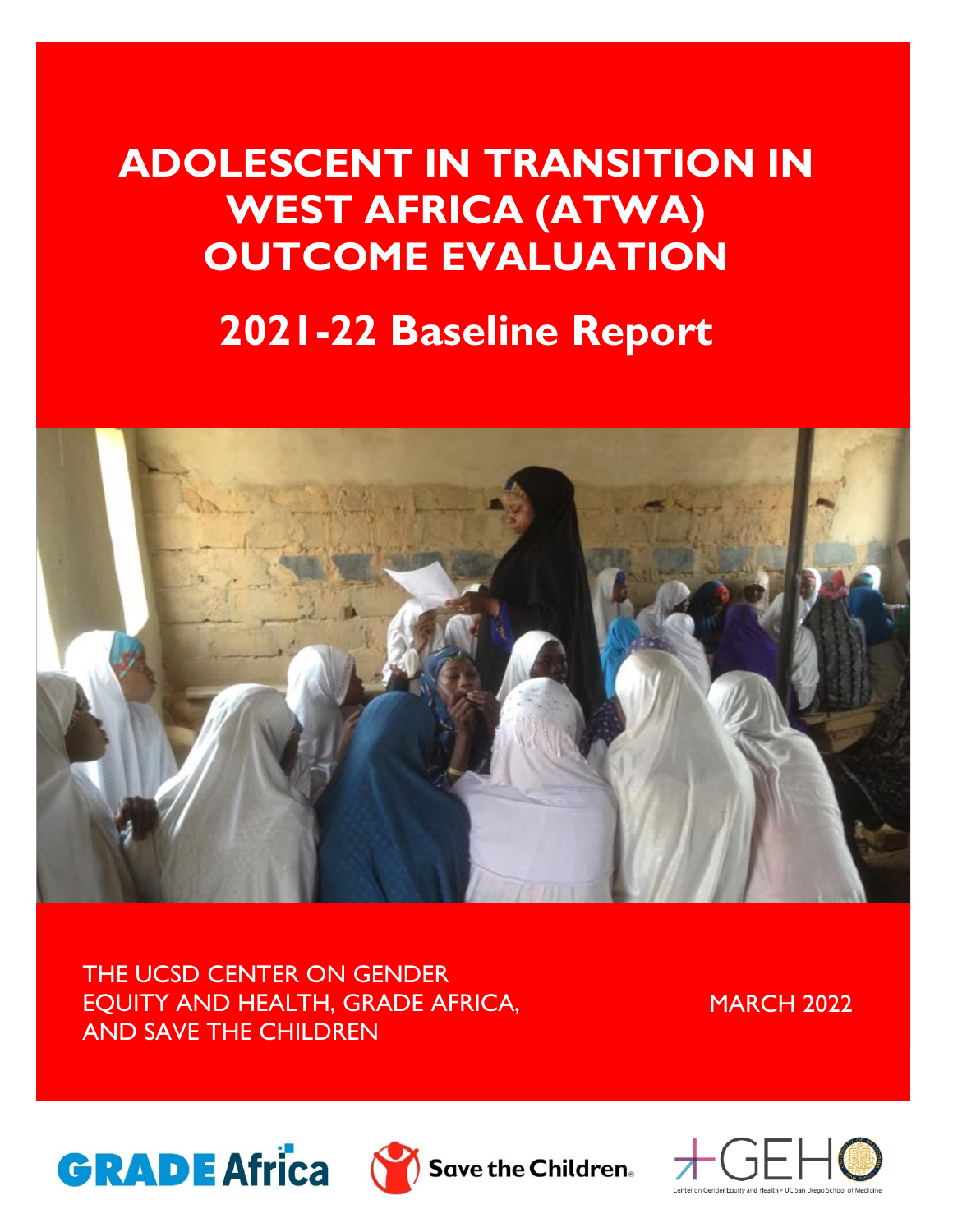© 2022 Center for Gender Equity and Health, University of California San Diego

This report was written by Kathryn M. Barker, ScD, MPH and Sarah Smith, MPH, University of California San Diego.

Recommended Citation:

Center on Gender Equity and Health. 2022. Adolescent Transitions in West Africa (ATWA) Outcome Evaluation: Year 1 Baseline Report. La Jolla, CA: University of California San Diego for Save the Children.

gehweb.ucsd.edu/adolescent-transition-west-africa-atwa/ Twitter: @GEH\_UCSD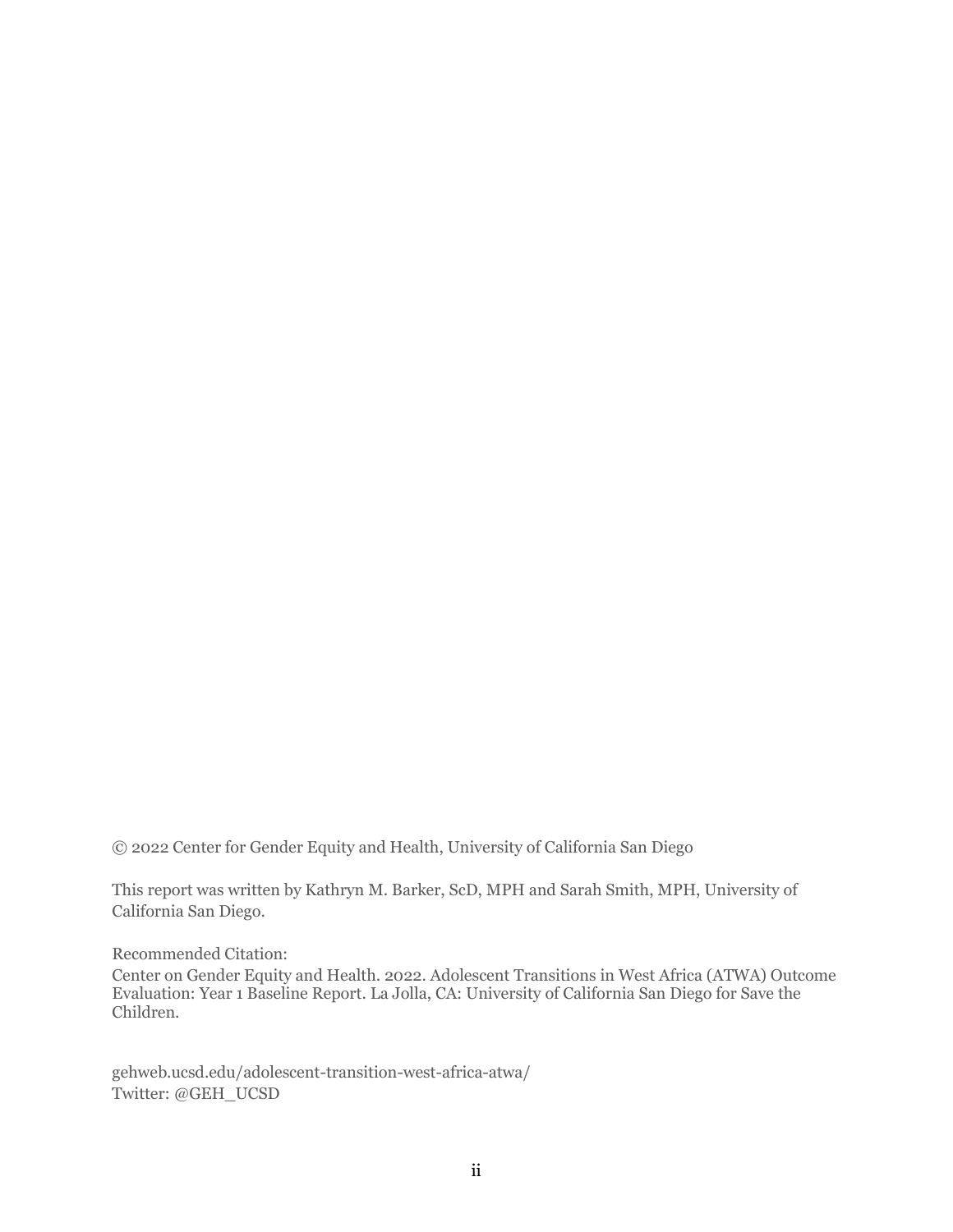# <span id="page-2-0"></span>**TABLE OF CONTENTS**

| Outcome Indicator 1.6: Knowledge about body changes during puberty, the menstrual cycle, and |  |
|----------------------------------------------------------------------------------------------|--|
|                                                                                              |  |
|                                                                                              |  |
|                                                                                              |  |
|                                                                                              |  |
|                                                                                              |  |
|                                                                                              |  |
|                                                                                              |  |
|                                                                                              |  |
|                                                                                              |  |
|                                                                                              |  |
| Impact Indicator 3: Need for family planning satisfied with modern contraception  31         |  |
|                                                                                              |  |
|                                                                                              |  |
|                                                                                              |  |
|                                                                                              |  |
|                                                                                              |  |
|                                                                                              |  |
|                                                                                              |  |
|                                                                                              |  |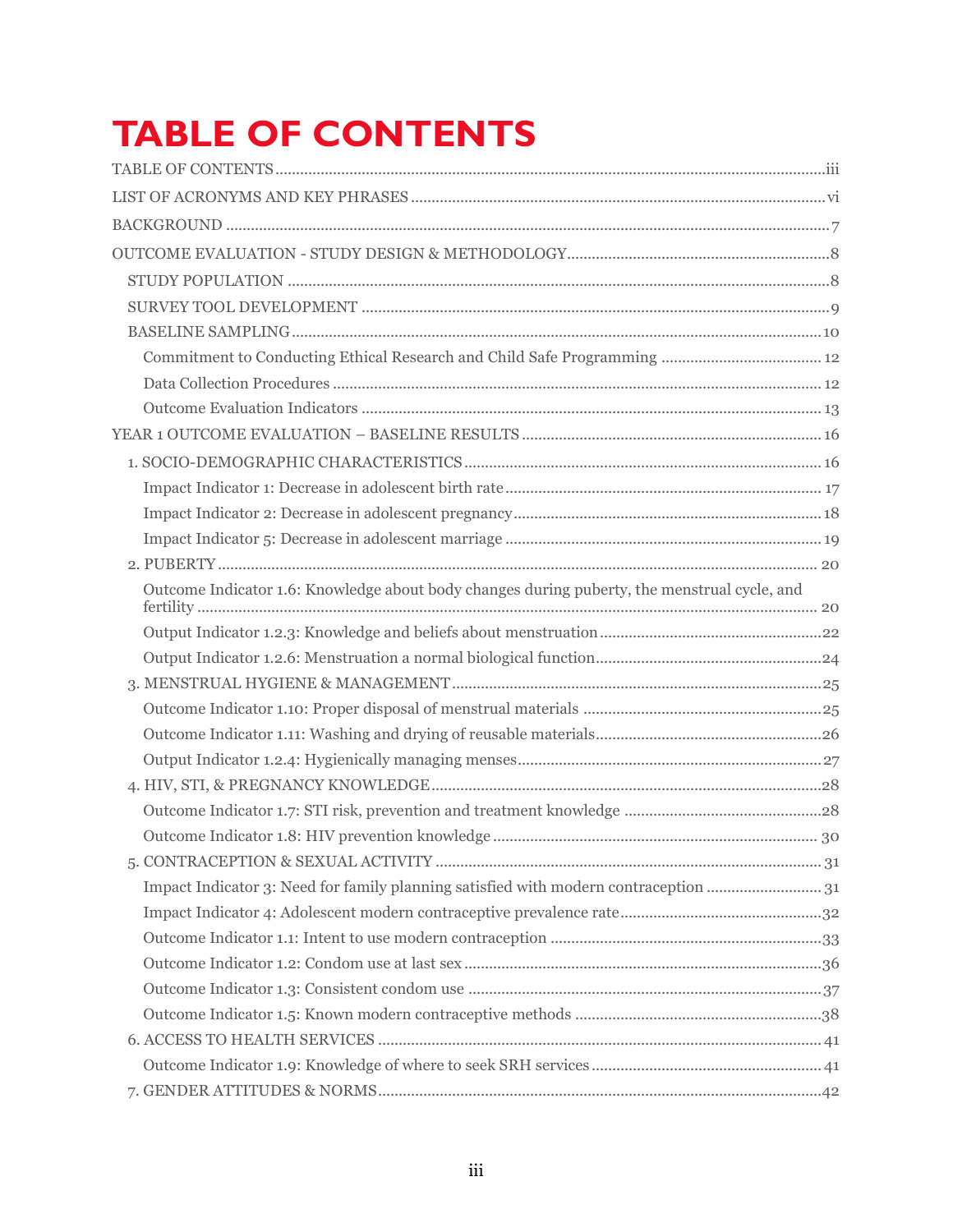# **TABLES**

| Table 2. List of ATWA outcome evaluation indicators by corresponding report section 13                 |
|--------------------------------------------------------------------------------------------------------|
|                                                                                                        |
|                                                                                                        |
|                                                                                                        |
|                                                                                                        |
|                                                                                                        |
| Table 8. Outcome Indicator 1.6: Knowledge about body changes during puberty, the menstrual cycle, and  |
|                                                                                                        |
|                                                                                                        |
|                                                                                                        |
| Table 11. Outcome Indicator 1.10: Proportion of girls who report properly disposing of absorbent       |
|                                                                                                        |
| Table 12. Outcome Indicator 1.11: Proportion of girls who report washing and drying reusable menstrual |
|                                                                                                        |
| Table 13. Output Indicator 1.2.4: proportion of girls that know how to hygienically manage menses 28   |
| Table 14. Outcome Indicator 1.7: Proportion of adolescents with correct knowledge about STI risk and   |
|                                                                                                        |
| Table 15. Outcome Indicator 1.8: Proportion of adolescents with comprehensive knowledge of HIV         |
|                                                                                                        |
| Table 16. Impact Indicator 3: Need for family planning satisfied with modern contraception31           |
|                                                                                                        |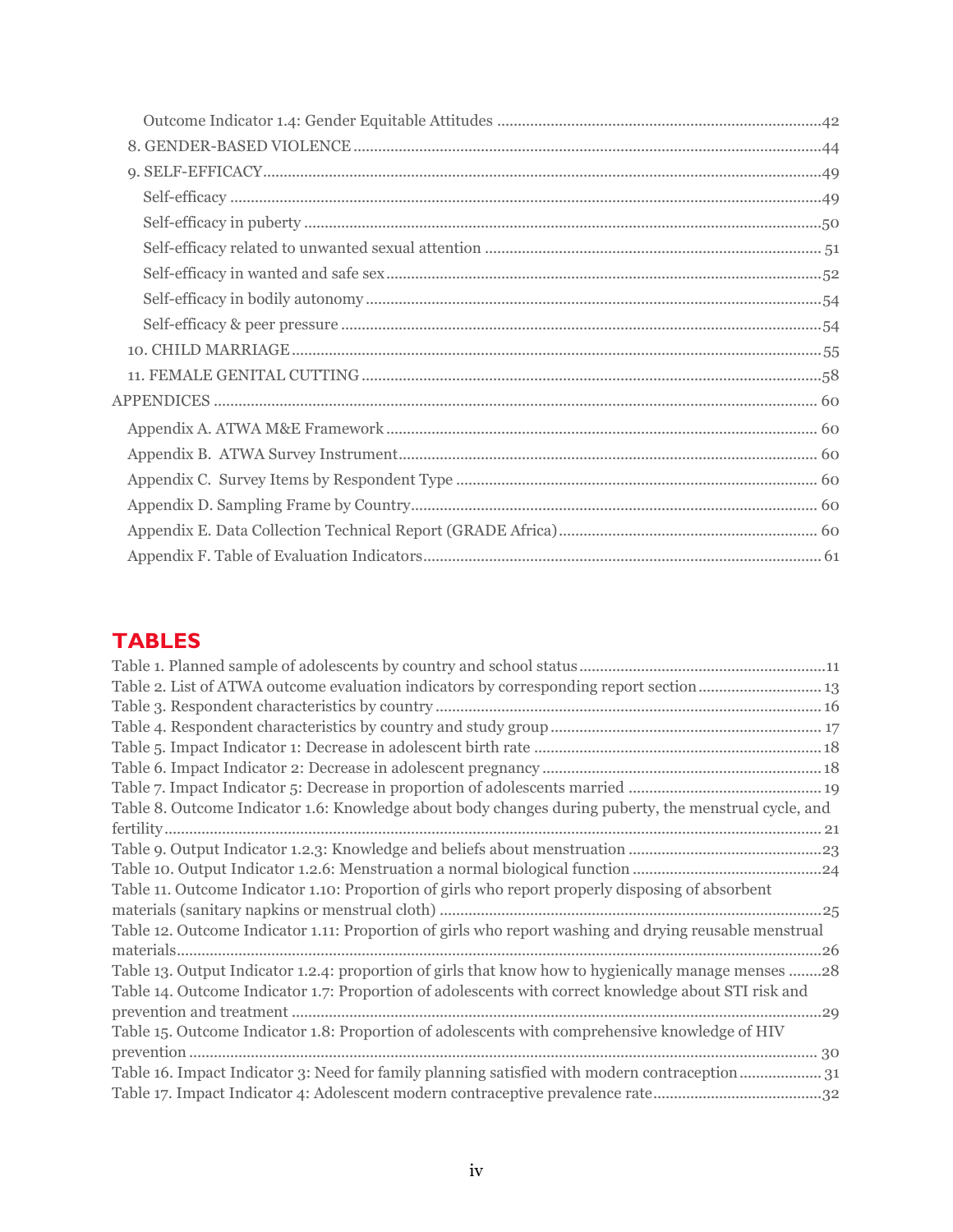| Table 21. Outcome Indicator 1.5: Average number of modern contraceptive methods known among |  |
|---------------------------------------------------------------------------------------------|--|
|                                                                                             |  |
|                                                                                             |  |
|                                                                                             |  |

## **FIGURES**

| Figure 6. Knowledge of modern methods by method type (in overall sample and by age category) 39             |
|-------------------------------------------------------------------------------------------------------------|
|                                                                                                             |
|                                                                                                             |
|                                                                                                             |
| Figure 9. Agreement with statement that it is acceptable to persuade a girlfriend into having sex by use of |
|                                                                                                             |
| Figure 10. Agreement with statement that it is ok for a man to beat his wife for disobeying his orders  47  |
| Figure 11. Agreement with statement that a woman should tolerate violence for the sake of her family, by    |
|                                                                                                             |
| Figure 12. Agreement with statement that a woman should tolerate violence for the sake of her family, by    |
|                                                                                                             |
|                                                                                                             |
| Figure 14. Agreement with statement that adolescent can ask questions about puberty to a trusted adult 50   |
| Figure 15. Proportion of adolescents agreeing they could tell an adult about unwanted sexual attention      |
|                                                                                                             |
|                                                                                                             |
| Figure 17. Proportion of adolescents agreeing they could resist negative peer pressure 55                   |
| Figure 18. Proportion of adolescents agreeing they have the right to choose whether, when, and with         |
|                                                                                                             |
| Figure 19. Proportion of adolescents agreeing they could refuse if their parents wanted them to get         |
|                                                                                                             |
| Figure 20. Proportion of Burkinabe adolescents stating girls should not be circumcised (in overall sample,  |
|                                                                                                             |
| Figure 21. Proportion of Burkinabe adolescents stating FGC should not be continued (in overall sample,      |
|                                                                                                             |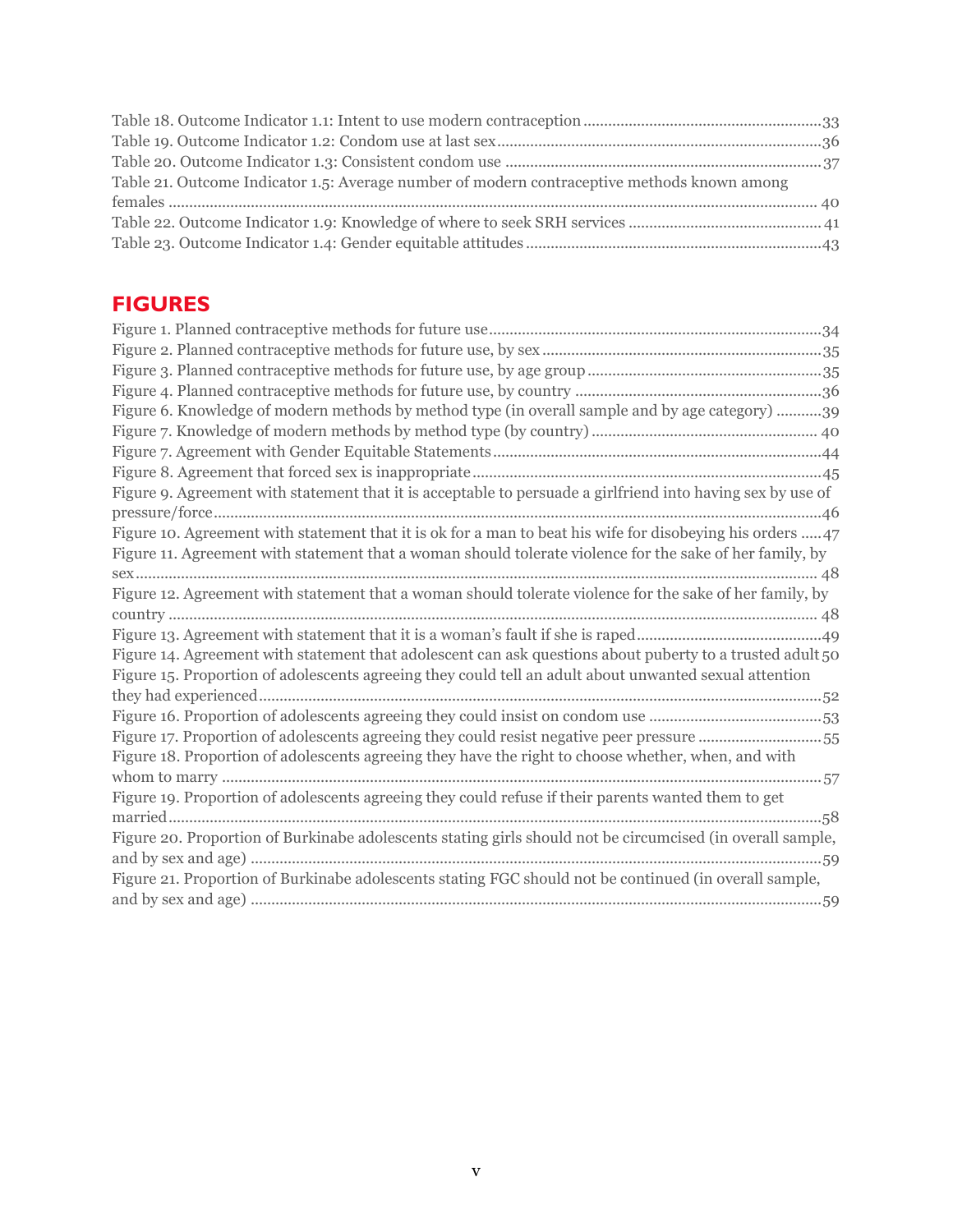# <span id="page-5-0"></span>**LIST OF ACRONYMS AND KEY PHRASES**

| <b>ASRHR</b> | Adolescent Sexual and Reproductive Health Rights |  |  |
|--------------|--------------------------------------------------|--|--|
| <b>ATWA</b>  | <b>Adolescent Transitions in West Africa</b>     |  |  |
| <b>CFA</b>   | <b>Confirmatory Factor Analysis</b>              |  |  |
| <b>DHS</b>   | Demographic and Health Surveys                   |  |  |
| <b>EPA</b>   | <b>Exploratory Factor Analysis</b>               |  |  |
| FGC          | <b>Female Genital Cutting</b>                    |  |  |
| <b>GAGE</b>  | Gender and Adolescence Global Evidence           |  |  |
| <b>GEAS</b>  | Global Adolescent Study                          |  |  |
| <b>GEM</b>   | Gender Equitable Men                             |  |  |
| <b>LSE</b>   | Life Skill Education                             |  |  |
| <b>MHM</b>   | Menstrual Hygiene Management                     |  |  |
| <b>MPNS</b>  | <b>Menstrual Practice Needs Scale</b>            |  |  |
| <b>MPQ</b>   | <b>Menstrual Practices Questionnaire</b>         |  |  |
| <b>SRH</b>   | Sexual and reproductive health                   |  |  |
| <b>SRHR</b>  | Sexual and Reproductive Health Rights            |  |  |
| <b>UCSD</b>  | University of California San Diego               |  |  |
| <b>VYAs</b>  | Very young adolescents                           |  |  |
| Y/O          | Year olds                                        |  |  |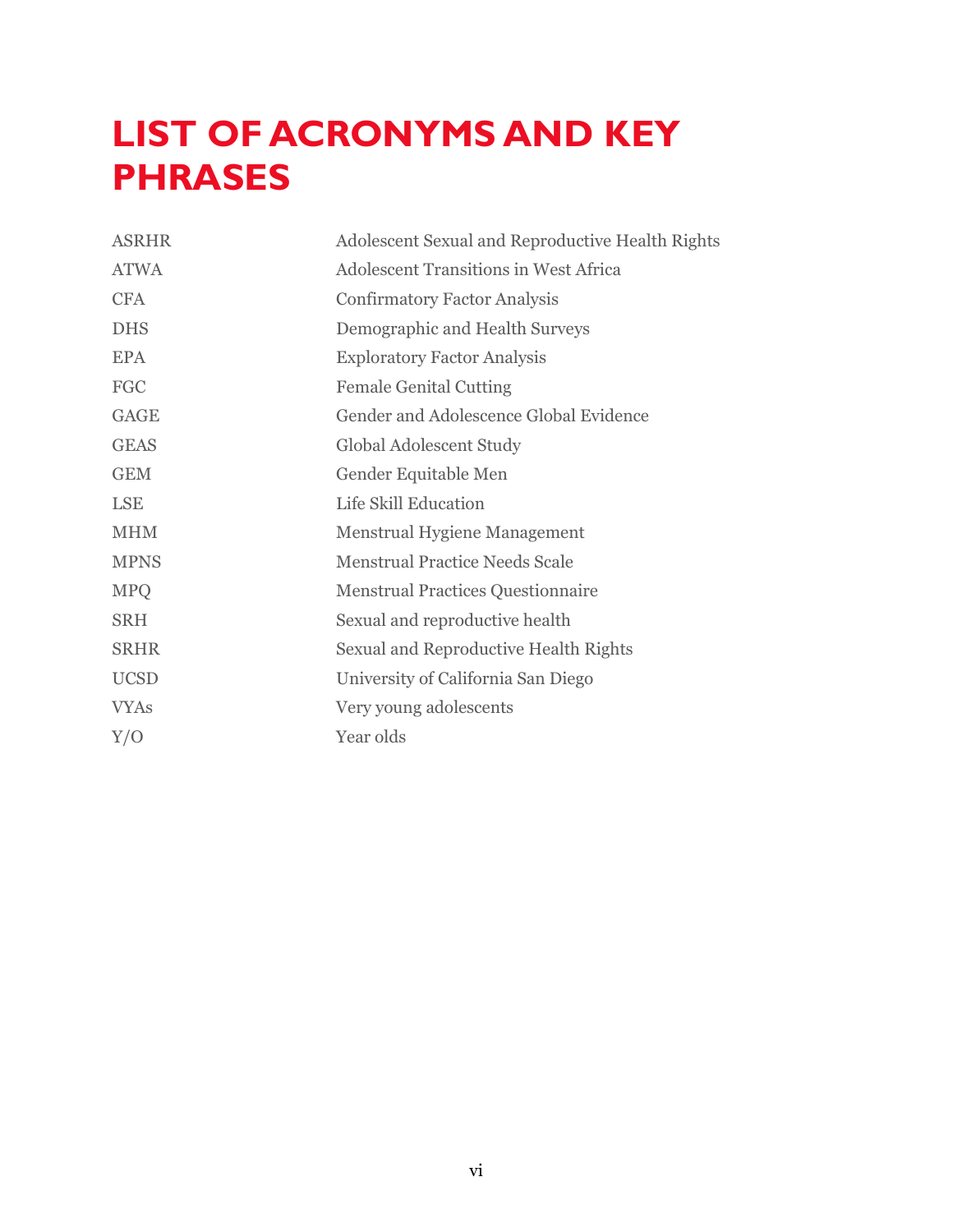# <span id="page-6-0"></span>**BACKGROUND**

The Adolescent in Transition in West Africa (ATWA) program is funded by the Dutch Ministry of Foreign Affairs. The four-year program aims to influence and promote positive adolescent sexual and reproductive health and rights (SRHR) outcomes by addressing some of the interrelated drivers of poor sexual and reproductive health and rights (SRHR) among very young (ages 10-14 years) and older (ages 15-19 years) adolescents in Mali, Burkina Faso, and Niger.

Spanning from December 2019 until November 2023, the program will improve the sexual and reproductive health and rights of adolescents by catalyzing the provision of Life Skills Education (LSE) in school settings, and in Niger and Mali outside of school settings as well. Teachers, mentors, and peers will engage adolescent girls and boys in learning about SRHR, building critical life skills and improving attitudes, behaviors and norms towards gender and SRHR. Alongside the provision of LSE, the program will increase access to, and uptake of, quality adolescentresponsive SRH services and contraception among adolescents by improving the quality and youth-friendliness of services, including the attitudes, skills and knowledge of service providers. Overall objectives of the project include:

**Impact**: Improved sexual and reproductive health and rights of adolescents

**Outcome 1:** Improved sexual and reproductive health and rights and gender equality knowledge, intent, and behaviors among adolescents

**Outcome 2**: Ensure health facilities offer quality adolescent responsive SRH services that are used by adolescent girls and boys

Overall, ATWA seeks to provide SRHR information to 472,180 adolescents through 2,573 teachers in 2,148 primary schools (adolescents ages 10 to 14) and 425 secondary schools (adolescents ages 14 to 19), 48,000 out of school adolescents, 1,704 health workers, and 500 health centers. Additionally, 212,090 girls in 2,537 schools in Niger, Mali and Burkina Faso are to be provided with the knowledge, materials, and facilities to manage their menstruation in a hygienic and dignified fashion. ATWA also aims to provide 48,000 out of school adolescents in Niger and 4,368 in Mali with quality ASRHR information in small groups by mentors.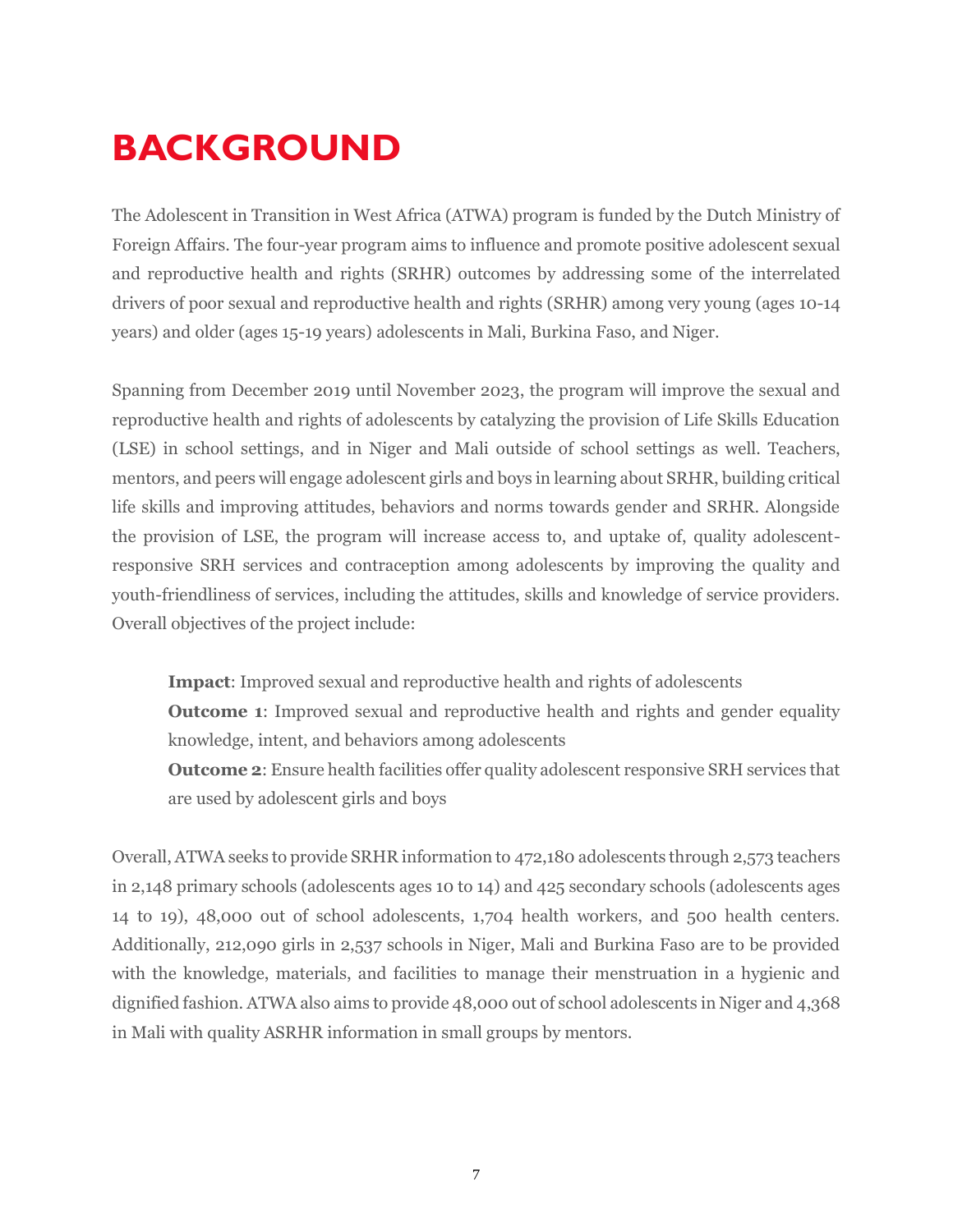To evaluate the intervention's impact, an external outcome evaluation will be carried out each year of implementation by research partners, the Center on Gender Equity and Health at the University of California San Diego, and GRADE Africa. The evaluation design is a pre and posttest with a comparison group. As such, in each of the three countries, an intervention and a control group will be identified and interviewed at the start and end of each of the two intervention years. This report provides findings from the Year 1 baseline survey conducted in December 2021.

# <span id="page-7-0"></span>**OUTCOME EVALUATION - STUDY DESIGN & METHODOLOGY**

The overall objective of the evaluation is to evaluate the efficacy of the program in improving the knowledge, attitudes, behavioral intentions and other precursors of behavior change related to menstrual hygiene and other ASRHR outcomes among adolescents receiving the intervention compared to those not receiving the program (controls). A cross-sectional design is employed to assess adolescents using the administration of a quantitative survey tool by trained enumerators at each of the four evaluation time points: baseline Year 1 (December 2021), endline Year 1 (anticipated May 2022), baseline Year 2 (anticipated September 2022), endline Year 2 (anticipated May 2023).

# <span id="page-7-1"></span>**STUDY POPULATION**

The geographic focus of ATWA is eight regions of the Liptako Gourma area, an area that covers eastern Burkina Faso, southwestern Niger, and a small portion of southeast central Mali. The intervention will be implemented in: Sikasso, Gao, Mopti, and Ségou regions of Mali; Boucle de Mouhoun, Nord, and Centre-Nord regions in Burkina Faso; and Tillabery region in Niger. The situation in the Liptako Gourma area is characterized by insecurity and violence, including against schools and health centers, and conservative attitudes towards adolescents' SRHR.

The ATWA intervention aims to reach male and female very young and older adolescents, ages 10 to 14 years and 15 to 19 years, respectively. Although the intervention is largely school-based, ATWA also reaches a smaller percentage of adolescents who are not enrolled in schools via community small group settings. Adolescents who are not enrolled in school may be out of school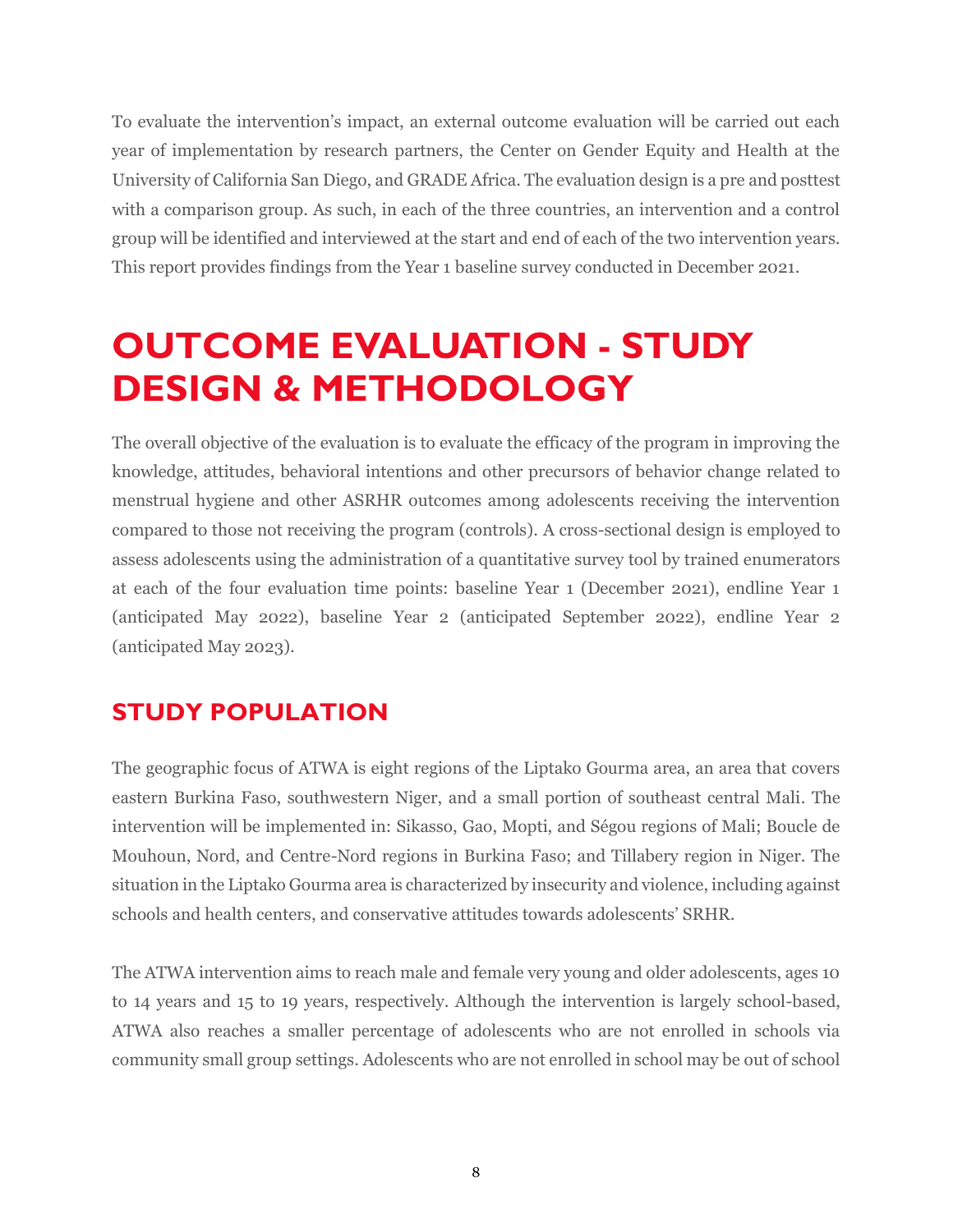either temporarily due to political instability or COVID-related school closures, or for longer durations due to familial considerations.

## <span id="page-8-0"></span>**SURVEY TOOL DEVELOPMENT**

In coordination with Save the Children, UCSD-GEH drew upon the ATWA M&E Framework (Appendix A) and each country's curricula to develop a quantitative survey designed to assess evaluation indicators and other key intervention topics. The resulting survey tool includes 12 themes: Respondent Demographics; Puberty; Menstrual Hygiene & Management; HIV, STIs & Pregnancy Knowledge; Contraception; Personal Sexual History; Health Services; Gender Attitudes & Norms; Gender-Based Violence; Self-Efficacy; Child Marriage; and Female Genital Cutting (FGC). The construction of indicators for each of the 12 themes was guided by the following previously-validated surveys: the 2020 edition of the Performance Monitoring for Action (PMA2020), Demographic and Health Surveys (DHS), the Johns Hopkins University's Global Early Adolescent Study (GEAS), Gender and Adolescence: Global Evidence (GAGE), Menstrual Practices Questionnaires (MPQ), and the Menstrual Practice Needs Scale (MPNS-36). The demographic indicators were defined using the PMA2020 and the GEAS, while the gender attitudes and norms were defined using the GEAS after factor analysis. Contraceptive use measures among adolescents aged 10-14 and 15-19 were also defined using the GEAS. Finally, the analysis of practices during menstruation was assessed using the MPQ. In addition, UCSD researchers in collaboration with Save the Children-Netherlands staff created new indicators reflective of the unique ATWA programmatic mandate.

After initial development, the survey tool was circulated among Save the Children country offices in Burkina Faso, Mali, and Niger and reviewed to ensure included item topics matched the country's curricula and to ensure cultural considerations were made with respect to item wording and appropriateness of topics for adolescents, especially very young adolescents. This review process resulted in variation of the items asked in each country by adolescent sex, age, and school status. The final survey tool is presented in Appendix B, and a list summarizing items asked of each respondent category (e.g., in-school Malians ages 10 to 14) is provided in Appendix C.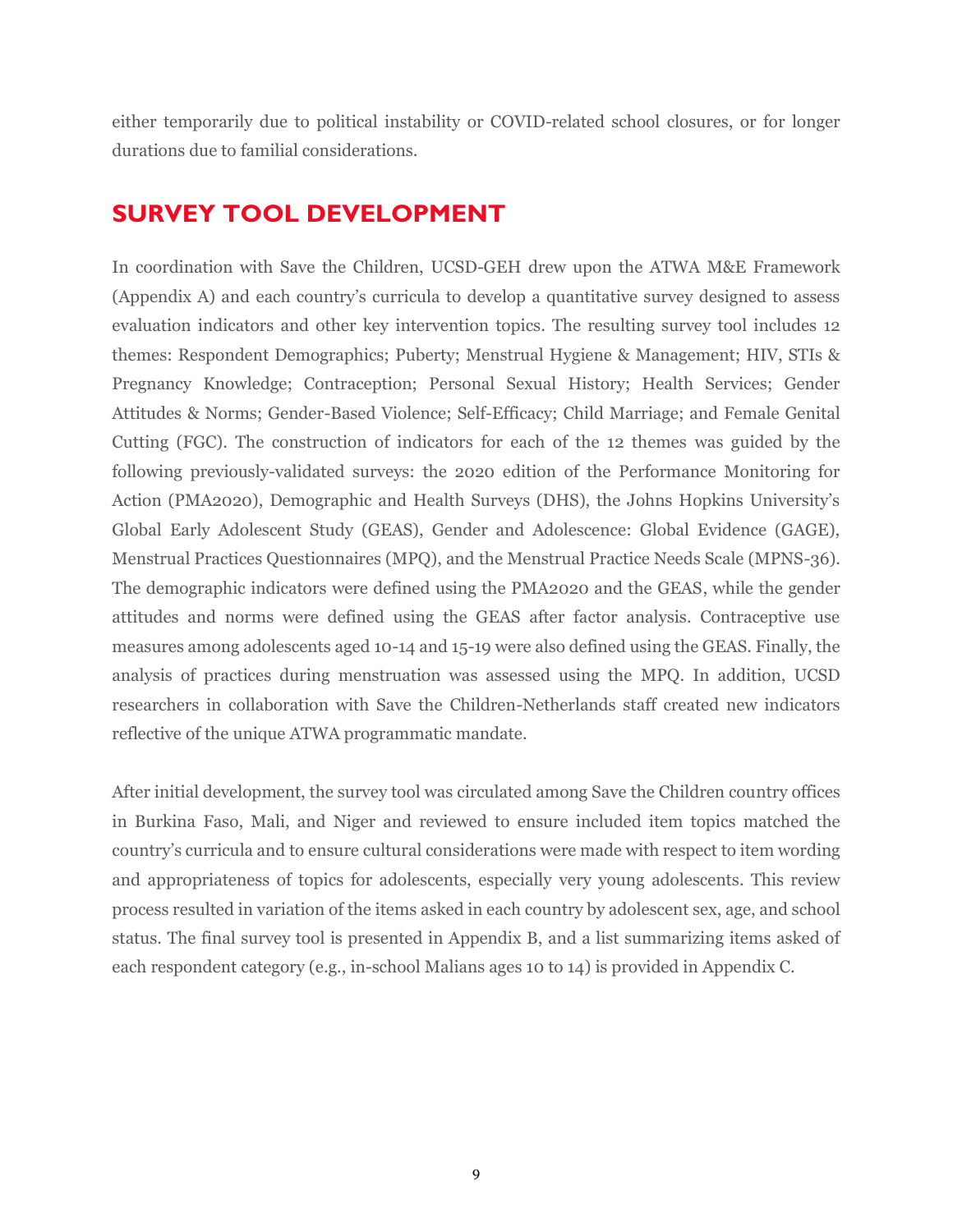### <span id="page-9-0"></span>**BASELINE SAMPLING**

In a coordinated effort Save the Children, GRADE Africa, and UCSD-GEH identified key demographic variables that may lead to variation in intervention effectiveness. These included: region, province, school type (primary/secondary), and urbanicity (rural/urban). Based on these considerations, sampling frames of the schools and communities (for out-of-school adolescents) were developed for each country (provided in Appendix D). Following the sampling frame development, intervention and control groups were selected. For each intervention site (i.e., a school or community) identified, a control site was matched based on region, province, school type, and urbanicity.

The study design required that the control sites (i.e., comparison groups) for the intervention sites are schools and communities that have not yet been targeted by the ATWA project. As such, sampling for controls and intervention groups occurred in separate schools and communities (a minimum of 5km apart) to minimize the potential for contamination effects between the two groups.

As indicated in the detailed technical report by GRADE Africa (Appendix E), fifty schools were to be selected in each country, where twenty-five would be assigned as intervention schools and the remaining twenty-five would be assigned as control schools. Of the twenty-five schools, seventeen would be primary schools and eight would be secondary schools. This balance between the primary and secondary schools was determined based on the targeted populations (i.e., more primary school students are reached by ATWA than secondary school students). Fifteen students would then be randomly selected at each primary school, and ten students would be randomly selected at each secondary school. In total, there would be 670 students selected to participate in each country. In addition, supplementary data collection would be conducted in eight communities in Mali (where schools are closed) and in eight communities in Niger (for out of school adolescents). Four of the eight communities would be selected as "intervention communities" and the remaining four communities would be selected as "control communities." Fifteen adolescents would be selected in each community, for a total of 12o out of school adolescents in Mali and Niger, respectively. Thus as summarized in Table 1, a total of 2,250 adolescents were planned to be included in Year 1 baseline data collection. By study group, there was a planned 1,125 adolescents in the intervention group and 1,125 adolescents in the control group. This sample size was determined based on power calculations of outcome indicators and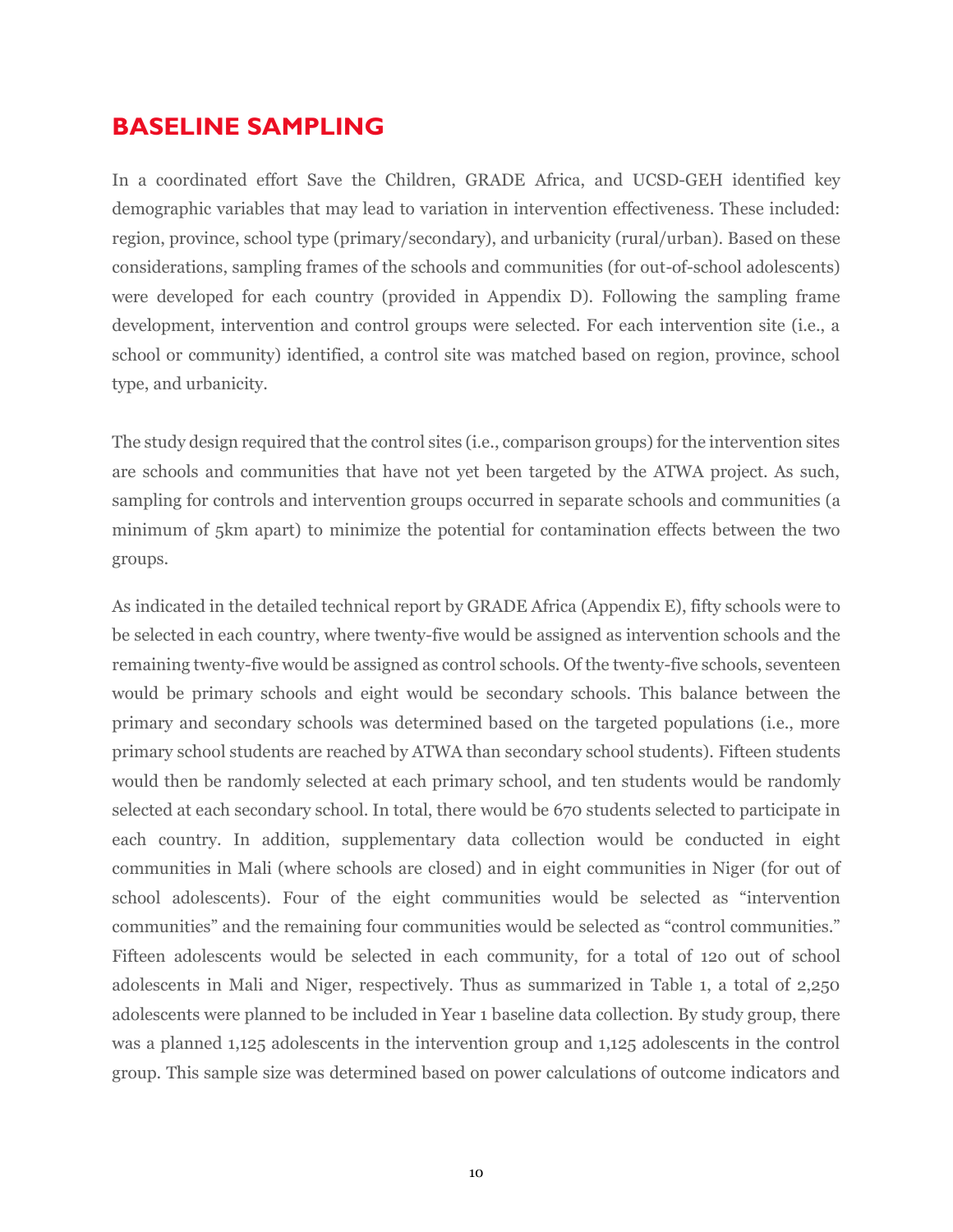budget considerations. Additional detail is provided in Section 1.4 of the GRADE Technical Report (Appendix E).

| <b>Region</b>       | <b>School level</b>          | <b>Sample Size</b> |  |  |
|---------------------|------------------------------|--------------------|--|--|
| <b>Burkina Faso</b> |                              |                    |  |  |
| Boucle du Mouhoun   | Primary                      | 180                |  |  |
|                     | Secondary                    | 40                 |  |  |
|                     | <b>Total</b>                 | 220                |  |  |
|                     | Primary                      | 210                |  |  |
| Nord                | Secondary                    | 80                 |  |  |
|                     | <b>Total</b>                 | 290                |  |  |
|                     | Primary                      | 120                |  |  |
| Centre-Nord         | Secondary                    | 40                 |  |  |
|                     | <b>Total</b>                 | 160                |  |  |
|                     | <b>Overall Country Total</b> | 670                |  |  |
|                     | <b>Niger</b>                 |                    |  |  |
|                     | Primary                      | 510                |  |  |
| Tillabéry           | Secondary                    | 160                |  |  |
|                     | Out-of-School                | 120                |  |  |
|                     | <b>Overall Country Total</b> | 790                |  |  |
|                     | Mali                         |                    |  |  |
|                     | Primary                      | 116                |  |  |
| Gao                 | Secondary                    | 40                 |  |  |
|                     | Out-of-School                | 60                 |  |  |
|                     | Total                        | 276                |  |  |
|                     | Primary                      | 180                |  |  |
| Mopti               | Secondary                    | 60                 |  |  |
|                     | <b>Total</b>                 | 300                |  |  |
|                     | Primary                      | 120                |  |  |
| Ségou               | Secondary                    | 40                 |  |  |
|                     | Out-of-School                | 60                 |  |  |
|                     | <b>Total</b>                 | 220                |  |  |
|                     | Primary                      | 90                 |  |  |
| Sikasso             | Secondary                    | 20                 |  |  |
|                     | <b>Total</b>                 | 110                |  |  |
|                     | <b>Overall Country Total</b> | 790                |  |  |
|                     | <b>Total Planned Sample</b>  | 2,250              |  |  |

<span id="page-10-0"></span>**Table 1. Planned sample of adolescents by country and school status**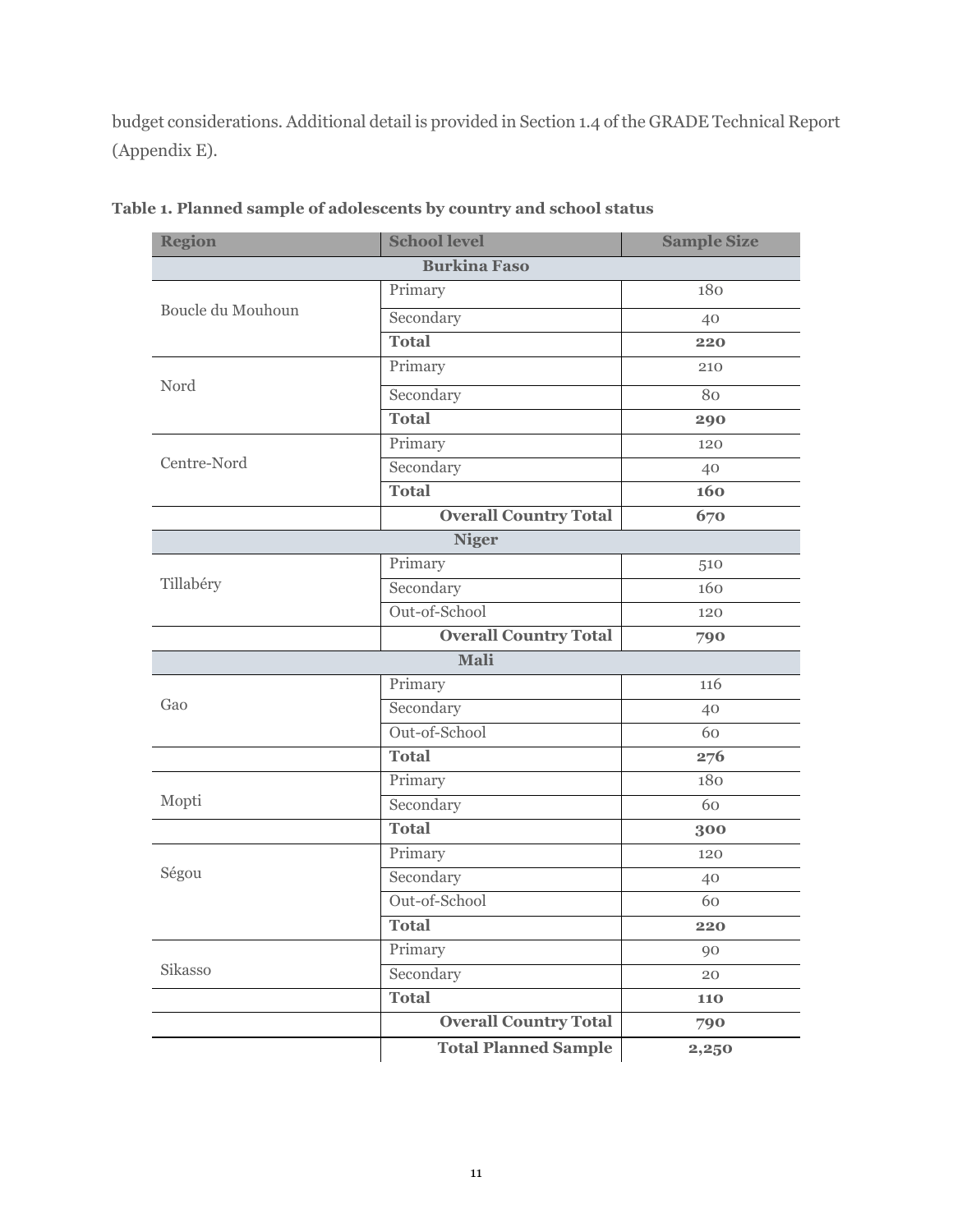Due to security risks, several data collection sites in each country were replaced with alternative schools or communities: eleven schools in Burkina Faso and four schools in Mali were replaced with alternate sites, as were ten schools and three communities in Niger. Please see Section 2.6 of the technical report for additional detail (Appendix E). Final sample sizes by study group and key demographic variables are provided in the evaluation results section (see Table 4).

# <span id="page-11-0"></span>Commitment to Conducting Ethical Research and Child Safe Programming

Study protocols were prepared and submitted to Ethics Committees in each of the three countries in addition to the UCSD Institutional Review Board (IRB) (IRB Determination #210928). Regional educational directors in each of the three countries were informed of the study by the GRADE Africa team, as were provincial and departmental directors. Save the Children country office representatives informed local school officials, as well as the administrative and customary authorities within selected communities. Before data collection began, enumerators completed a six-day training in which they were provided guidance on ethical principles of research and data collection procedures.

#### <span id="page-11-1"></span>Data Collection Procedures

Before data collection occurred, study objectives and timelines for the project were shared with local authorities. In addition, authorities helped to inform data collection teams of the changing security situations in each country. During the data collection phase, the director of each school provided a list of eligible students who met the study criteria, while local authorities in Niger and Mali worked closely with the data collection team to provide a list of eligible out of school adolescents. The data collection team used a Random Number Generator application to randomly select individuals from these lists. After the informed consent process was completed, a member of the data collection team administered the survey using electronic tablets programmed using CommCare. Care was taken to match female adolescents with female enumerators, and male adolescents with male enumerators. A monitoring and quality control tracking system was developed and updated daily.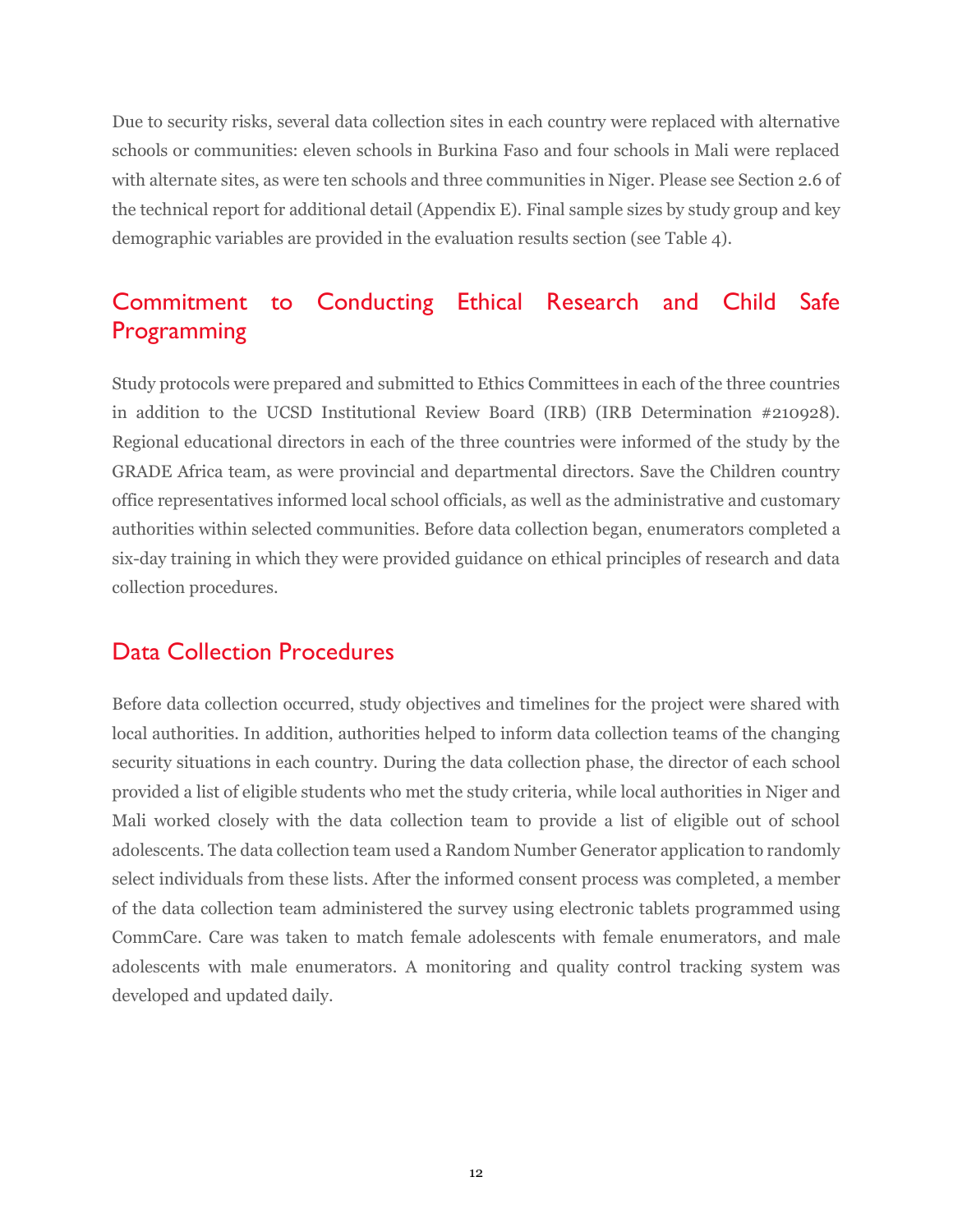# <span id="page-12-0"></span>Outcome Evaluation Indicators

The ATWA M&E Framework (provided in Appendix A) includes both monitoring and evaluation indicators. Table 2 provides a summary of the evaluation indicators included in the report, and the associated report sections in which they are discussed. The full table of evaluation indicators along with results is provided in Appendix F.

| <b>IMPACT: Improved sexual and reproductive health and rights among adolescents</b> |                                             |                       |  |
|-------------------------------------------------------------------------------------|---------------------------------------------|-----------------------|--|
| <b>Indicator</b>                                                                    | <b>Indicator Definition</b>                 | <b>Report Section</b> |  |
| [1] Decrease in adolescent birth rate                                               | [1] The average number of births to female  | 1. Demographic        |  |
| (NB: adolescent parity is used as a                                                 | respondents ages 15-19                      | Characteristics       |  |
| proxy as we do not assess births by                                                 |                                             |                       |  |
| year in this study)                                                                 |                                             |                       |  |
| [2] Decrease in proportion of                                                       | [2] The percent of adolescent females who   | 1. Demographic        |  |
| adolescents who have ever been                                                      | have ever been pregnant + the percent of    | Characteristics       |  |
| pregnant or caused a pregnancy                                                      | adolescent males who have ever caused a     |                       |  |
|                                                                                     | pregnancy                                   |                       |  |
| [3] Increase in need for family                                                     | [3A] Percentage of [sexually active]        | 5. Contraception      |  |
| planning satisfied with modern                                                      | adolescents age 15-19 years currently       | & Sexual Activity     |  |
| contraception                                                                       | married or in union who have their need     |                       |  |
|                                                                                     | for family planning satisfied with modern   |                       |  |
|                                                                                     | contraceptive methods                       |                       |  |
|                                                                                     | [3B] Percentage of female adolescents (15-  | 5. Contraception      |  |
|                                                                                     | 19) who are sexually active and who have    | & Sexual Activity     |  |
|                                                                                     | their need for contraception satisfied with |                       |  |
|                                                                                     | modern methods                              |                       |  |
| [4] Increase in adolescent modern                                                   | [4] The percent of sexually active          | 5. Contraception      |  |
| contraceptive prevalence rate (CPR)                                                 | adolescents (15-19) who are currently using | & Sexual Activity     |  |
|                                                                                     | (or whose partner is using) a modern        |                       |  |
|                                                                                     | contraceptive method. "Currently" is        |                       |  |
|                                                                                     | defined as 'at last sex'.                   |                       |  |
| [5] Decrease in proportion of                                                       | [5A] Percentage of women 10-19 years old    | 1. Demographic        |  |
| adolescents married                                                                 | who were married or in union before age     | Characteristics       |  |
|                                                                                     | 18. [Note: this is the percentage of the    |                       |  |
|                                                                                     | sample living with spouse before age 18.]   |                       |  |
|                                                                                     | [5B] Percentage of women 10-19 years old    | 1. Demographic        |  |
|                                                                                     | who were married or in union before age     | Characteristics       |  |
|                                                                                     | 15. [Note: this is the percentage of the    |                       |  |
|                                                                                     | sample living with spouse before age 15.]   |                       |  |
|                                                                                     |                                             |                       |  |

#### <span id="page-12-1"></span>**Table 2. List of ATWA outcome evaluation indicators by corresponding report section**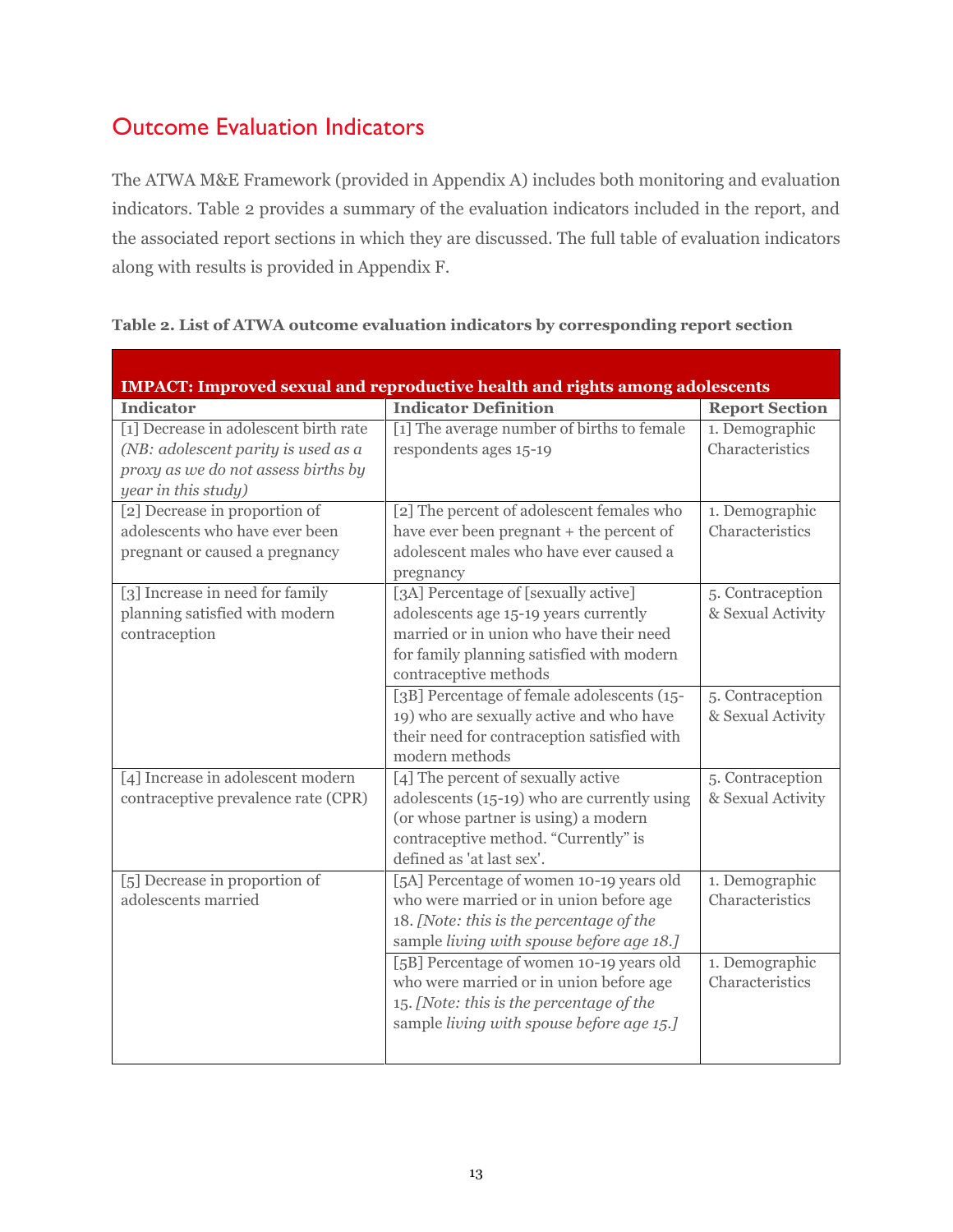#### **Outcome 1: Improved sexual and reproductive health and rights and gender equality knowledge, intent, and behaviors among adolescents**

| <b>Indicator</b>                                                   | <b>Indicator Definition</b>                                                        | <b>Report Section</b>  |
|--------------------------------------------------------------------|------------------------------------------------------------------------------------|------------------------|
| [1.1] Proportion of adolescents with                               | Number of adolescents who respond yes to                                           | 5. Contraception       |
| intent to use modern contraception                                 | planning to use modern contraception in                                            | & Sexual Activity      |
|                                                                    | the future [timeframe may be defined by<br>country program], disaggregated by      |                        |
|                                                                    | method                                                                             |                        |
| [1.2] Proportion of sexually active                                | Numerator: Number of adolescents who                                               | 5. Contraception       |
| adolescents reporting using a                                      | respond yes to having used a condom at                                             | & Sexual Activity      |
| condom at last sex                                                 | last sex                                                                           |                        |
|                                                                    | Denominator: Number of sexually active                                             |                        |
|                                                                    | adolescents surveyed                                                               |                        |
| [1.3] Proportion of sexually active                                | Numerator: Number of adolescents who                                               | 5. Contraception       |
| unmarried adolescents who use a                                    | respond yes to having used a condom every                                          | & Sexual Activity      |
| condom consistently in the last 6                                  | time they had sex in the last 6 months                                             |                        |
| months                                                             | Denominator: Number of adolescents                                                 |                        |
|                                                                    | surveyed who are sexually active and<br>unmarried                                  |                        |
| [1.4] Proportion of adolescents with                               | Numerator: Proportion of adolescents                                               | 7. Gender              |
| gender equitable attitudes through                                 | with significant increase in average score                                         | Attitudes &            |
| average score on gender equitable                                  | on gender equitable attitude scale                                                 | <b>Norms</b>           |
| attitude scale                                                     | Denominator: Number of adolescents                                                 |                        |
|                                                                    | surveyed                                                                           |                        |
| [1.5] Average number of modern                                     | Average number of modern contraceptive                                             | 5. Contraception       |
| contraceptive methods known                                        | methods known to female adolescents ages                                           | & Sexual Activity      |
| among women 10-14 and 15-19 years                                  | 10-14 and 15-19 in the survey                                                      |                        |
| old                                                                |                                                                                    |                        |
| [1.6] Proportion of adolescents with                               | Composite indicator of 9 items measuring                                           | 2. Puberty             |
| correct knowledge about body                                       | proportion of adolescents who respond                                              |                        |
| changes during puberty, the<br>menstrual cycle, fertility and      | correctly to a series of questions on<br>puberty, menstruation, pregnancy risk and |                        |
| conception, pregnancy risk and                                     | prevention                                                                         |                        |
| prevention.                                                        |                                                                                    |                        |
| [1.7] Proportion of adolescents with                               | Composite indicator measuring proportion                                           | 4. HIV, STI, &         |
| correct knowledge about STI risk                                   | of adolescents who responded correctly to                                          | Pregnancy              |
| and prevention and treatment                                       | series of 4 questions on STI prevention and                                        | Knowledge              |
|                                                                    | treatment                                                                          |                        |
| [1.8] Proportion of adolescents with                               | Composite indicator measuring proportion                                           | 4. HIV, STI, &         |
| comprehensive knowledge of HIV                                     | of adolescents who responded correctly to                                          | Pregnancy              |
| prevention                                                         | series of 6 questions on HIV prevention                                            | Knowledge              |
| [1.9] Proportion of adolescents with                               | Numerator: Proportion of adolescents that<br>knows where to seek SRH services.     | 6. Access to           |
| knowledge of where to seek SRH<br>services, including where to get | Denominator: Number of adolescents                                                 | <b>Health Services</b> |
| tested for HIV, where to get                                       | surveyed                                                                           |                        |
| condoms, and where to get                                          |                                                                                    |                        |
| contraceptives                                                     |                                                                                    |                        |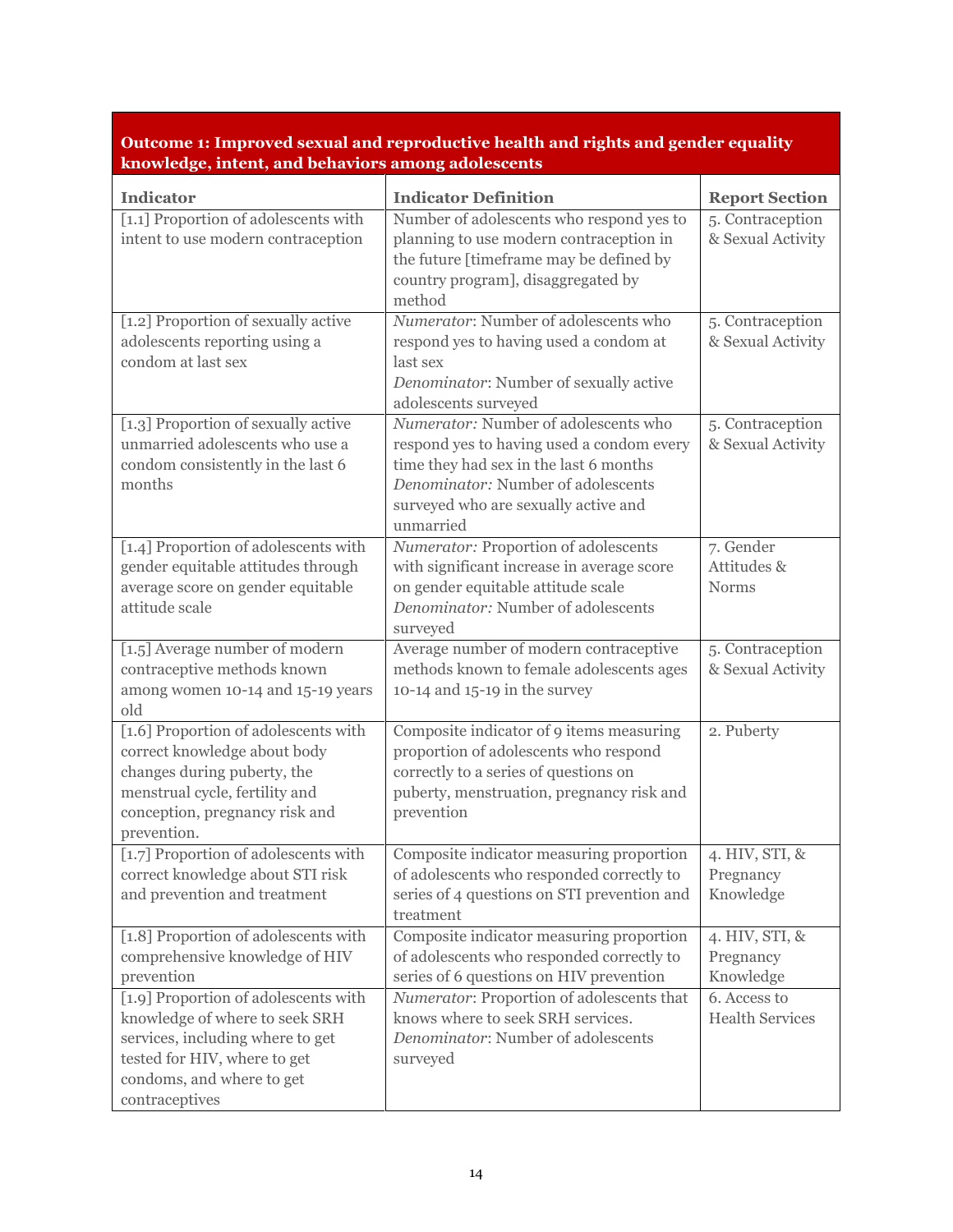| [1.10] Proportion of girls who report | <i>Numerator:</i> Number of postmenarchal   | 3. Menstrual |
|---------------------------------------|---------------------------------------------|--------------|
| properly disposing of absorbent       | girls who report properly disposing of      | Hygiene &    |
| materials (sanitary napkins or        | absorbent materials (sanitary napkins or    | Management   |
| menstrual cloth)                      | menstrual cloth) (i.e., putting into the    |              |
|                                       | rubbish)                                    |              |
|                                       | <i>Denominator:</i> Number of girls who use |              |
|                                       | absorbent materials (sanitary napkins or    |              |
|                                       | menstrual cloth)                            |              |
| [1.11] Proportion of girls who report | Numerator: Number of girls who report       | 3. Menstrual |
| hygienically washing and drying       | hygienically washing and drying reusable    | Hygiene &    |
| reusable menstrual cloth              | menstrual cloth                             | Management   |
|                                       | Denominator: Number of girls who            |              |
|                                       | washed and reused menstrual materials       |              |

#### **Output 1.2: Adolescent girls in Niger, Mali and Burkina Faso, and out of school adolescent girls in Niger have the knowledge, materials, and in-school facilities to manage their menstruation in a hygienic, healthy, and dignified fashion**

| <b>Indicator</b>                                                                                      | <b>Indicator Definition</b>                | <b>Report Section</b> |  |
|-------------------------------------------------------------------------------------------------------|--------------------------------------------|-----------------------|--|
| [1.2.3] Proportion of girls and boys                                                                  | Numerator: Number of girls and boys that   | 2. Puberty            |  |
| that can answer a basic set of four                                                                   | can answer a basic set of questions about  |                       |  |
| questions about menstruation                                                                          | menstruation correctly                     |                       |  |
|                                                                                                       | Denominator: Surveyed adolescents          |                       |  |
| [1.2.4] Proportion of girls that know                                                                 | <i>Numerator:</i> Number of girls that can | 3. Menstrual          |  |
| how to hygienically manage menses                                                                     | answer a set of five questions correctly   | Hygiene &             |  |
|                                                                                                       | about how to hygienically manage menses    | Management            |  |
|                                                                                                       | Denominator: Surveyed female               |                       |  |
|                                                                                                       | adolescents                                |                       |  |
| [1.2.6] Proportion of girls and boys                                                                  | Numerator: Number of girls and boys that   | 2. Puberty            |  |
| that can identify that menstruation is                                                                | answer a question correctly regarding that |                       |  |
| a normal biological function of the                                                                   | menstruation is a normal biological        |                       |  |
| female body                                                                                           | function of the female body                |                       |  |
|                                                                                                       | Denominator: Surveyed adolescents          |                       |  |
| *Indicators not included in this list are assessed using monitoring data and are not included in this |                                            |                       |  |
| report.                                                                                               |                                            |                       |  |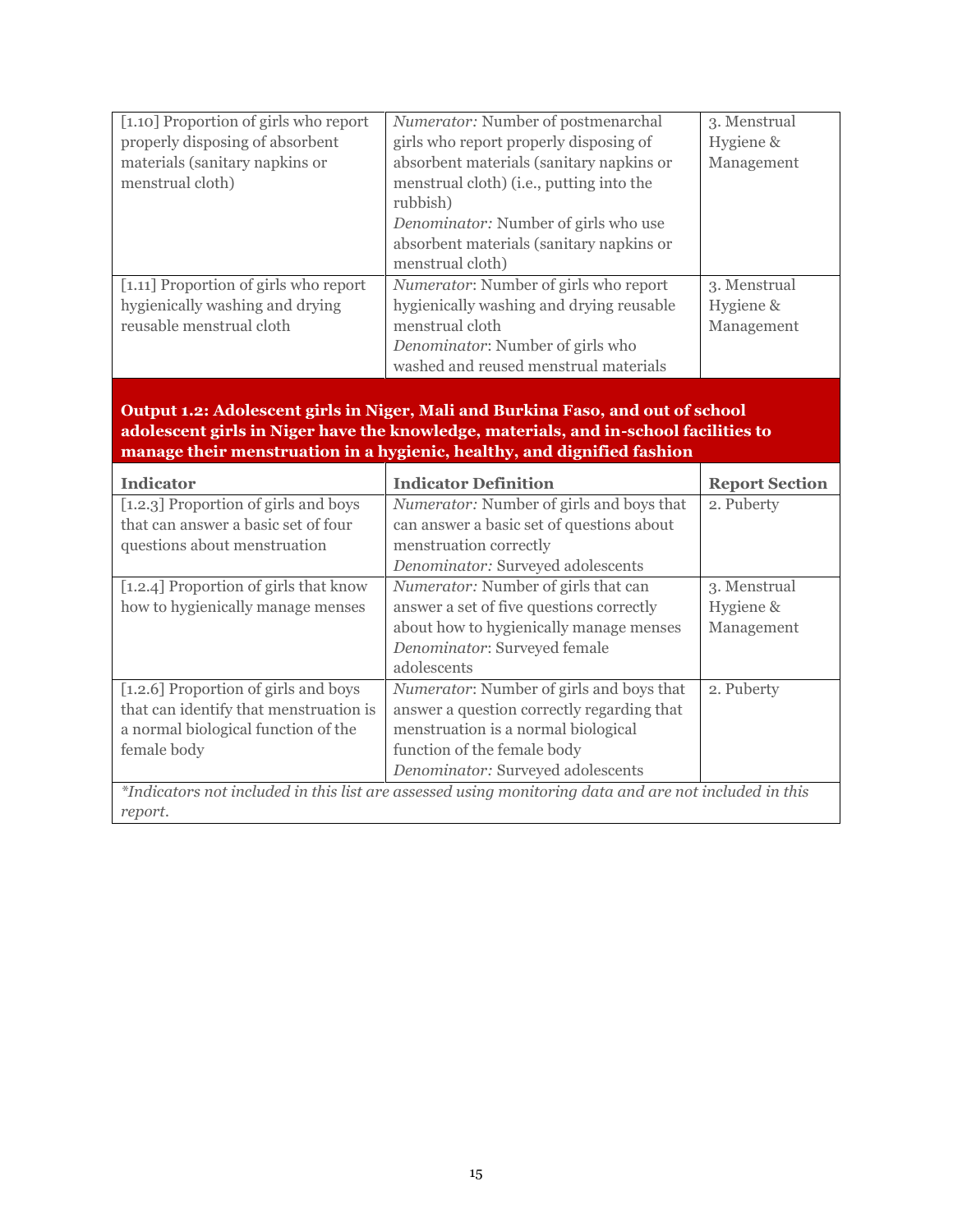# <span id="page-15-0"></span>**YEAR 1 OUTCOME EVALUATION – BASELINE RESULTS**

Overall, a total of 2,244 adolescents participated in the Year 1 Baseline Survey, with 670 from Burkina Faso, 786 from Mali, and 788 from Niger.

# <span id="page-15-1"></span>**1. SOCIO-DEMOGRAPHIC CHARACTERISTICS**

The average age of respondents across all three countries was 13.3 years old (min=10 years, max=19 years). There was an even number of boys and girls in the sample, with 1,114 boys (49.6%) and 1,130 girls (50.4%). The vast majority (98.0%) of adolescents were unmarried. Given the very small sample of married respondents (n=44), analyses disaggregated by marital status should be interpreted with caution. Respondent characteristics by country are provided in Table 3.

|                       | <b>Burkina Faso</b> | Mali        | <b>Niger</b>  | <b>Total</b>    |
|-----------------------|---------------------|-------------|---------------|-----------------|
|                       | $(n=670)$           | $(n=786)$   | $(n=788)$     | $(n=2,244)$     |
| <b>Sex</b>            |                     |             |               |                 |
| Male                  | 331 (49.4%)         | 392(49.9%)  | 391 (49.6%)   | $1,114$ (49.6%) |
| Female                | 339 (50.6%)         | 394 (50.1%) | 397 (50.4%)   | $1,130(50.4\%)$ |
| Age                   |                     |             |               |                 |
| $10-14$ years         | 497 (74.2%)         | 593 (75.5%) | 532(67.5%)    | 1,622(72.3%)    |
| 15-19 years           | 173 (25.8%)         | 193 (24.5%) | 256 (32.5%)   | 622(27.7%)      |
| <b>School Status</b>  |                     |             |               |                 |
| Primary               | $510(76.1\%)$       | 506 (64.4%) | 508 (64.5%)   | 1,524(67.9%)    |
| Secondary             | 160(23.9%)          | 160 (20.4%) | 160(20.3%)    | 480 (21.4%)     |
| Out-of-School         | $\Omega$            | 120(15.3%)  | $120(15.2\%)$ | 240 (10.7%)     |
| <b>Marital Status</b> |                     |             |               |                 |
| Unmarried             | 669 (99.9%)         | 769 (97.8%) | 762 (96.7%)   | $2,200(98.0\%)$ |
| Married               | $1(0.1\%)$          | $17(1.2\%)$ | 26(3.3%)      | 44 (2.0%)       |

#### <span id="page-15-2"></span>**Table 3. Respondent characteristics by country**

Respondent characteristics by country and study group (control/intervention) are provided in Table 4. As shown, there is a largely even balance on all key demographic characteristics between the study groups. For example, by sex in the overall sample, the intervention group was comprised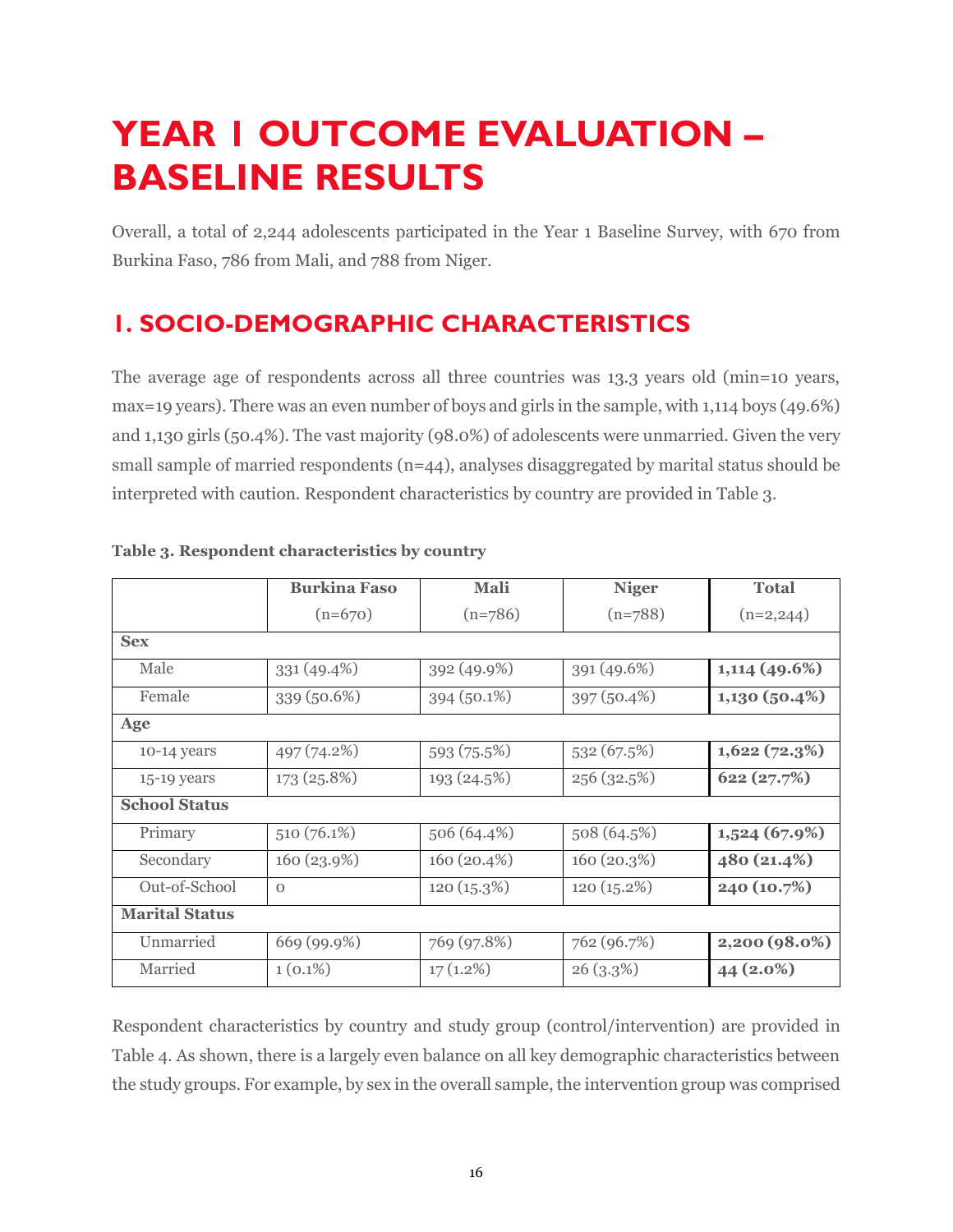of 49.1% male and 50.9% female respondents and the control group was comprised of 50.2% male and 49.8% female respondents.

|                       | <b>Burkina Faso</b> | Mali             | <b>Niger</b>      | <b>Total</b>       |
|-----------------------|---------------------|------------------|-------------------|--------------------|
|                       | Intervention: n=335 | Interv.: $n=391$ | Interv.: $n=390$  | Interv.: $n=1,116$ |
|                       | Control: $n=335$    | Control: $n=395$ | Control: n=398    | Control: $n=1,128$ |
|                       |                     |                  |                   |                    |
| <b>Sex</b>            |                     |                  |                   |                    |
| Male                  | I: $161(48.1\%)$    | I: $195(49.9\%)$ | I: $192(49.2\%)$  | I: $548(49.1\%)$   |
|                       | $C: 170(50.7\%)$    | $C: 197(49.9\%)$ | $C: 199(50.0\%)$  | C: 566(50.2%)      |
| Female                | I: $174(51.9%)$     | I: $196(50.1\%)$ | I: $198(50.8\%)$  | I: $568(50.9\%)$   |
|                       | C: 165 (49.3%)      | $C: 198(50.1\%)$ | $C: 199(50.0\%)$  | C: 562 (49.8%)     |
| Age                   |                     |                  |                   |                    |
| 10-14 years           | I: 244 $((72.8%)$   | I: $288(73.7\%)$ | I: $261(66.9\%)$  | I: 793 $(71.1\%)$  |
|                       | C: 253(75.5%)       | C: 305(77.2%)    | $C: 271 (68.1\%)$ | C: 829 (73.5%)     |
| 15-19 years           | I: $91(27.2%)$      | I: $103(26.3%)$  | I: $129(33.1\%)$  | I: $323(28.9%)$    |
|                       | C: 82(24.5%)        | C: 90(22.8%)     | $C: 127(31.9\%)$  | C: 299 (26.5%)     |
| <b>School Status</b>  |                     |                  |                   |                    |
| Primary               | I: $255(76.1\%)$    | I: $251(64.2\%)$ | I: $254(65.1\%)$  | I: 760 $(68.1\%)$  |
|                       | $C: 255 (76.1\%)$   | $C: 255(64.6\%)$ | $C: 254(63.8\%)$  | C: 764 (67.7%)     |
| Secondary             | I: 80 $(23.9\%)$    | I: 80 $(20.5\%)$ | I: $80(20.5\%)$   | I: 240 $(21.5\%)$  |
|                       | $C: 80(23.9\%)$     | $C: 80(20.3\%)$  | $C: 80(20.1\%)$   | C: 240 (21.3%)     |
| Out-of-School         | $---$               | I: 60 $(15.4\%)$ | I: $56(14.4\%)$   | I: 116 $(10.4\%)$  |
|                       |                     | C: 60(15.2%)     | $C: 64(16.1\%)$   | $C: 124(11.0\%)$   |
| <b>Marital Status</b> |                     |                  |                   |                    |
| Unmarried             | I: $335(100.0\%)$   | I: $380(97.2\%)$ | I: $376(96.4\%)$  | I: $1,091(97.8%)$  |
|                       | C: 334 (99.7%)      | C: 389(98.5%)    | $C: 386(97.0\%)$  | C: 1,109 (98.3%)   |
| Married               | I: $0(0.0\%)$       | I: $11(2.8\%)$   | I: $14(3.6\%)$    | I: $25(2.2\%)$     |
|                       | $C: 1(0.3\%)$       | C: 6(1.5%)       | $C: 12(3.0\%)$    | C: 19(1.7%)        |

<span id="page-16-1"></span>**Table 4. Respondent characteristics by country and study group**

### <span id="page-16-0"></span>Impact Indicator 1: Decrease in adolescent birth rate

The overall planned ATWA impact is improved sexual and reproductive health and rights among adolescents. Impact indicator 1 is the decrease in adolescent birth rate among female respondents ages 15-19 years. Given that the number of births by year is not assessed in this study, we use adolescent parity among female respondents as a proxy for this indicator. As shown in Table 5, there were a total of 21 births among 310 female respondents ages 15-19 years. This translates to 0.07 average births among the female respondents ages 15-19 years. The range in number of births among these respondents was 1 birth, with the most births reported being 4 births.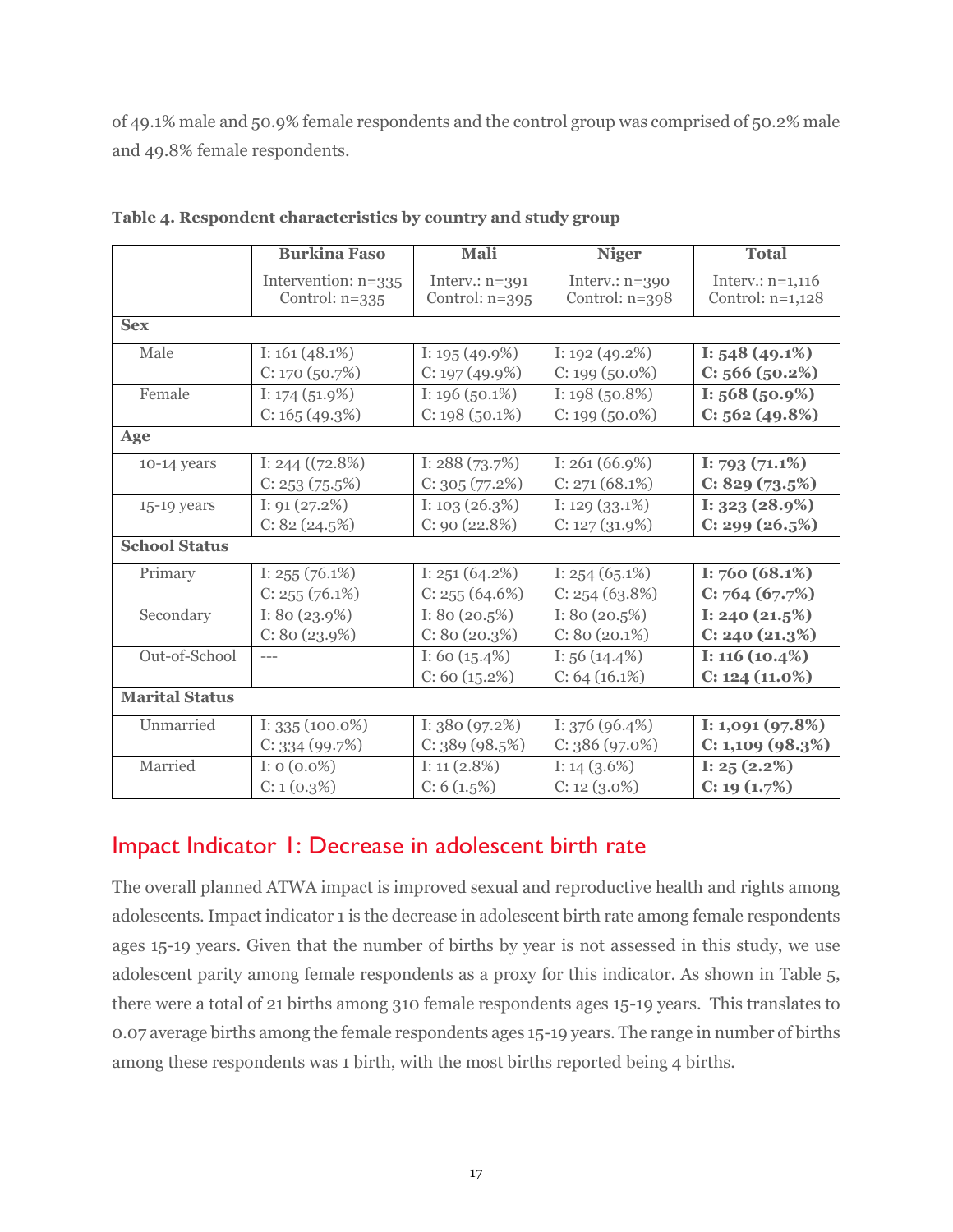| Indicator              | <b>Indicator Definition</b> | <b>Baseline Level</b> |                                   |
|------------------------|-----------------------------|-----------------------|-----------------------------------|
| [Impact 1] Decrease in | The average number          | Overall Sample        | 0.07 average births among         |
| adolescent birth rate  | of births to female         |                       | female respondents ages 15-19     |
|                        | respondents ages 15-        |                       | (21 total births (min: 1, max: 4) |
|                        | 19                          |                       | among 310 girls ages 15-19)       |
|                        |                             |                       |                                   |
|                        |                             |                       |                                   |
|                        |                             | Country               |                                   |
|                        |                             | Burkina Faso          | 0.01 average births (1 birth      |
|                        |                             |                       | (min/max: 1) among 91 girls       |
|                        |                             | Mali                  | 0.04 average births (4 births     |
|                        |                             |                       | (min/max: 1) among 91 girls       |
|                        |                             | Niger                 | 0.13 average births (16 births    |
|                        |                             |                       | (min: 1, max: 4) among 128 girls  |

<span id="page-17-1"></span>**Table 5. Impact Indicator 1: Decrease in adolescent birth rate**

Results disaggregated by school status show that there were 17 total births among out of school adolescent girls (n=59), for an average of 0.29 births among out of school girls ages 15-19 years in this population. the average number of births among girls ages 15-19 attending secondary school was 0.02 births (4 births among 237 secondary school girls). Among married adolescent girls (n=34), a total of 17 births were reported, and 4 births were reported among unmarried girls (n=276), for an average of 0.5 births among married adolescent girls ages 15-19 and 0.01 average births among unmarried adolescent girls ages 15-19.

### <span id="page-17-0"></span>Impact Indicator 2: Decrease in adolescent pregnancy

Impact indicator 2 is the decrease in the proportion of adolescents who have ever been pregnant or caused a pregnancy. As shown in Table 6, 1.1% (n=25) of adolescents have ever been pregnant or caused a pregnancy. A lower proportion of male respondents reported having caused a pregnancy as compared to female respondents who reported they have ever been pregnant (0.5% of males versus 1.7% of females).

| Indicator              | <b>Indicator Definition</b> | <b>Baseline Level</b> |                                |
|------------------------|-----------------------------|-----------------------|--------------------------------|
| [Impact 2] Decrease in | The percent of              | Overall Sample        | 1.1% of adolescents (25/2,244) |
| proportion of          | adolescent females          | Sex                   |                                |
| adolescents who have   | who have ever been          | Males                 | 0.5% of male adolescents       |
| ever been pregnant or  | pregnant + the              |                       | (6/1, 114)                     |
| caused a pregnancy     | percent of                  | Females               |                                |

<span id="page-17-2"></span>**Table 6. Impact Indicator 2: Decrease in adolescent pregnancy**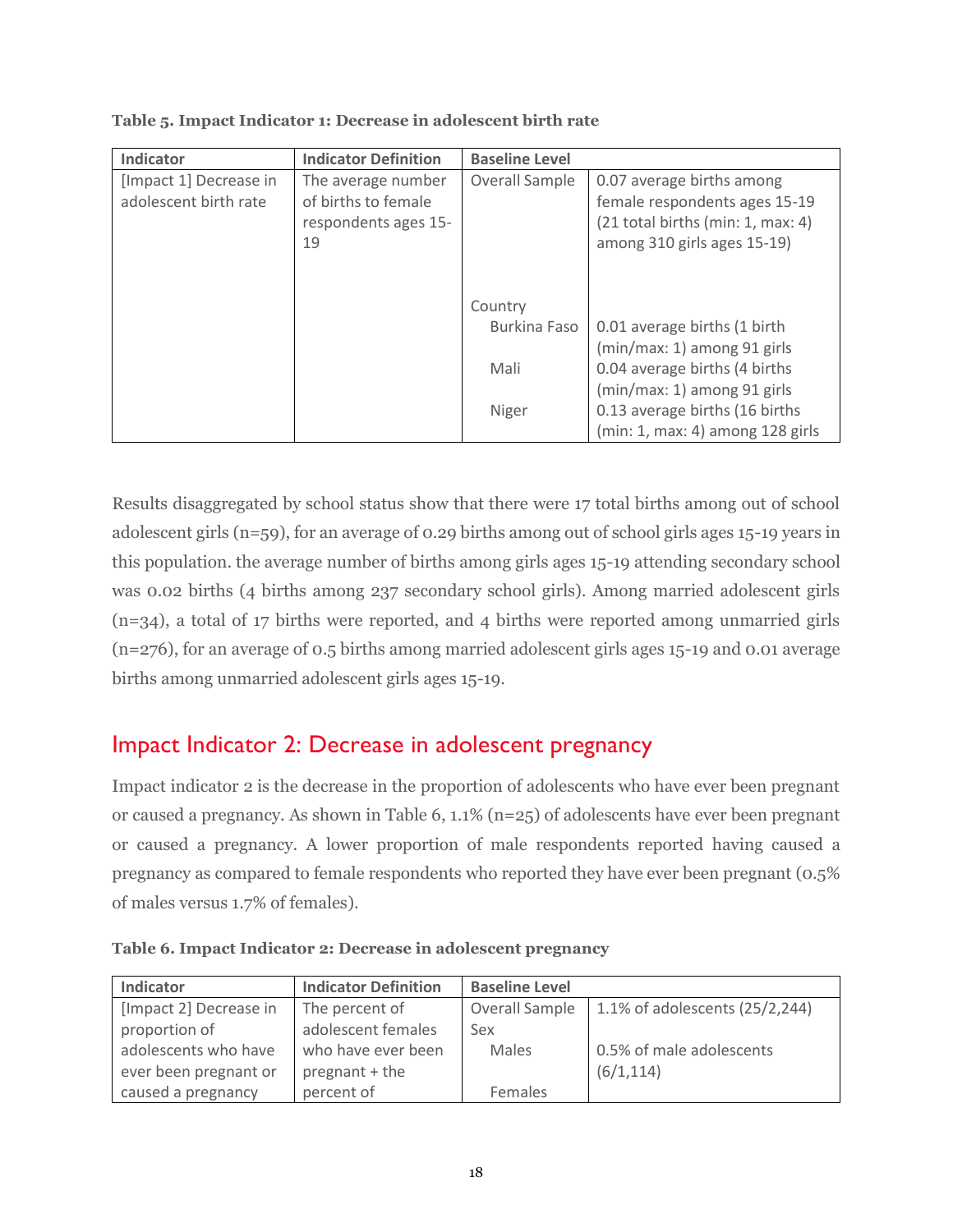| adolescent males   |                     | 1.7% of female adolescents    |
|--------------------|---------------------|-------------------------------|
| who have ever      | Age                 | (19/1, 130)                   |
| caused a pregnancy | $10 - 14$           |                               |
|                    |                     | 0.0% of youngest adolescents  |
|                    | $15 - 19$           | (0/1, 622)                    |
|                    |                     | 4.0% of older adolescents     |
|                    | Country             | (25/622)                      |
|                    | <b>Burkina Faso</b> |                               |
|                    |                     | 0.1% of Burkinabe adolescents |
|                    |                     | (1/670)                       |
|                    | Mali                | 1.3% of Malian adolescents    |
|                    |                     | (10/786)                      |
|                    | Niger               | 1.8% of Nigerien adolescents  |
|                    |                     | (14/788)                      |

Among married adolescent girls and boys  $(n=44)$ ,  $43.2\%$   $(n=19)$  of respondents reported ever having been pregnant or caused a pregnancy, while among unmarried adolescents (n=2,200), only 0.3% (n=6) reported ever having been pregnant or caused a pregnancy. Results disaggregated by school status show that 8.3% of out of school adolescents (20 among 240 adolescents) reported ever having been pregnant or caused a pregnancy, while 1.0% of adolescents attending secondary school (5 among 480 adolescents) reported ever having been pregnant or caused a pregnancy.

### <span id="page-18-0"></span>Impact Indicator 5: Decrease in adolescent marriage

Impact indicator 5 is the decrease in the proportion of women 10-19 years who were married or in union before age 18 and before age 15. As shown in Table 7, 1.4% (n=16) of female respondents started living with their husbands before age 18, and 0.3% (n=1) of female respondents started living with their husbands before age 15. As compared to Mali and Burkina Faso, Niger had the highest level of adolescent marriage, with 2.5% (n=10) of Nigerienne respondents reporting they lived with their spouse before age 18 and 0.5% (n=2) of Nigeriennes reporting they were living with their spouse before age 15.

<span id="page-18-1"></span>

|  | Table 7. Impact Indicator 5: Decrease in proportion of adolescents married |  |  |  |
|--|----------------------------------------------------------------------------|--|--|--|
|  |                                                                            |  |  |  |

| Indicator              | <b>Indicator Definition</b> | <b>Baseline Level</b> |                                 |
|------------------------|-----------------------------|-----------------------|---------------------------------|
| [Impact 5] Decrease in | [5A] Percentage of          | Overall Sample        | 1.4% (16 married females ages   |
| proportion of          | women 10-19 years           |                       | 10-19 who started living with   |
| adolescents married    | old who were                |                       | their husbands before age       |
|                        | married or in union         |                       | 18/1,130 total females ages 10- |
|                        | before age 18. [Note:       |                       | 19)                             |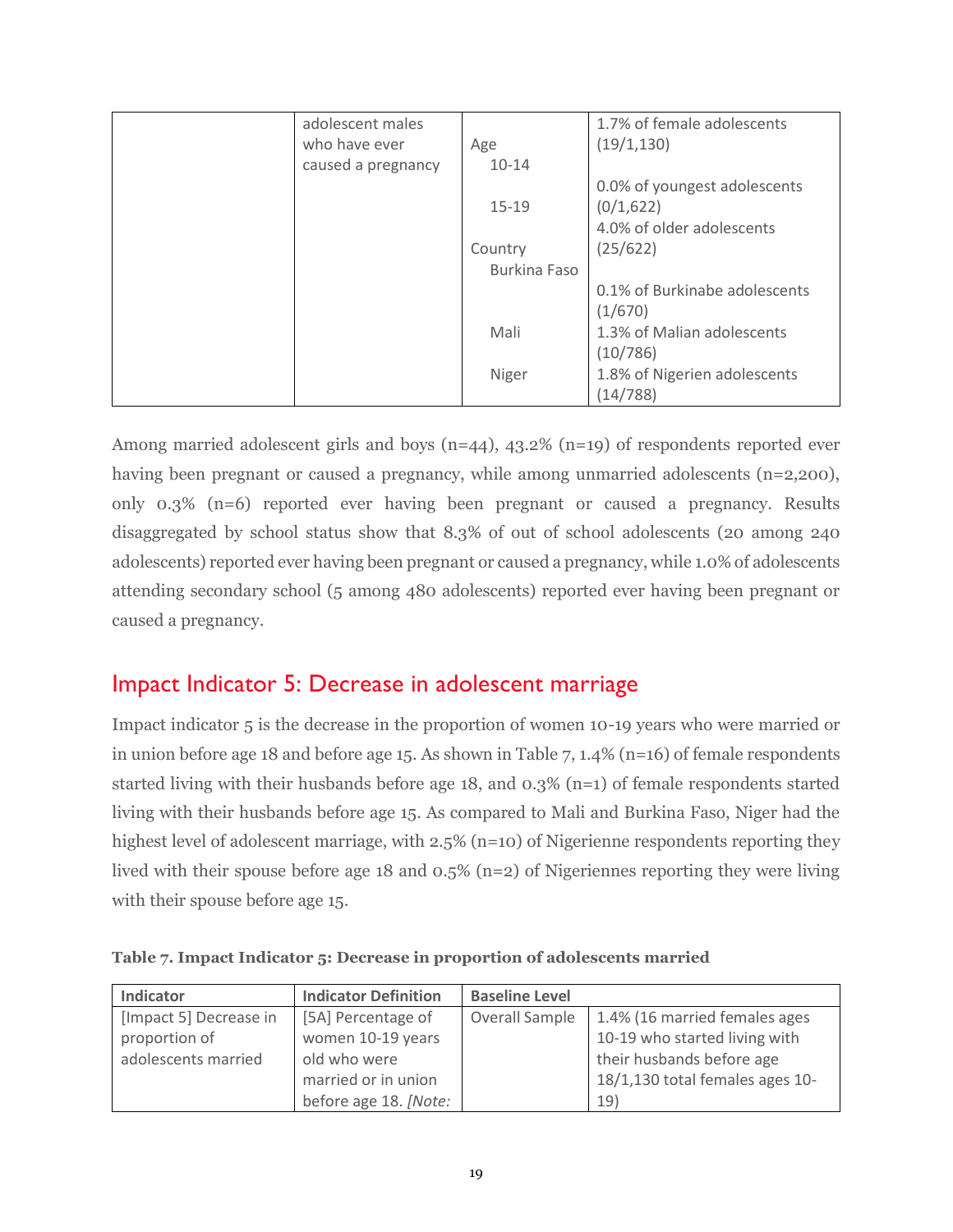| this is the percentage | Country             |                                  |
|------------------------|---------------------|----------------------------------|
| of the sample living   | <b>Burkina Faso</b> | $0.3\%$ (1/339)                  |
| with spouse before     | Mali                | $1.3\%$ (5/394)                  |
| age 18.]               | Niger               | 2.5% (10/397)                    |
| [5B] Percentage of     | Overall Sample      | 0.3% (3 married females ages 10- |
| women 10-19 years      |                     | 19 who started living with their |
| old who were           |                     | husbands before age 15/1,130     |
| married or in union    |                     | total females ages 10-19)        |
| before age 15. [Note:  | Country             |                                  |
| this is the percentage | <b>Burkina Faso</b> | $0.0\%$ (0/339)                  |
| of the sample living   | Mali                | $0.3\%$ (1/394)                  |
| with spouse before     | Niger               | $0.5\%$ (2/397)                  |
| age 15.]               |                     |                                  |

Results disaggregated by school status show that 10.7% (13/122) of out of school girls, 0.0% (0/766) of girls attending primary school, and 1.2% (3/242) of girls attending secondary school reported having been married before the age of 18. Among girls who were married before the age of 18 (n=16), 10 (62.5%) reported ever having been pregnant, and a total of 12 births were reported among them, for an average number of 0.75 births among girls married before the age of 18.

3 adolescent girls were married before the age of 15; all of which were out of school and a total of 6 births were reported among them, for an average number of 2 births among girls married before the age of 15.

# <span id="page-19-0"></span>**2. PUBERTY**

Outcome 1 of the ATWA intervention is sexual and reproductive health and rights and gender equality knowledge, intent, and behaviors among adolescents. Output 1.2 of the ATWA intervention is that adolescent girls in Niger, Mali and Burkina Faso, and out of school adolescent girls in Niger have the knowledge, materials, and in-school facilities to manage their menstruation in a hygienic, healthy, and dignified fashion. These outcomes and outputs are in part assessed via three indicators on adolescent knowledge of: body changes during puberty, fertility, and menstruation.

# <span id="page-19-1"></span>Outcome Indicator 1.6: Knowledge about body changes during puberty, the menstrual cycle, and fertility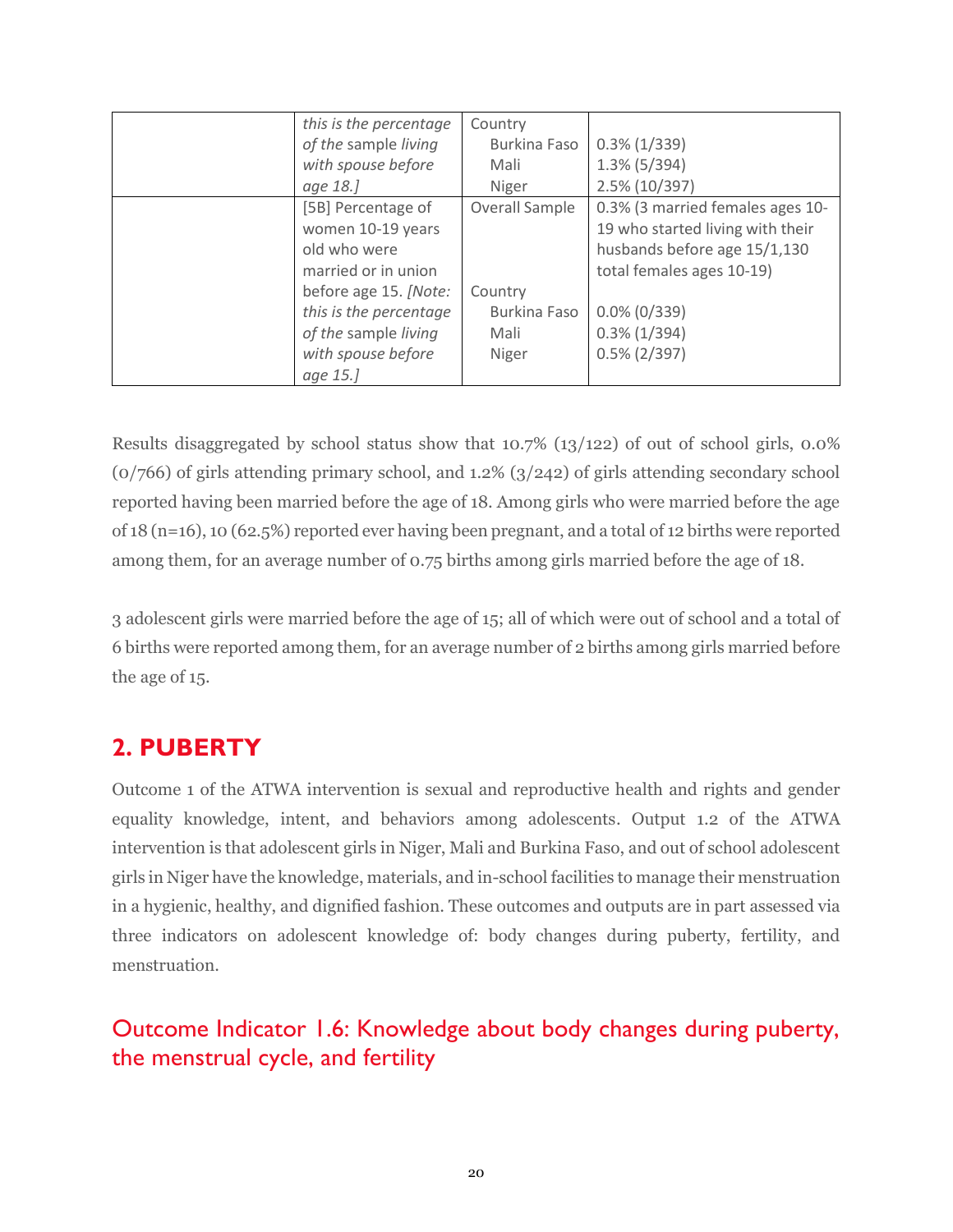Outcome indicator 1.6 is the proportion of adolescents with correct knowledge about body changes during puberty, the menstrual cycle, fertility and conception, pregnancy risk and prevention. This was assessed using a composite indicator which measured the proportion of adolescents who responded correctly to the following nine questions:

- 401: True or false: It is normal that each adolescent boy and girl experiences changes in their body at different times as they grow up.
- 403: True or false: Only girls go through puberty, not boys.
- 404: True or false: It is normal for a young teenager to wake up and find that he has wet his underwear through ejaculation.
- 405: True or false: Boys grow hair on their face, bodies, and genital areas as they go through puberty.
- 614: True or false: A boy can get a girl pregnant before he has his first (ever) ejaculation.
- 615: True or false: A boy can be fertile every day of the month.
- 616: True or false: It is normal for a girl to have periods that don't come at the same time each month.
- 617: When in the menstrual cycle is a girl is most likely to get pregnant if she has sex?
- 618: Which of the following statements is true about pregnancy?

Only Nigeriens were asked all nine questions. Malian IS 10-14 y/o not asked 614, 616, 617, 618. Burkinabe IS 10-14 y/o not asked 617. None of the Malian respondents were asked 618. Table 8 presents results among adolescents who responded to all nine questions (don't know and refused responses are treated as missing). As shown, 2.5% (n=858) of adolescents answered all 9 questions correctly; of these, 3.2% (n=14) of male adolescents answered all questions correctly, and only 1.7% (n=7) of female adolescents answered all questions correctly.

<span id="page-20-0"></span>**Table 8. Outcome Indicator 1.6: Knowledge about body changes during puberty, the menstrual cycle, and fertility**

| Indicator          | <b>Indicator Definition</b> | <b>Baseline Level</b> |                                 |
|--------------------|-----------------------------|-----------------------|---------------------------------|
| Proportion of      | Composite indicator         | Overall               | Among respondents asked all 9   |
| adolescents with   | of 9 items*                 |                       | questions (n=858), only 2.5%    |
| correct knowledge  | measuring                   |                       | (n=21) answered all 9 questions |
| about body changes | proportion of               |                       | correctly. The average number   |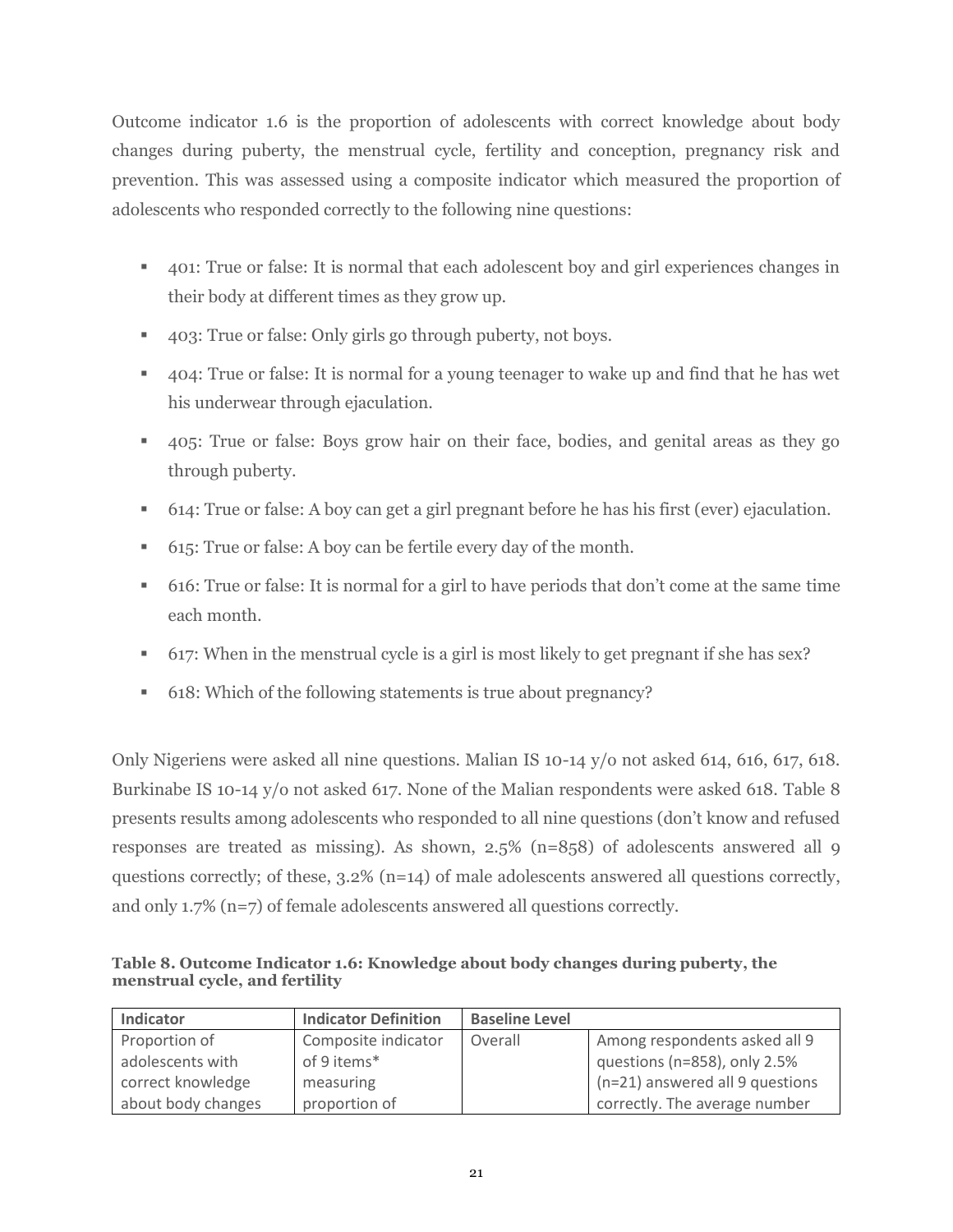| during puberty, the   | adolescents who                          |                     | answered correctly was 5.5            |
|-----------------------|------------------------------------------|---------------------|---------------------------------------|
| menstrual cycle,      | respond correctly to                     |                     | questions (0-9, SD 1.64).             |
| fertility and         | a series of questions                    | Sex                 |                                       |
| conception, pregnancy | on puberty,                              | Males               | 3.2% (n=14) of males answered         |
| risk and prevention.  | menstruation,                            |                     | all correctly. Mean # correct = $5.6$ |
|                       | pregnancy risk and                       |                     | $(1-9, SD 1.64)$                      |
|                       | prevention                               | Females             | 1.7% (n=7) of females answer all      |
|                       |                                          |                     | items correctly. Mean # correct =     |
|                       | *Only Nigeriens were                     |                     | 5.4 (0-9, SD 1.62)                    |
|                       | asked all 9 questions.                   |                     |                                       |
|                       | Malian IS 10-14 y/o not                  | Age                 | $0.2\%$ (n=1) of 10-14 y/o            |
|                       | asked 614, 616, 617,                     | $10 - 14$           | answered all correctly. Mean #        |
|                       | 618. Burkinabe IS 10-14                  |                     | correct = $4.8$ (0-9, SD 1.46)        |
|                       | y/o not asked 617.<br>None of the Malian |                     | 5.1% (n=20) of 15-19 y/o              |
|                       | respondents were                         | $15 - 19$           | answered all correctly. Mean #        |
|                       | asked 618.                               |                     | correct = $6.4$ (2-9, SD 1.38)        |
|                       |                                          |                     |                                       |
|                       |                                          | Country             | Excluding item 617 (not asked of      |
|                       |                                          | <b>Burkina Faso</b> | 10-14 y/o), 7.6% (n=51) of            |
|                       |                                          |                     | Burkinabe respondents answered        |
|                       |                                          |                     | all 8 questions correctly. Mean #     |
|                       |                                          |                     | correct out of $8 = 5.4$ (0-8, SD     |
|                       |                                          |                     | $1.66$ ).                             |
|                       |                                          |                     | Excluding items 614, 616, 617,        |
|                       |                                          | Mali                | 618, 33.3% (n=262) of Malian          |
|                       |                                          |                     | respondents answered all 5            |
|                       |                                          |                     | questions correctly. Mean #           |
|                       |                                          |                     | correct out of $5 = 4.02$ (1-5, SD    |
|                       |                                          |                     | 0.86)                                 |
|                       |                                          |                     | 1.0% ( $n=7$ ) of Nigerien            |
|                       |                                          | Niger               | respondents answered all 9 items      |
|                       |                                          |                     | correctly. Mean # correct = 5.2       |
|                       |                                          |                     | $(0-9, SD 1.52)$                      |

Results disaggregated by school status show that among out of school adolescents (n=108), 1.9% (n=2) answered all nine questions correctly. Among adolescents attending primary school (n=452), 0.2% (n=1) answered all nine questions correctly; and among adolescents attending secondary school (n=298), 6.0% (n=18) responded to all nine questions correctly.

### <span id="page-21-0"></span>Output Indicator 1.2.3: Knowledge and beliefs about menstruation

To assess output indicator 1.2.3, a series of four basic questions about menstruation were posed to respondents. These included:

▪ 402: True or false: For most girls their monthly bleeding comes every 14 days.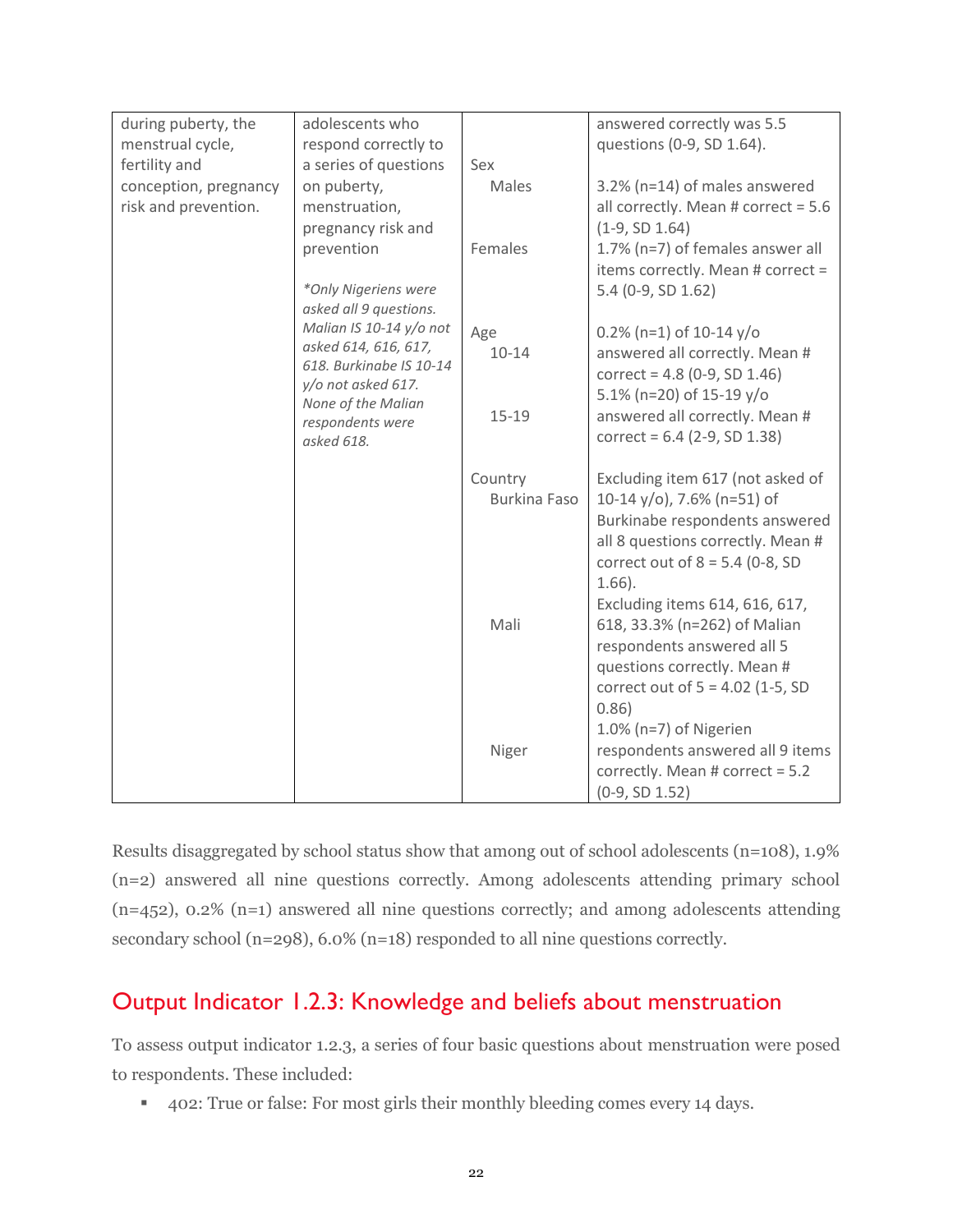- 406. True or false: If a girl bleeds from her vagina every month, it is a sign of disease.
- 407: True or false: Menstruation is dirty or impure.
- 408: True or false: Used sanitary napkins can be used to cast a spell.

As shown in Table 9, in the overall sample  $(n=2,244)$ , only 2.3%  $(n=52)$  of the respondents answered all four questions correctly. The mean number of correct questions was 1.2. As compared to the other two countries, Burkina Faso had the highest proportion of adolescents answering all four questions correctly, at 5.5% of the Burkinabe respondents.

| Indicator               | <b>Indicator Definition</b> | <b>Baseline Level</b> |                                                     |
|-------------------------|-----------------------------|-----------------------|-----------------------------------------------------|
| Proportion of girls and | Numerator: Number           | Overall               | 2.3% (52/2,244) of respondents                      |
| boys that can answer a  | of girls and boys that      |                       | answered all four questions                         |
| basic set of four       | can answer a basic          |                       | correctly. Mean # correct = $1.2$                   |
| questions about         | set of questions            |                       | $(min: 0, max: 4 - SD 1.05)$                        |
| menstruation            | about menstruation          | Sex                   |                                                     |
|                         | correctly                   | Male                  | 1.8% (20/1,114) of male                             |
|                         | Denominator:                |                       | respondents answered all four                       |
|                         | Surveyed adolescents        |                       | questions correctly. Mean #                         |
|                         |                             |                       | $correct = 1.05 (0-4, SD 1.01)$                     |
|                         |                             | Female                | 2.8% (32/1,130) of female                           |
|                         |                             |                       | respondents answered all four                       |
|                         |                             |                       | questions correctly. Mean #                         |
|                         |                             |                       | correct = $1.31$ (0-4, SD 1.07)                     |
|                         |                             | Age                   |                                                     |
|                         |                             | $10 - 14$             | 2.3% (37/1,622) of respondents                      |
|                         |                             |                       | ages 10-14 answered all four                        |
|                         |                             |                       | questions correctly. Mean #1.10                     |
|                         |                             |                       | $(0-4, SD 1.06)$                                    |
|                         |                             | $15 - 19$             | 2.4% (15/622) of respondents                        |
|                         |                             |                       | ages 15-19 answered all four                        |
|                         |                             |                       | questions correctly. Mean #1.39<br>$(0-4, SD 1.00)$ |
|                         |                             | Country               |                                                     |
|                         |                             | <b>Burkina Faso</b>   | 5.5% (37/670) of Burkinabe                          |
|                         |                             |                       | respondents answered all four                       |
|                         |                             |                       | questions correctly. Mean #1.51                     |
|                         |                             |                       | $(0-4, SD 1.14)$                                    |
|                         |                             |                       | 1.2% (9/786) of Malian                              |
|                         |                             | Mali                  | respondents answered all four                       |
|                         |                             |                       | questions correctly. Mean #1.03                     |
|                         |                             |                       | $(0-42, SD 0.97)$                                   |
|                         |                             |                       |                                                     |

<span id="page-22-0"></span>**Table 9. Output Indicator 1.2.3: Knowledge and beliefs about menstruation**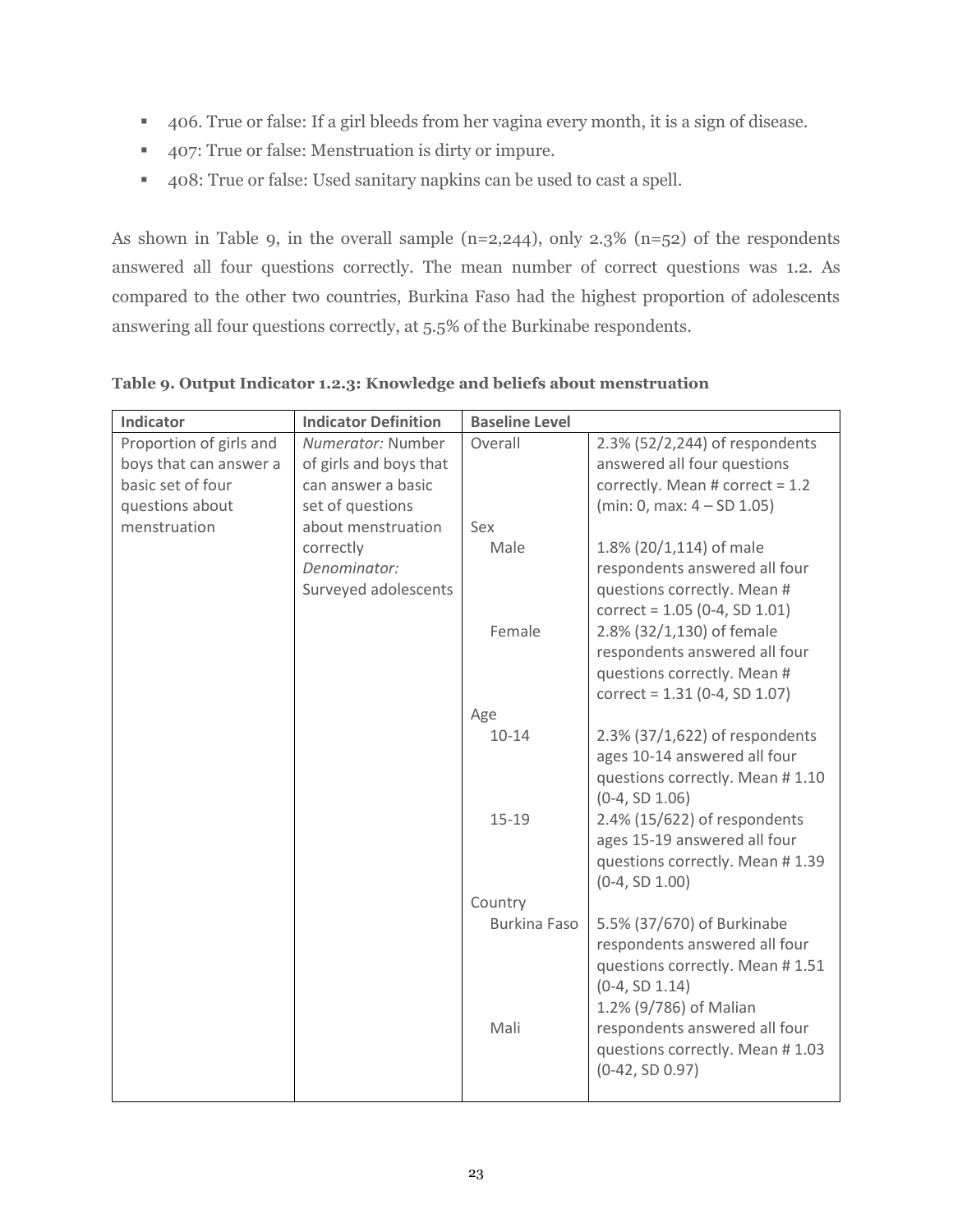|  | Niger | 0.8% (6/788) of Nigerien        |
|--|-------|---------------------------------|
|  |       | respondents answered all four   |
|  |       | questions correctly. Mean #1.04 |
|  |       | $(0-4, SD 0.98)$                |

Results disaggregated by school status show that 0.8% (2/240) of out of school adolescents answered all four questions correctly. Among adolescents attending school, 2.5% (39/1,524) of respondents in primary school answered all four questions correctly, and 2.3% (11/480) of respondents in secondary school answered all four questions correctly.

## <span id="page-23-0"></span>Output Indicator 1.2.6: Menstruation a normal biological function

Output Indicator 1.2.6 is the proportion of girls and boys aged that can identify that menstruation is a normal biological function of the female body. To assess this indicator, respondents were asked to respond to a true/false item stating that if a girl bleeds from her vagina every month, it is a sign of disease. As shown in Table 10, 43.4% (n=972) of respondents answered this question correctly.

| Indicator               | <b>Indicator Definition</b> | <b>Baseline Level</b> |                                 |
|-------------------------|-----------------------------|-----------------------|---------------------------------|
| Proportion of girls and | <i>Numerator:</i> Number    | Overall               | 43.4% (972/2,240) of            |
| boys that can identify  | of girls and boys that      |                       | respondents answered correctly  |
| that menstruation is a  | answer a question           | Sex                   |                                 |
| normal biological       | correctly regarding         | Male                  | 37.1% (413/1,112) of males      |
| function of the female  | that menstruation is        |                       | answered correctly              |
| body                    | a normal biological         | Female                | 49.6% (559/1,128) of females    |
|                         | function of the             |                       | answered correctly              |
|                         | female body                 | Age                   |                                 |
|                         | Denominator:                | $10 - 14$             | 37.0% (598/1,1618) of 10-14 y/o |
|                         | Surveyed adolescents        |                       | answered correctly              |
|                         |                             | 15-19                 | 60.1% (374/622) of 15-19 y/o    |
|                         |                             |                       | answered correctly              |
|                         |                             | Country               |                                 |
|                         |                             | <b>Burkina Faso</b>   | 52.5% (351/669) of Burkinabe    |
|                         |                             |                       | respondents answered correctly  |
|                         |                             | Mali                  | 40.8% (320/784) of Malian       |
|                         |                             |                       | respondents answered correctly  |
|                         |                             | Niger                 | 38.3% (301/787) of Nigerien     |
|                         |                             |                       | respondents answered correctly  |

#### <span id="page-23-1"></span>**Table 10. Output Indicator 1.2.6: Menstruation a normal biological function**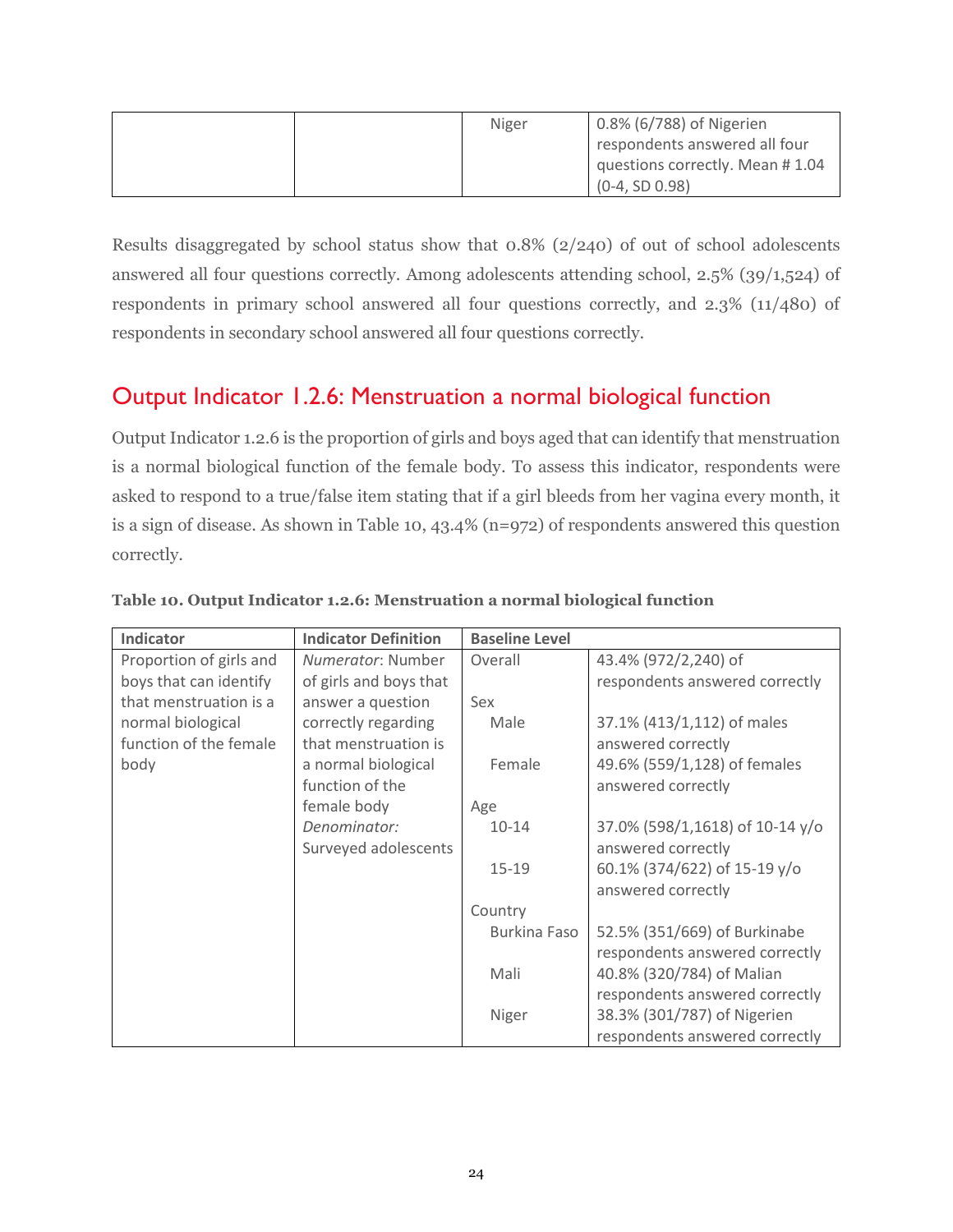48.3% (116/240) of out of school adolescents, 37.0% (562/1,520) of adolescents attending primary school, and 61.3% (294/480) of adolescents attending secondary school identified that menstruation is a normal biological function.

# <span id="page-24-0"></span>**3. MENSTRUAL HYGIENE & MANAGEMENT**

Proper menstrual hygiene and management among adolescent girls is a key component of the ATWA intervention in each of the three countries. This aspect of the project is assessed via three indicators that examine girls' behaviors surrounding disposal and washing of menstrual materials and hygienically managing menses. Survey questions about menstrual hygiene and management were asked only of postmenarchal girls, which was a total of 441 (39.0%) of the 1,130 girls in the ATWA baseline sample.

# <span id="page-24-1"></span>Outcome Indicator 1.10: Proper disposal of menstrual materials

Outcome Indicator 1.10 is the proportion of girls who report properly disposing of absorbent materials (sanitary napkins or menstrual cloth) (i.e., putting into the rubbish). To assess this indicator, postmenarchal girls were asked where they often disposed of their used menstrual materials during their last menstrual period. As shown in Table 11, of girls who use absorbent materials, 0.7% put their materials in the trash (76.7% of them put them in the toilet/latrine).

| Indicator                                                                                                           | <b>Indicator Definition</b>                                                                               | <b>Baseline Level</b>   |                                                                                                                    |
|---------------------------------------------------------------------------------------------------------------------|-----------------------------------------------------------------------------------------------------------|-------------------------|--------------------------------------------------------------------------------------------------------------------|
| Proportion of girls who<br>report properly<br>disposing of absorbent<br>materials (sanitary<br>napkins or menstrual | Numerator: Number<br>of postmenarchal<br>girls who report<br>properly disposing of<br>absorbent materials | Overall<br>Age          | 0.7% (22/331) of girls put their<br>materials in the trash (76.7% of<br>them put them in the<br>toilet/latrine)    |
| cloth)                                                                                                              | (sanitary napkins or<br>menstrual cloth) (i.e.,<br>putting into the<br>rubbish)                           | $10 - 14$               | 7.3% (9/123) of girls ages 10-14<br>put their materials in the trash<br>(75.6% put them in the<br>toilet/latrine)  |
|                                                                                                                     | Denominator:<br>Number of girls who<br>use absorbent<br>materials (sanitary<br>napkins or menstrual       | $15 - 19$               | 6.3% (13/208) of girls ages 15-19<br>put their materials in the trash<br>(77.4% put them in the<br>toilet/latrine) |
|                                                                                                                     | cloth)                                                                                                    | Country<br>Burkina Faso |                                                                                                                    |

<span id="page-24-2"></span>**Table 11. Outcome Indicator 1.10: Proportion of girls who report properly disposing of absorbent materials (sanitary napkins or menstrual cloth)**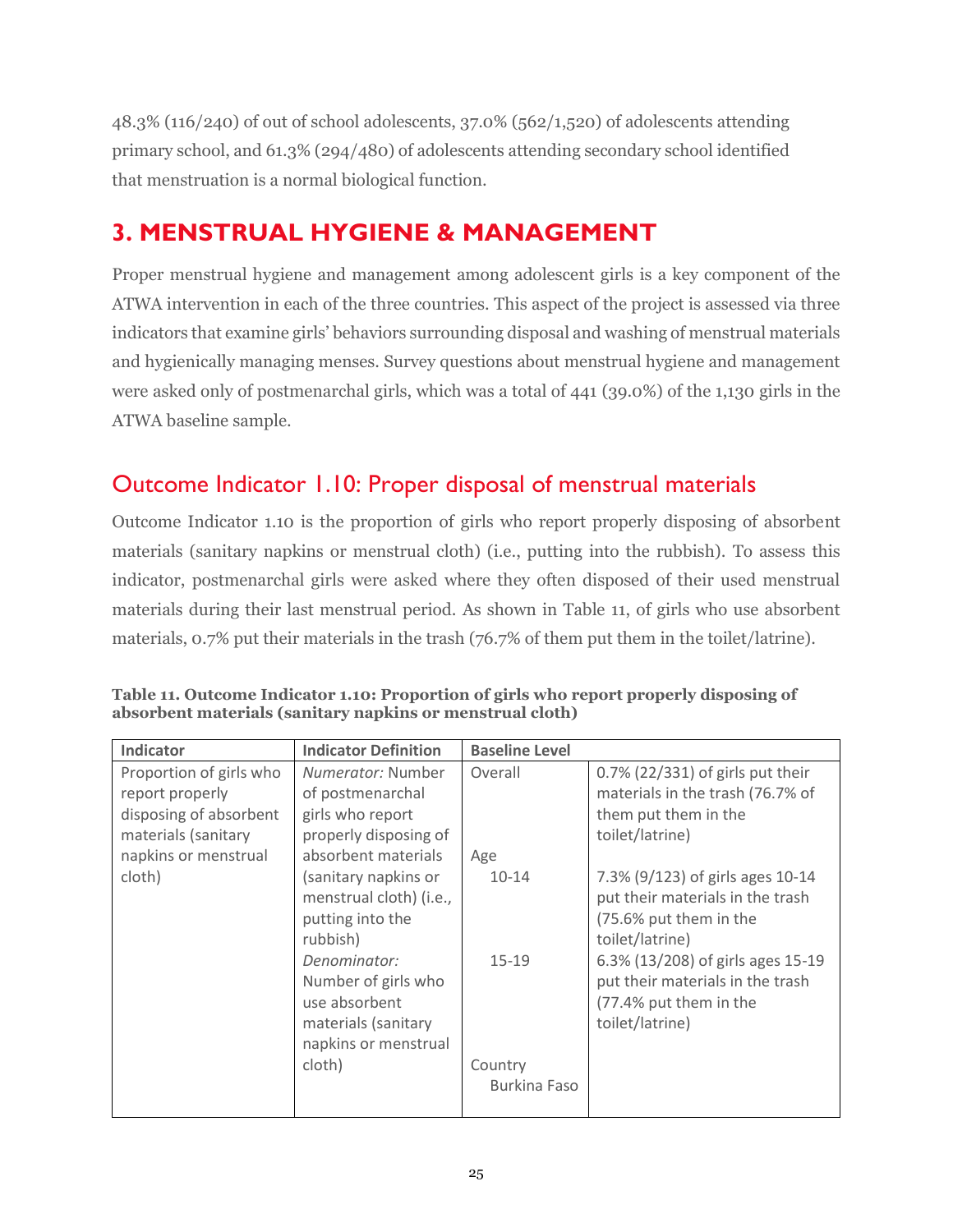|  | Mali  | 0.0% (0/125) of Burkinabe girls<br>put their materials in the trash<br>(97.6% used the latrine)                                                                                                    |
|--|-------|----------------------------------------------------------------------------------------------------------------------------------------------------------------------------------------------------|
|  | Niger | 9.6% (11/115) of Malian girls put<br>their materials in the trash<br>(66.1% used the latrine)<br>12.1% (11/91) of Nigerienne girls<br>put their materials in the trash<br>(61.5% used the latrine) |

# <span id="page-25-0"></span>Outcome Indicator 1.11: Washing and drying of reusable materials

Outcome indicator 1.11 is the proportion of girls who report hygienically washing and drying reusable menstrual materials. Overall, as indicated in Table 12, of girls who washed and reused menstrual materials, 57.6% reported that they soaked their materials; and of these, 96.5% reported they used soap or detergent, and 18.2% reported they always exposed their soaked materials to the sun. Among girls who washed or reused their materials, 69% reported the materials were always dry before their reuse, while only 1.4% of girls reported that the materials were ironed before reusing them.

| Indicator               | <b>Indicator Definition</b> | <b>Baseline Level</b> |                                   |
|-------------------------|-----------------------------|-----------------------|-----------------------------------|
| Proportion of girls who | Numerator: Number           | Overall               | -Soaked materials: 57.6%          |
| report hygienically     | of girls who report         |                       | (144/250)                         |
| washing and drying      | hygienically washing        |                       | -If soaked or washed, used soap   |
| reusable menstrual      | and drying reusable         |                       | or detergent: 96.5% (139/144)     |
| cloth                   | menstrual cloth             |                       | -If soaked or washed, always      |
|                         | Denominator:                |                       | exposed to sun: 18.2% (26/143)    |
|                         | Number of girls who         |                       | -If washed and reused, always     |
|                         | washed and reused           |                       | dry before reusing: 69.0%         |
|                         | menstrual materials         |                       | (171/248)                         |
|                         |                             |                       | -If washed and reused, ironed     |
|                         |                             |                       | before using: 1.4% (3/220)        |
|                         |                             | Country               |                                   |
|                         |                             | Burkina Faso          | -Soaked materials: 33.3% (21/63)  |
|                         |                             |                       | -If soaked or washed, used soap   |
|                         |                             |                       | or detergent: 100% (21/21)        |
|                         |                             |                       | -If soaked or washed, always      |
|                         |                             |                       | exposed to sun: 28.6% (6/21)      |
|                         |                             |                       | -If washed and reused, always     |
|                         |                             |                       | dry before reusing: 16.4% (10/61) |

<span id="page-25-1"></span>**Table 12. Outcome Indicator 1.11: Proportion of girls who report washing and drying reusable menstrual materials**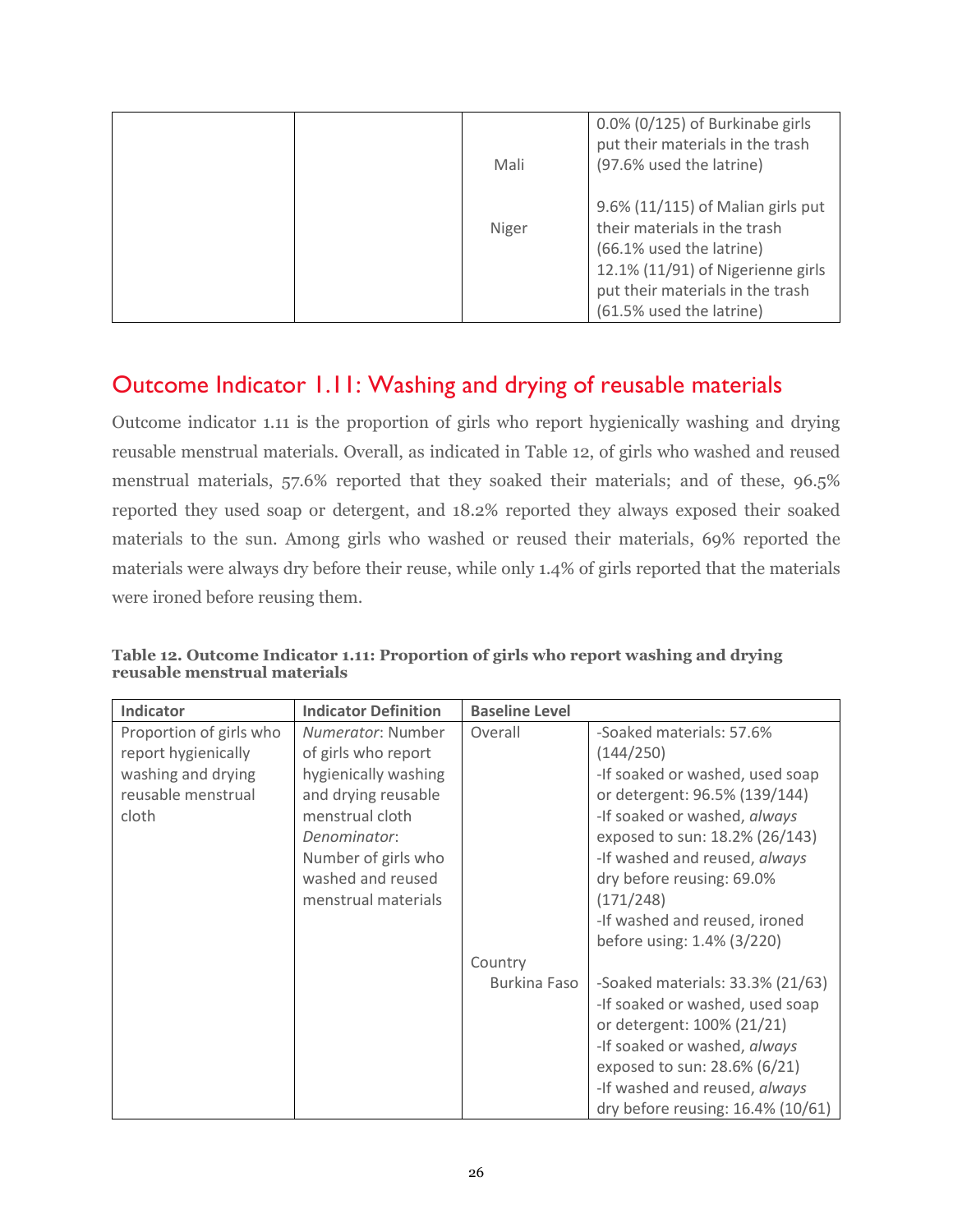|       | -If washed and reused, ironed<br>before using:<br>$0.0\%$ (0/46)                                                                                                                                                                                                                                                       |
|-------|------------------------------------------------------------------------------------------------------------------------------------------------------------------------------------------------------------------------------------------------------------------------------------------------------------------------|
| Mali  | -Soaked materials: 65.9%<br>(85/129)<br>-If soaked or washed, used soap<br>or detergent: 97.7% (83/85)<br>-If soaked or washed, always<br>exposed to sun: 10.7% (9/84)<br>-If washed and reused, always<br>dry before reusing: 90.7%<br>(117/129)<br>-If washed and reused, ironed<br>before using:<br>$2.5\%$ (3/120) |
| Niger | -Soaked materials: 65.5% (38/58)<br>-If soaked or washed, used soap<br>or detergent: 92.1% (35/38)<br>-If soaked or washed, always<br>exposed to sun: 29.0% (11/38)<br>-If washed and reused, always<br>dry before reusing: 75.9% (44/58)<br>-If washed and reused, ironed<br>before using:<br>$0.0\%$ (0/54)          |

# <span id="page-26-0"></span>Output Indicator 1.2.4: Hygienically managing menses

Output indicator 1.2.4 is the proportion of girls that know how to hygienically manage menses. This was evaluated using a composite indicator which measured the proportion of girls who responded correctly to the following questions:

- 505: Do you agree or disagree: You change the materials every 4-8 hours, or whenever needed (for example, when they are very full).
- 506: During your last menstrual period, how often did you wash your hands BEFORE changing your menstrual materials?
- 507: During your last menstrual period, how often did you wash your hands AFTER changing your menstrual materials?
- 508: How frequently did you wash your genitals during your last menstrual period?
- 509: When you washed your genitals, did you use soap?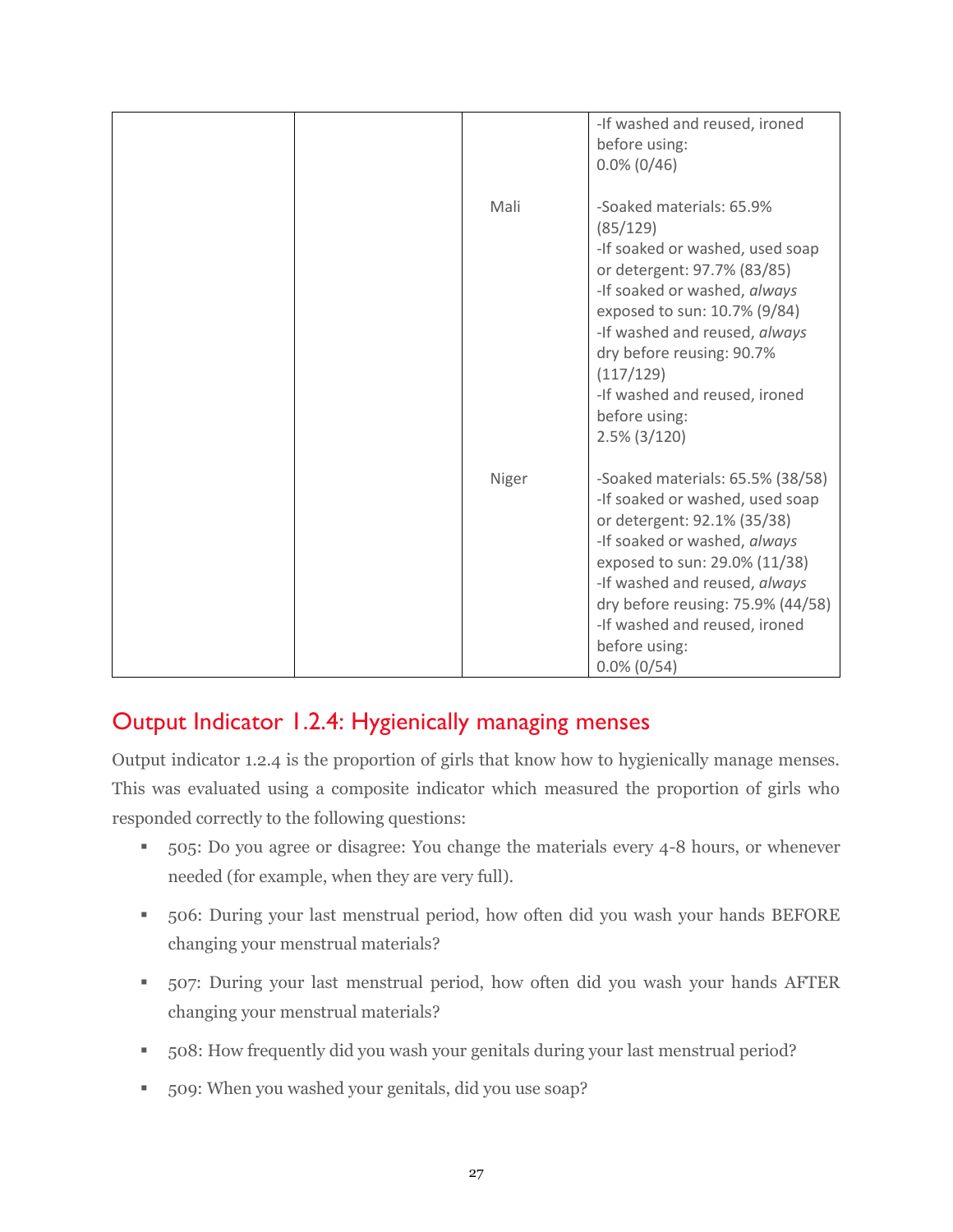Overall, as indicated in Table 13, 27.7% of posmenarchal girls reported they hygienically manage menses. Only 17.8% of postmenarchal girls between the ages of 10-14, and 33.5% of postmenarachal girls between the ages of 15-19, hygienically manage menses.

| Indicator                | <b>Indicator Definition</b> | <b>Baseline Level</b> |                                 |
|--------------------------|-----------------------------|-----------------------|---------------------------------|
| Proportion of girls aged | <i>Numerator:</i> Number    | Overall               | 27.7% (122/441) of              |
| that know how to         | of girls that can           |                       | postmenarchal girls reported    |
| hygienically manage      | answer a set of five        |                       | they hygienically manage menses |
| menses                   | questions correctly         | Age                   |                                 |
|                          | about how to                | $10 - 14$             | 17.8% (29/163) of postmenarchal |
|                          | hygienically manage         |                       | girls ages 10-14 reported they  |
|                          | menses                      |                       | hygienically manage menses      |
|                          | Denominator:                | $15 - 19$             | 33.5% (93/278) of postmenarchal |
|                          | Surveyed female             |                       | girls ages 15-19 reported they  |
|                          | adolescents                 |                       | hygienically manage menses      |
|                          |                             | Country               |                                 |
|                          |                             | Burkina Faso          | 26.4% (38/144) of postmenarchal |
|                          |                             |                       | Burkinabe girls reported they   |
|                          |                             |                       | hygienically manage menses      |
|                          |                             |                       |                                 |
|                          |                             | Mali                  | 27.6% (45/163) of postmenarchal |
|                          |                             |                       | Malian girls reported they      |
|                          |                             |                       | hygienically manage menses      |
|                          |                             | Niger                 | 29.1% (39/134) of postmenarchal |
|                          |                             |                       | Nigerienne girls reported they  |
|                          |                             |                       | hygienically manage menses      |
|                          |                             |                       |                                 |

<span id="page-27-2"></span>**Table 13. Output Indicator 1.2.4: proportion of girls that know how to hygienically manage menses**

# <span id="page-27-0"></span>**4. HIV, STI, & PREGNANCY KNOWLEDGE**

The ATWA intervention aims to increase adolescents' knowledge of STI risk, prevention and treatment, as well as knowledge of HIV prevention.

# <span id="page-27-1"></span>Outcome Indicator 1.7: STI risk, prevention and treatment knowledge

This outcome was evaluated using a composite indicator which measured the proportion of adolescents who responded correctly to the following questions on STI prevention and treatment:

■ 602: True or false: A boy/girl can get an STI or HIV the first time that he/she has unprotected sexual intercourse.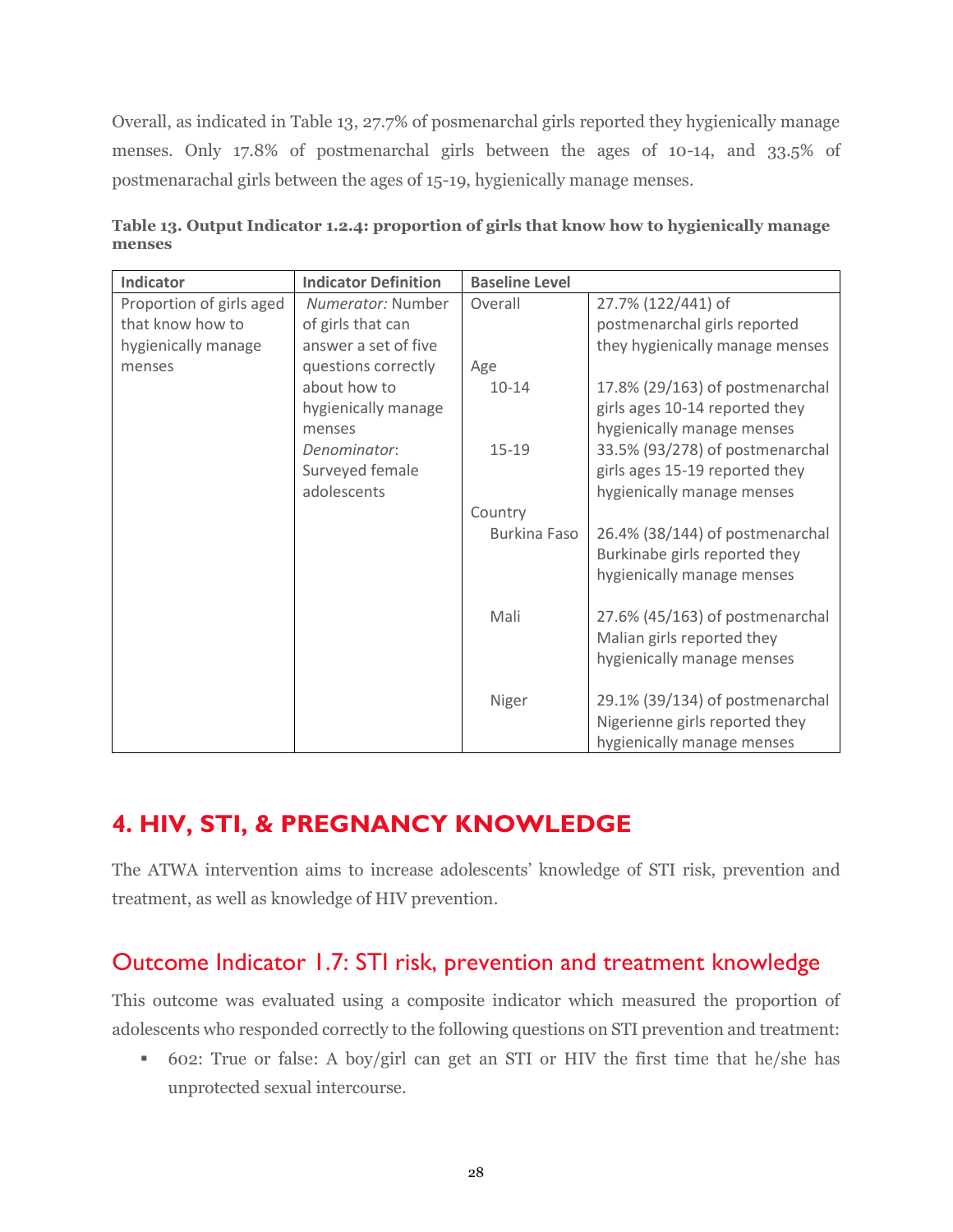- 606. True or false: Using a condom can protect against STIs/HIV
- 607: True or false: For both men and women, signs of a sexually transmitted infection include redness, burning, or sores on the genitals
- 609: True or false: People can reduce their risk of contracting STIs and the HIV virus by having one sexual partner.

As indicated in Table 14, 42.7% of adolescents who were asked all four questions, answered all of them correctly. As compared to the other two countries, Mali had the highest proportion of adolescents answering all four questions correctly, at 99.6% of out of school and in school adolescents ages 15-19 years. Notably, in school Malian adolescents ages 10-14 were only asked one question (607); and of these adolescents, 78.7% answered the question correctly.

<span id="page-28-0"></span>**Table 14. Outcome Indicator 1.7: Proportion of adolescents with correct knowledge about STI risk and prevention and treatment**

| Indicator          | <b>Indicator Definition</b> | <b>Baseline Level</b> |                                  |
|--------------------|-----------------------------|-----------------------|----------------------------------|
| Proportion of      | Composite indicator         | Overall               | 42.7% (742 answering all four    |
| adolescents with   | measuring                   |                       | questions correctly /1,738 asked |
| correct knowledge  | proportion of               |                       | all four questions)              |
| about STI risk and | adolescents who             | Sex                   |                                  |
| prevention and     | responded correctly         | Males                 | 45.9% of males answered all four |
| treatment.         | to series of 4              |                       | questions correctly (396/862)    |
|                    | questions on STI            | Females               | 39.5% of females answered all    |
|                    | prevention and              |                       | four questions correctly         |
|                    | treatment                   |                       | (346/876)                        |
|                    |                             | Age                   |                                  |
|                    |                             | $10 - 14$             | 32.6% of 10-14 year olds         |
|                    | *IS Malians ages 10-14      |                       | answered all four questions      |
|                    | $(n=506)$ asked only 1      |                       | correctly (335/1029)             |
|                    | question and are not        | $15 - 19$             | 57.1% of 15-19 year olds         |
|                    | included in overall         |                       | answered all four questions      |
|                    | denominator                 |                       | correctly (355/622)              |
|                    |                             | Country               |                                  |
|                    |                             | <b>Burkina Faso</b>   | 48.4% (324/670)                  |
|                    |                             | Mali                  | 99.6% (279/280) OOS & IS 15-19   |
|                    |                             |                       | year olds                        |
|                    |                             |                       | Malian IS 10-14 year olds: 78.7% |
|                    |                             |                       | answered the 1 question          |
|                    |                             |                       | correctly (398/506)              |
|                    |                             | Niger                 | 31.5% (248/788)                  |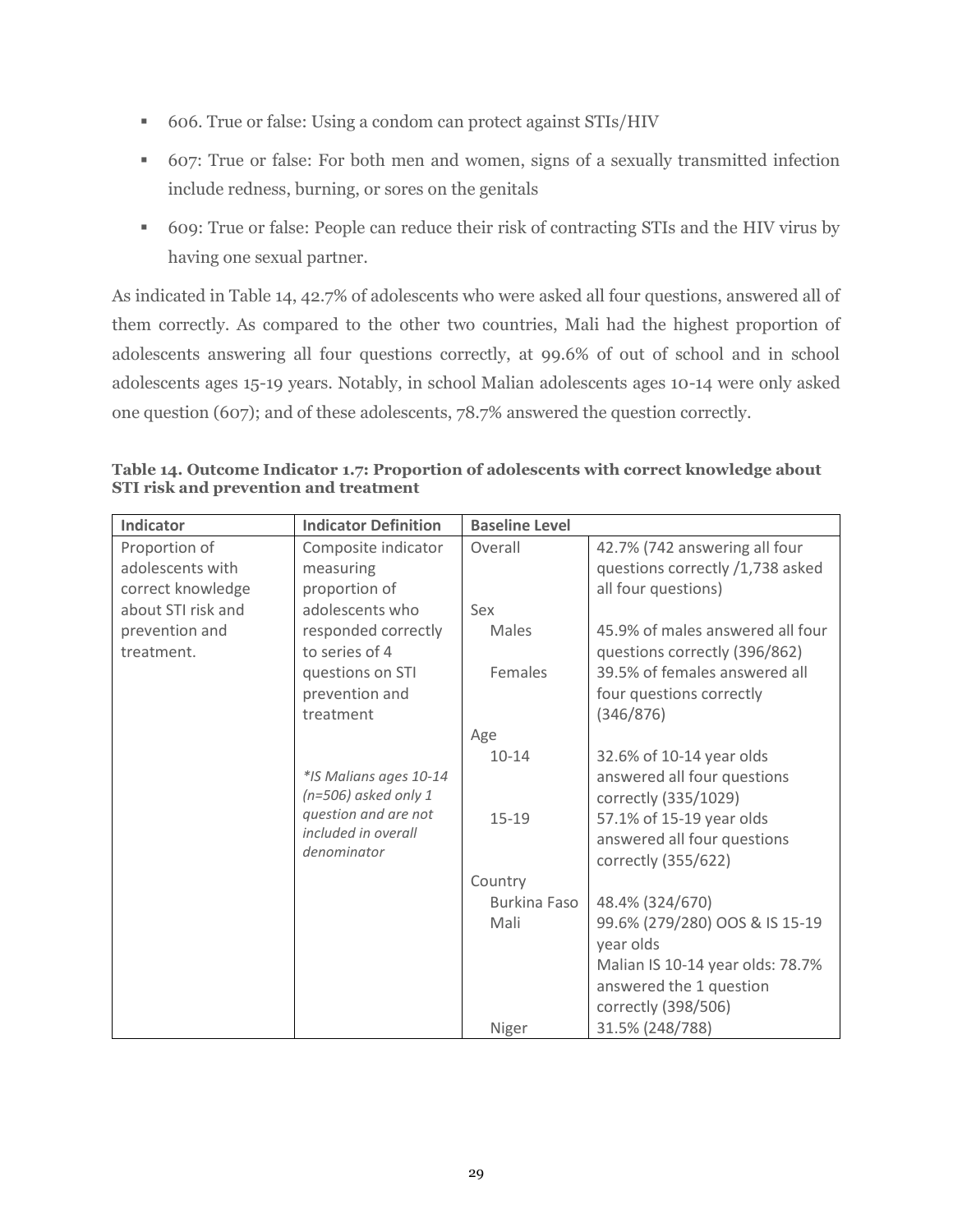# <span id="page-29-0"></span>Outcome Indicator 1.8: HIV prevention knowledge

This outcome was evaluated using a composite indicator which measured the proportion of adolescents who responded correctly to the following six questions on HIV prevention:

- 602: True or false: A boy/girl can get an STI or HIV the first time that he/she has unprotected sexual intercourse.
- 606. True or false: Using a condom can protect against STIs/HIV.
- 608: True or false: People can get HIV from mosquito bites.
- 609: True or false: People can reduce their risk of contracting STIs and the HIV virus by having one sexual partner
- 610: True or false: HIV is transmitted by sharing food.
- 612: True or false: A person can take a tablet every day to protect against HIV.

As indicated in Table 15, only 5.2% of adolescents who were asked all six questions, answered all of them correctly. In school Malian adolescents ages 10-14 years were not asked any of these questions.

| Indicator        | <b>Indicator Definition</b> | <b>Baseline Level</b> |                                  |
|------------------|-----------------------------|-----------------------|----------------------------------|
| Proportion of    | Composite indicator         | Overall               | 5.2% (90 answering all six       |
| adolescents with | measuring                   |                       | questions correctly /1,738 asked |
| comprehensive    | proportion of               |                       | all six questions)               |
| knowledge of HIV | adolescents who             | Sex                   |                                  |
| prevention       | responded correctly         | Males                 | 6.2% of males answered all six   |
|                  | to series of 6              |                       | questions correctly (53/862)     |
|                  | questions on HIV            | Females               | 4.2% of females answered all six |
|                  | prevention                  |                       | questions correctly (37/876)     |
|                  |                             | Age                   |                                  |
|                  | *IS Malians ages 10-14      | $10 - 14$             | 5.2% of 10-14 year olds answered |
|                  | not asked these six         |                       | all six questions correctly      |
|                  | questions (n=506)           |                       | (58/1, 116)                      |
|                  |                             | $15 - 19$             | 5.1% of 15-19 year olds answered |
|                  |                             |                       | all six questions correctly      |
|                  |                             |                       | (32/622)                         |
|                  |                             | Country               |                                  |
|                  |                             | Burkina Faso          | 6.6% (44/670)                    |
|                  |                             | Mali                  | 5.7% (16/280)                    |
|                  |                             | Niger                 | 3.8% (30/788)                    |

<span id="page-29-1"></span>**Table 15. Outcome Indicator 1.8: Proportion of adolescents with comprehensive knowledge of HIV prevention**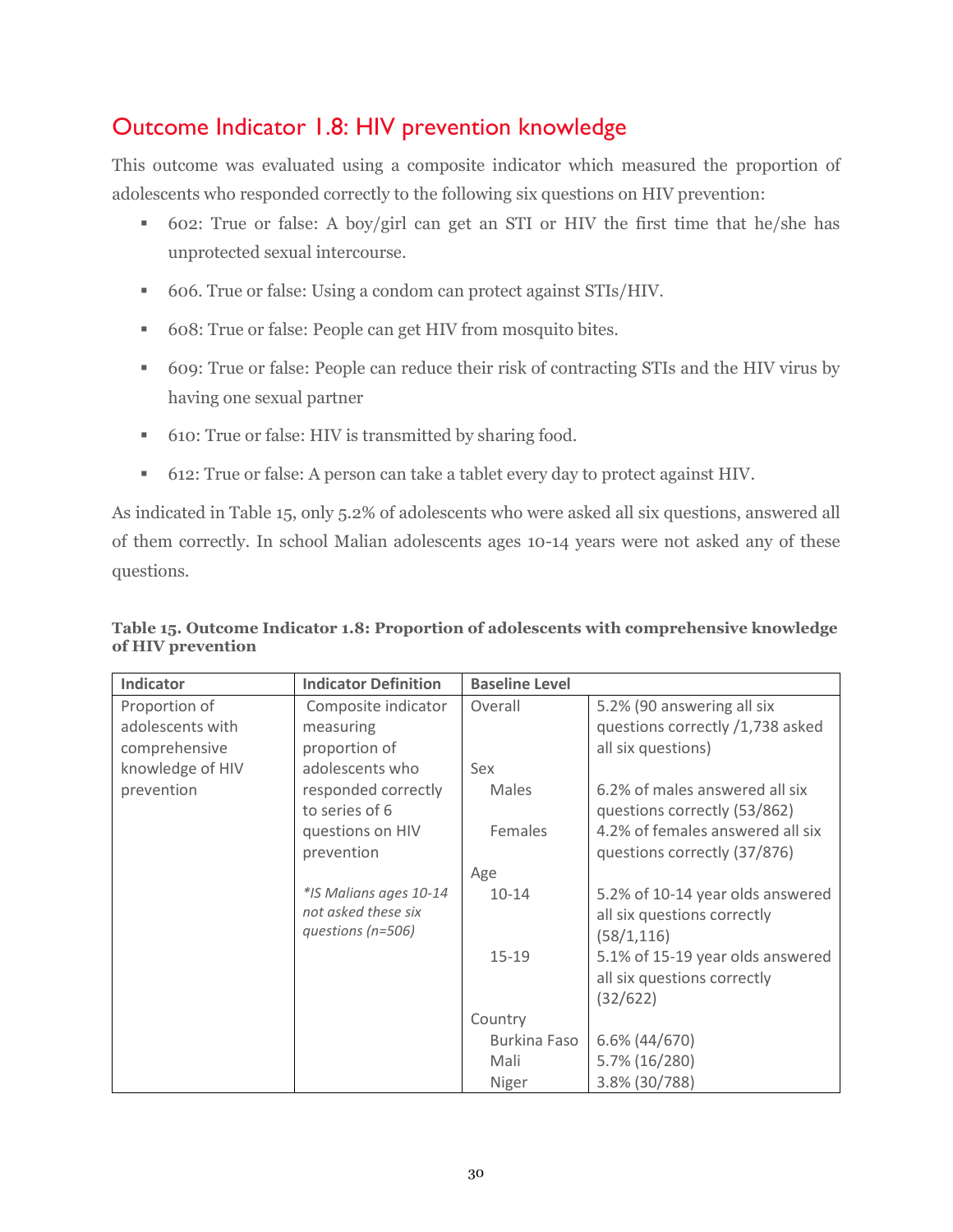# <span id="page-30-0"></span>**5. CONTRACEPTION & SEXUAL ACTIVITY**

A large focus of the ATWA evaluation indicators centers on adolescent behaviors and knowledge surrounding contraception and sexual activity. This section provides findings on seven indicators.

# <span id="page-30-1"></span>Impact Indicator 3: Need for family planning satisfied with modern contraception

Impact indicator 3A is the proportion of sexually active adolescents ages 15-19 years currently married or in union who have their need for family planning satisfied with modern contraceptive methods. As shown in Table 16, 20% (3/15 sexually active married or in union adolescents) reported using modern contraceptive methods. Impact indicator 3B is the proportion of sexually active female adolescents ages 15-19 years who have their need for family planning satisfied with modern contraceptive methods. As indicated in Table 16, 60% of sexually active adolescents are using modern contraceptive methods. As compared to the other two countries, Burkina Faso had the highest proportion of female adolescents using modern contraceptive methods, at 84.2% of the Burkinabe respondents.

| <b>Indicator</b>    | <b>Indicator Definition</b> | <b>Baseline Level</b> |                                    |
|---------------------|-----------------------------|-----------------------|------------------------------------|
| Increase in need    | [3A] Percentage of          | Overall Sample        | 20.0% (3 using modern              |
| for family planning | [sexually active]           |                       | method/15 sexually active          |
| satisfied with      | adolescents age 15-19       | Sex                   | married adolescents ages 15-19)    |
| modern              | years currently             | Males                 |                                    |
| contraception       | married or in union         |                       | 20.0% (1 using modern method/5     |
|                     | who have their need         |                       | sexually active married males ages |
|                     | for family planning         | Females               | $15-19)$                           |
|                     | satisfied with modern       |                       | 20.0% (2 using modern              |
|                     | contraceptive               |                       | method/10 sexually active          |
|                     | methods                     |                       | married females ages 15-19)        |
|                     |                             | Country               |                                    |
|                     |                             | <b>Burkina Faso</b>   | 100% (1 Burkinabe adolescent       |
|                     |                             |                       | using modern method/1 sexually     |
|                     |                             |                       | active married adolescent 15-19    |
|                     |                             |                       | years)                             |
|                     |                             | Mali                  | 14.3% (2 Malian adolescents using  |
|                     |                             |                       | modern method/14 sexually          |
|                     |                             |                       | active married adolescents ages    |
|                     |                             |                       | $15-19$                            |
|                     |                             | Niger                 | *NA (question not asked in Niger)  |

#### <span id="page-30-2"></span>**Table 16. Impact Indicator 3: Need for family planning satisfied with modern contraception**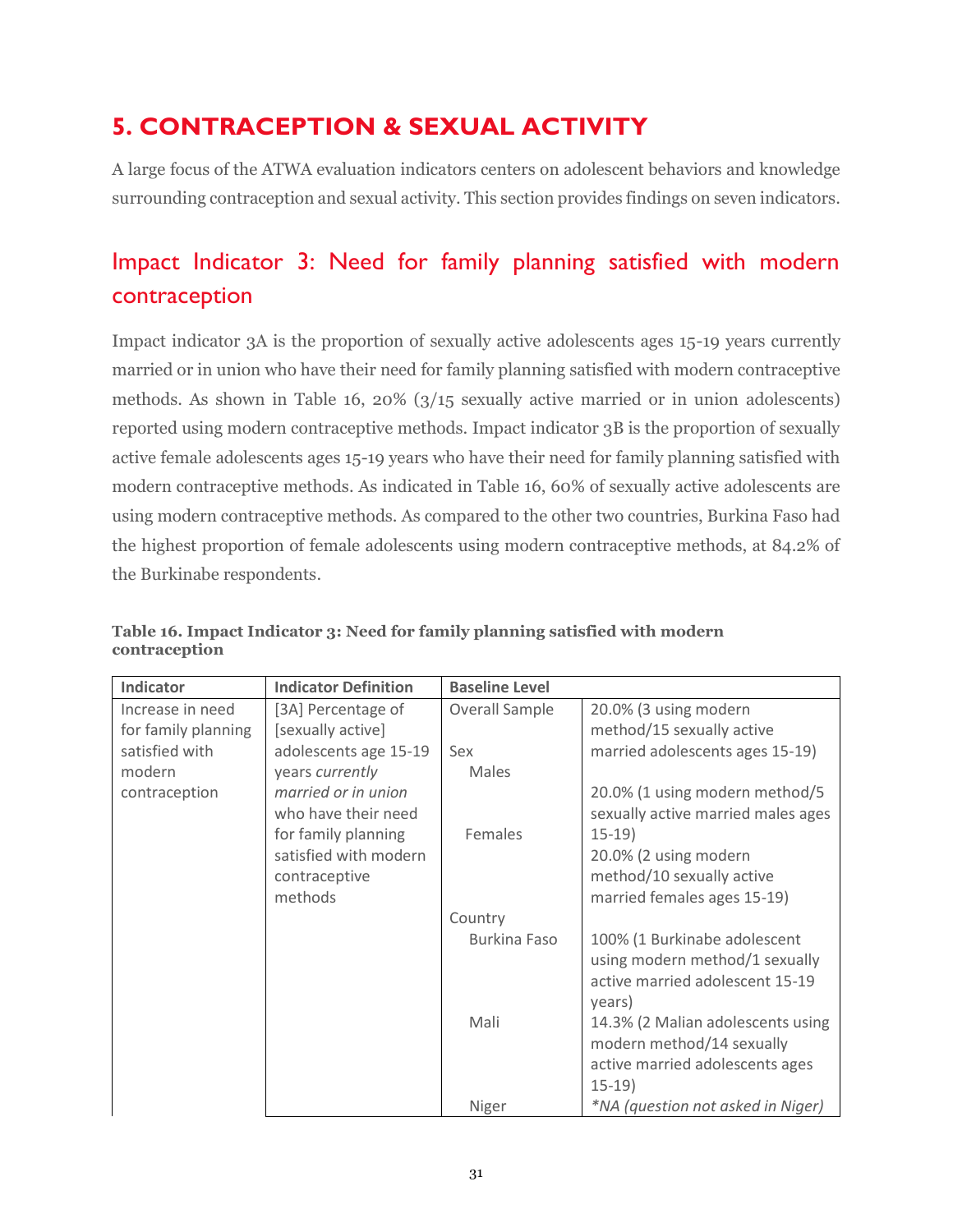| [3B] Percentage of<br>female adolescents   | Overall Sample | 60.0% (18 using modern<br>method/30 sexually active        |
|--------------------------------------------|----------------|------------------------------------------------------------|
| (15-19) who are<br>sexually active and     | Country        | females ages 15-19)                                        |
| who have their need                        | Burkina Faso   | 84.2% (16 using modern                                     |
| for contraception<br>satisfied with modern |                | method/19 sexually active<br>Burkinabe females ages 15-19) |
| methods                                    | Mali           | 18.2% (2 using modern                                      |
|                                            |                | method/11 sexually active Malian<br>females ages 15-19)    |
|                                            | Niger          | *NA (question not asked in Niger)                          |

Among unmarried sexually active adolescents ages 15-19, 73.4% (47/64) reported using modern contraception. By sex, 80% (16/20) of sexually active unmarried adolescent girls and 70.5% (31/44) of sexually active unmarried boys ages 15-19 years reported using modern contraception.

#### <span id="page-31-0"></span>Impact Indicator 4: Adolescent modern contraceptive prevalence rate

Impact indicator 4 is the proportion of sexually active adolescents (15-19) who are currently using (or whose partner is using) a modern contraceptive method. As shown in Table 17, 63.3% of respondents reported using a modern contraceptive method at last sex. As compared to the other two countries, Burkina Faso had the highest proportion of adolescents using modern contraceptive methods at last sex, at 85.7% of the Burkinabe respondents.

| Indicator         | <b>Indicator Definition</b> | <b>Baseline Level</b> |                                   |
|-------------------|-----------------------------|-----------------------|-----------------------------------|
| Increase in       | The percent of sexually     | Overall Sample        | 63.3% (50 using modern            |
| adolescent modern | active adolescents (15-     |                       | method/79 sexually active 15-19   |
| contraceptive     | 19) who are currently       |                       | year olds)                        |
| prevalence rate   | using (or whose             | Sex                   |                                   |
| (CPR)             | partner is using) a         | <b>Males</b>          | 65.3% (32 using MM/49 sexually    |
|                   | modern contraceptive        |                       | active males ages 15-19)          |
|                   | method. "Currently" is      | Females               | 60.0% (18 using MM/30 sexually    |
|                   | defined as 'at last sex'.   |                       | active females ages 15-19)        |
|                   |                             | Country               |                                   |
|                   |                             | <b>Burkina Faso</b>   | 85.7% (30 Burkinabe adolescents   |
|                   |                             |                       | using MM/35 sexually active       |
|                   |                             |                       | adolescents 15-19)                |
|                   |                             | Mali                  | 45.5% (20 Malian adolescents      |
|                   |                             |                       | using MM/44 sexually active       |
|                   |                             |                       | adolescents ages 15-19)           |
|                   |                             | Niger                 | *NA (question not asked in Niger) |

<span id="page-31-1"></span>

|  | Table 17. Impact Indicator 4: Adolescent modern contraceptive prevalence rate |  |
|--|-------------------------------------------------------------------------------|--|
|  |                                                                               |  |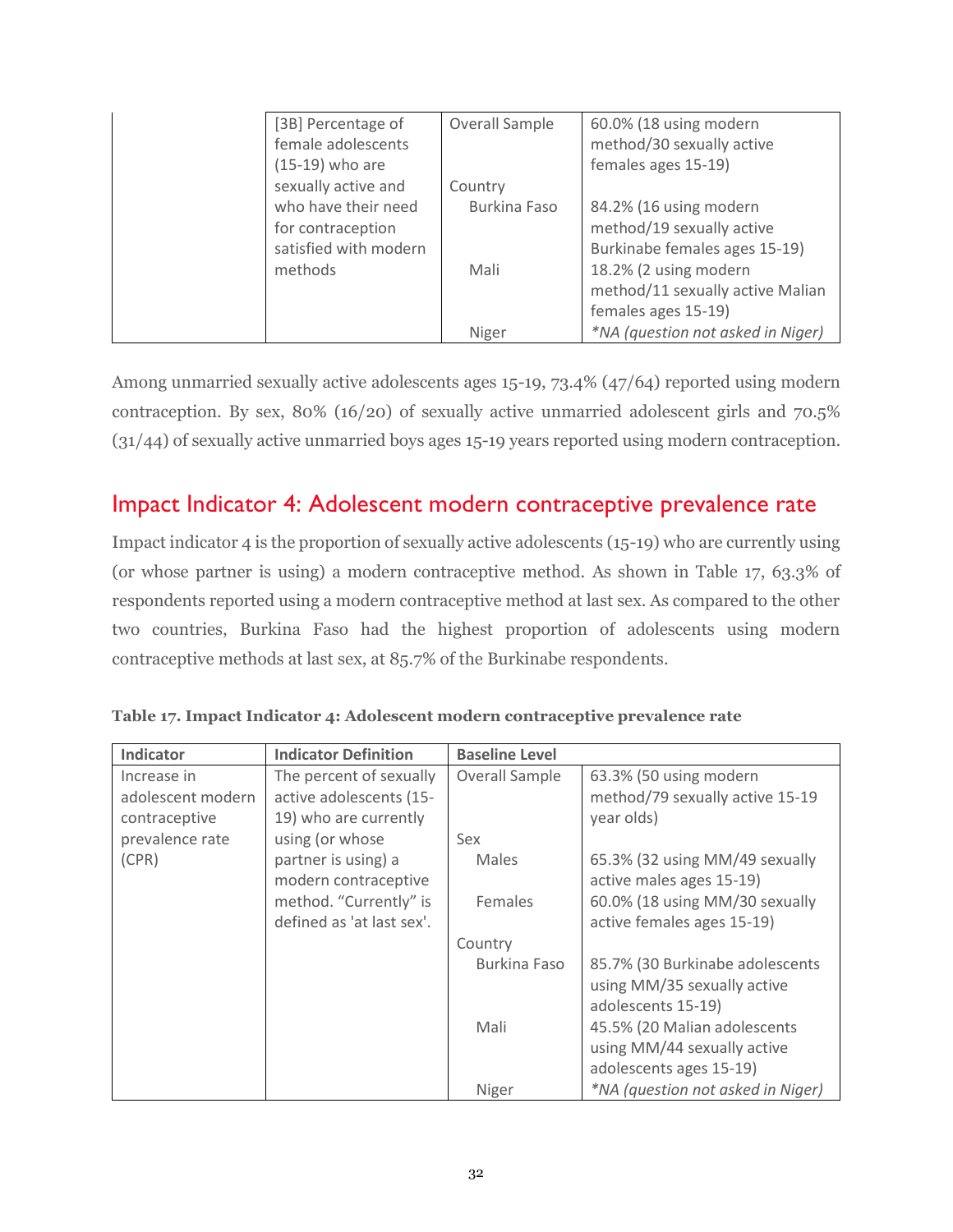By marital status,  $20\%$  ( $3/15$ ) of sexually active, married adolescents 15-19 years were currently using (or reported their partner was using) a modern contraceptive method, while 73.4% (47/64) of sexually active, unmarried adolescents 15-19 years reported that they were currently using (or whose partner was using) a modern contraceptive method.

### <span id="page-32-0"></span>Outcome Indicator 1.1: Intent to use modern contraception

Outcome Indicator 1.1 is the proportion of adolescents with the intent to use modern contraception in the future. Overall, as indicated in Table 18, 56.4% of respondents intended to use modern contraception in the future; of these, 49% of adolescents between the ages of 10-14, and 68% of adolescents between the ages of 15-19, reported that they intended on using one or more modern contraceptive methods in the future.

| Indicator                         | <b>Indicator Definition</b>             | <b>Baseline Level</b> |                                                             |
|-----------------------------------|-----------------------------------------|-----------------------|-------------------------------------------------------------|
| Proportion of<br>adolescents with | Numerator: Number<br>of adolescents who | <b>Overall Sample</b> | 56.4% (534 using one or more<br>modern methods/946 surveyed |
| intent to use modern              | respond yes to                          |                       | adolescents)                                                |
| contraception                     | planning to use                         | Sex                   |                                                             |
|                                   | modern                                  | Males                 | 59% (274 using one or more                                  |
|                                   | contraception in the                    |                       | modern methods/468 surveyed                                 |
|                                   | future [timeframe                       |                       | male adolescents)                                           |
|                                   | may be defined by                       | Females               | 54% (260 using one or more                                  |
|                                   | country program],                       |                       | modern methods/478 surveyed                                 |
|                                   | disaggregated by                        |                       | female adolescents)                                         |
|                                   | method                                  | Age                   |                                                             |
|                                   |                                         | $10 - 14$             | 49% (285 adolescents using one                              |
|                                   | Denominator:                            |                       | or more modern methods /580                                 |
|                                   | Number of                               |                       | surveyed adolescents ages 15-19)                            |
|                                   | adolescents surveyed                    | $15 - 19$             | 68% (249 adolescents using one                              |
|                                   |                                         |                       | or more modern methods /366                                 |
|                                   |                                         |                       | surveyed adolescents ages 15-19)                            |
|                                   | <i>*This question not</i>               | Country               |                                                             |
|                                   | asked in Niger, or                      | <b>Burkina Faso</b>   | 56% (370 adolescents using one                              |
|                                   | among in-school                         |                       | of more modern methods/666                                  |
|                                   | adolescents ages 10-                    |                       | surveyed adolescents in Burkina                             |
|                                   | 14 in Mali.                             |                       | Faso)                                                       |
|                                   |                                         | Mali                  | 59% (164 Malian adolescents                                 |
|                                   |                                         |                       | using one or more modern                                    |
|                                   |                                         |                       | methods/280 surveyed                                        |
|                                   |                                         |                       | adolescents in Mali)                                        |
|                                   |                                         | Niger                 | *NA (question not asked in Niger)                           |

<span id="page-32-1"></span>**Table 18. Outcome Indicator 1.1: Intent to use modern contraception**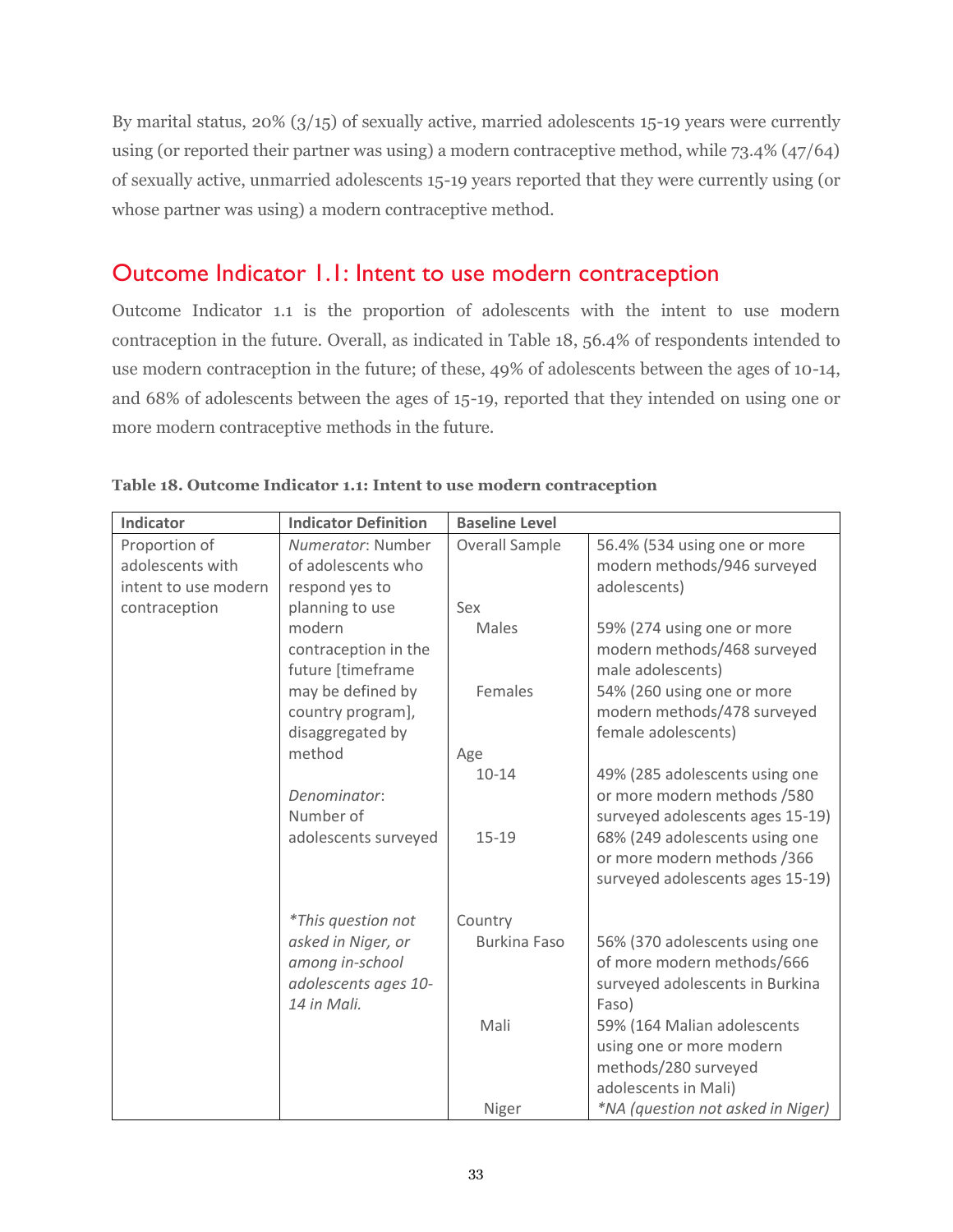Disaggregation statistics by method, method and sex, method and age, and method and country are provided below in Figures 1, 2, 3, and 4, respectively. Note that adolescents could select any/all methods in the ten option list, and thus the proportions in the figures do not total to 100%.

As shown in the figures, the male condom was the most commonly selected modern method that adolescents stated they planned to use in the future. This was true when disaggregated by age group and by country. By sex, the male condom was much more commonly chosen by male respondents than female respondents (92% versus 30%, respectively). The most commonly selected future method for female respondents was injectables, with 58% of female respondents selecting this option.



#### <span id="page-33-0"></span>**Figure 1. Planned contraceptive methods for future use**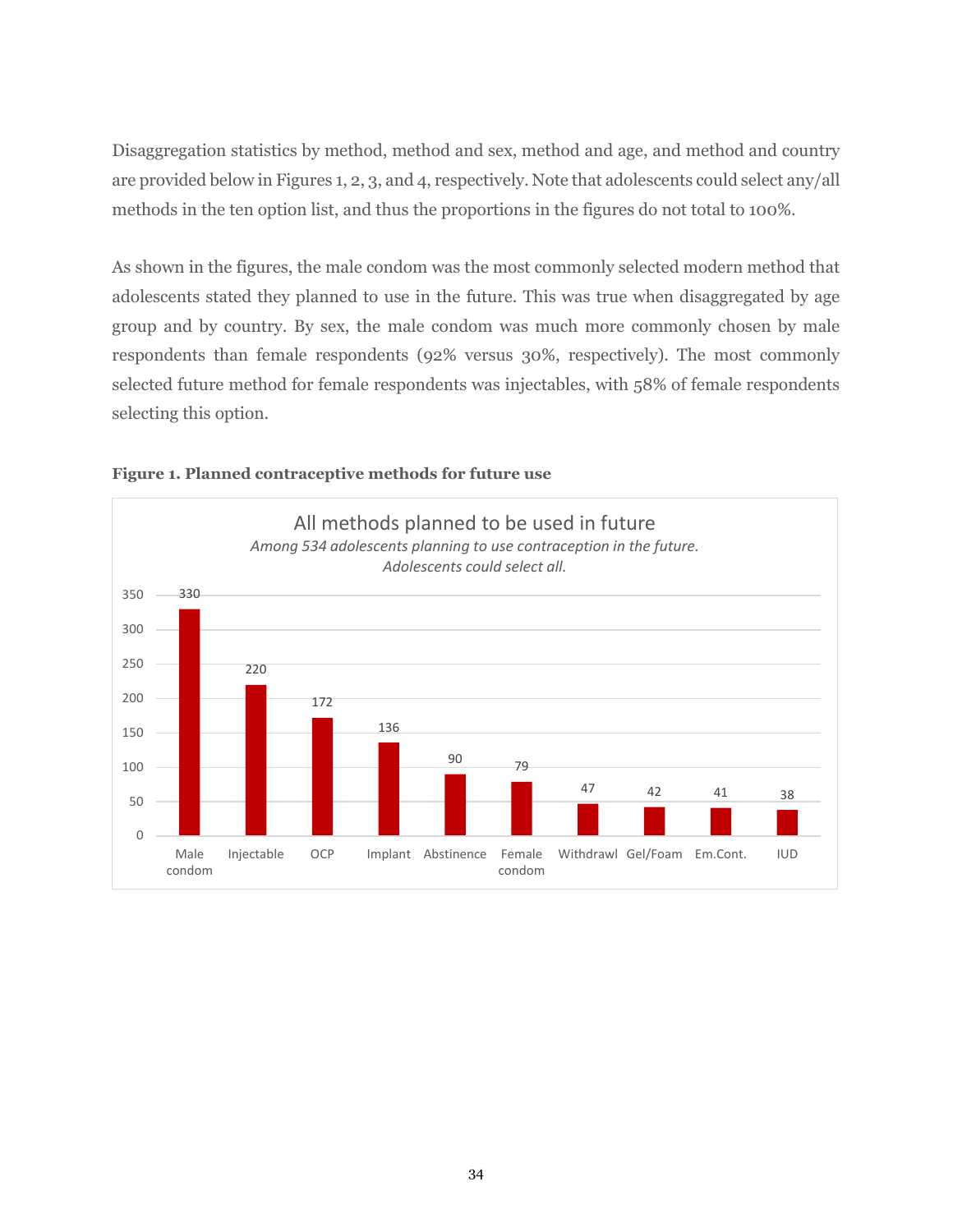

<span id="page-34-0"></span>**Figure 2. Planned contraceptive methods for future use, by sex**



<span id="page-34-1"></span>**Figure 3. Planned contraceptive methods for future use, by age group**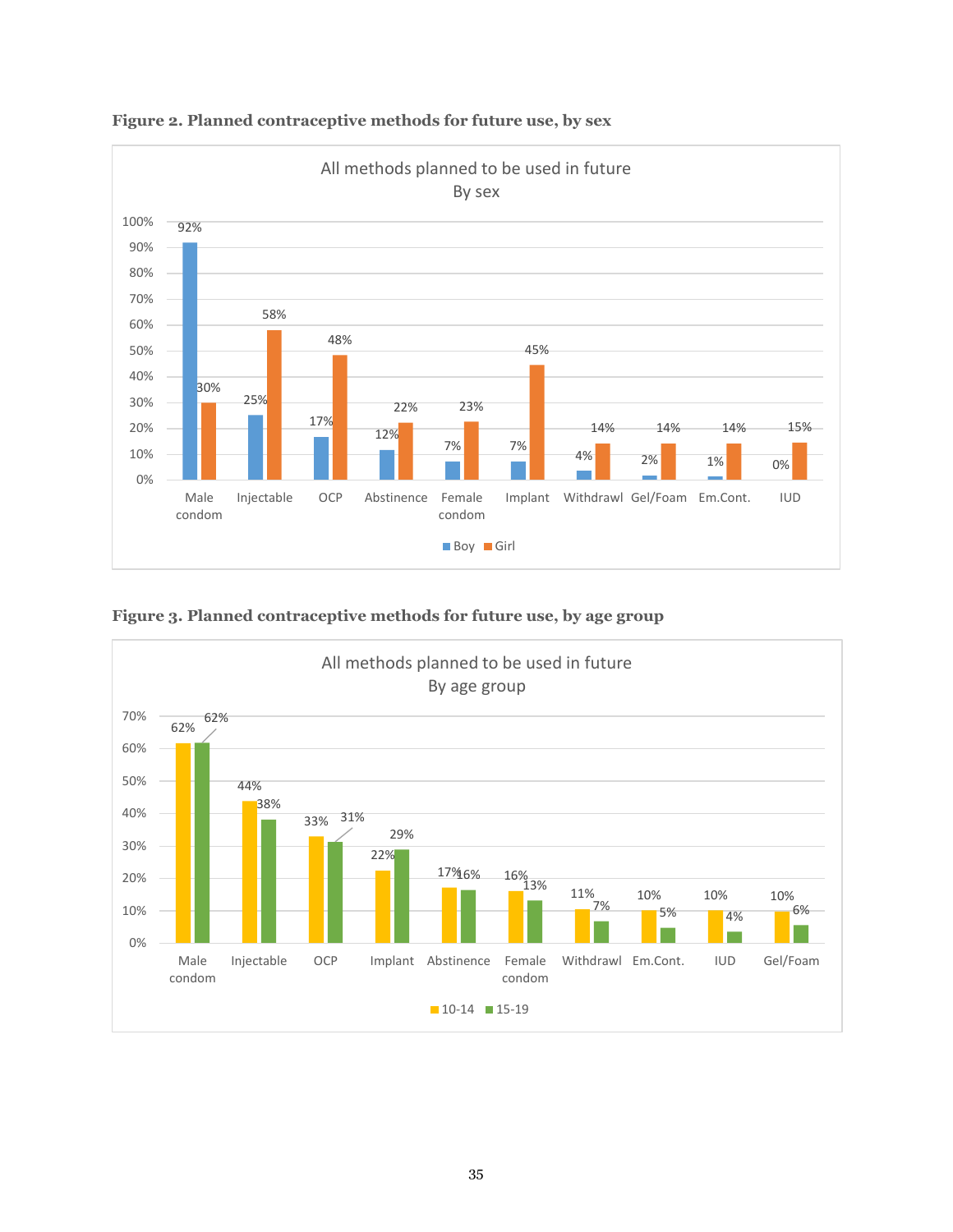

#### <span id="page-35-2"></span>**Figure 4. Planned contraceptive methods for future use, by country**

# <span id="page-35-0"></span>Outcome Indicator 1.2: Condom use at last sex

Outcome indicator 1.2 is the proportion of sexually active adolescents reporting using a condom at last sex. As shown in Table 19, of all sexually active adolescents surveyed, 50.5% reported using a condom at last sex. 69.8% of Burkinabe adolescents reported using a condom at last sex, while only 34% of adolescents in Mali reported using a condom at last sex.

| Indicator                               | <b>Indicator Definition</b>                                       | <b>Baseline Level</b> |                                                                                              |
|-----------------------------------------|-------------------------------------------------------------------|-----------------------|----------------------------------------------------------------------------------------------|
| Proportion of<br>sexually active        | Numerator: Number of<br>adolescents who                           | Overall               | 50.5% (47 using a condom/93<br>sexually active adolescents)                                  |
| adolescents                             | respond yes to having                                             | Sex                   |                                                                                              |
| reporting using a<br>condom at last sex | used a condom at last<br>sex                                      | Males                 | 54.5% (30 using a condom at last<br>sex/55 sexually active males                             |
|                                         | Denominator: Number<br>of sexually active<br>adolescents surveyed | Females               | surveyed)<br>44.7% (17 using a condom at last<br>sex/38 sexually active females<br>surveyed) |
|                                         |                                                                   | Age                   |                                                                                              |

<span id="page-35-1"></span>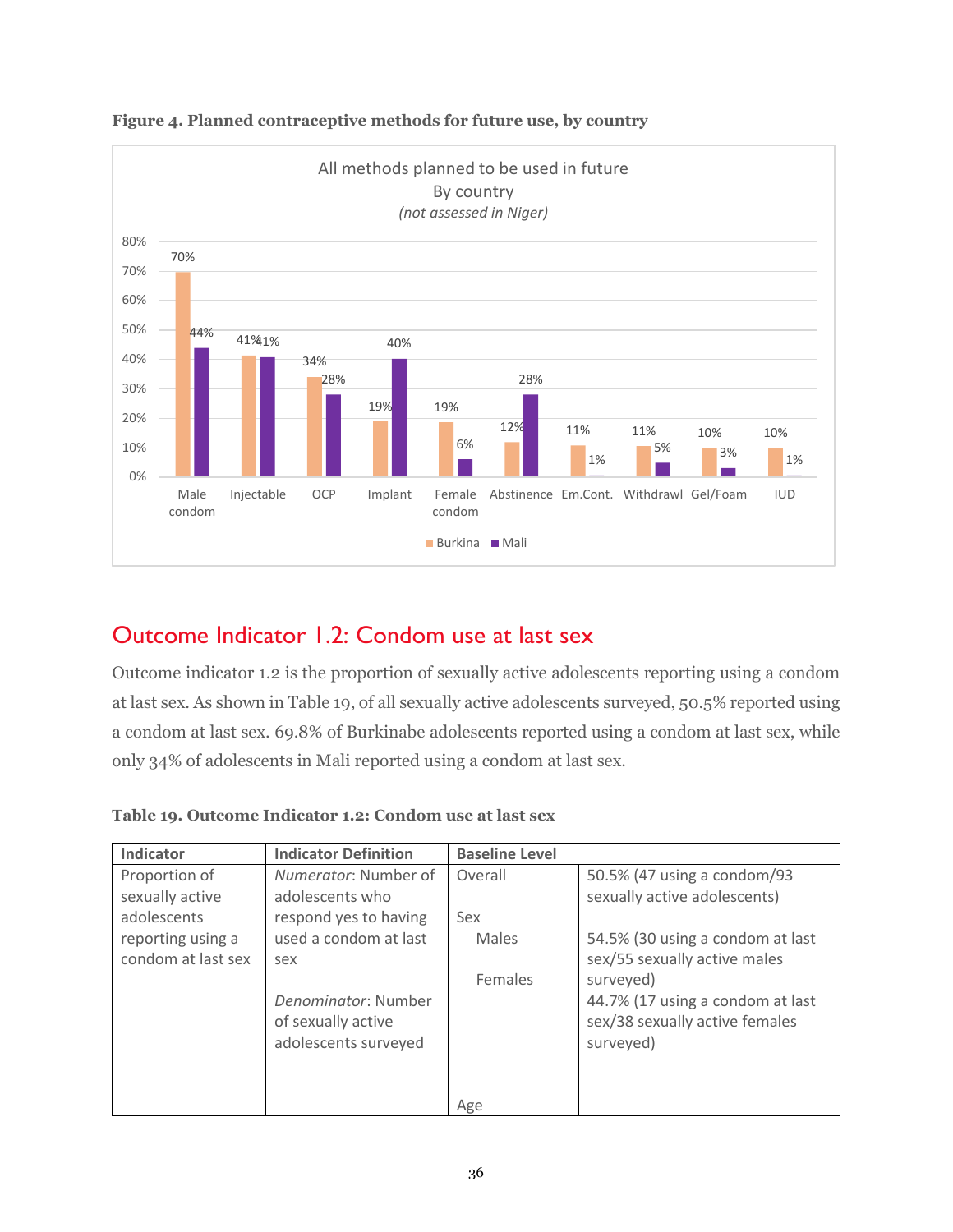| <i>*This question not</i><br>asked in Niger, or | $10 - 14$           | 28.6% (4 using a condom at last<br>sex/14 sexually active adolescents                      |
|-------------------------------------------------|---------------------|--------------------------------------------------------------------------------------------|
| among in-school                                 |                     | ages 10-14)                                                                                |
| adolescents ages 10-14<br>in Mali               | $15 - 19$           | 54.4% (43 using a condom at last                                                           |
|                                                 |                     | sex/79 sexually active adolescents<br>ages 15-19)                                          |
|                                                 | Country             |                                                                                            |
|                                                 | <b>Burkina Faso</b> | 69.8% (30 using a condom at last<br>sex/43 sexually active adolescents<br>in Burkina Faso) |
|                                                 | Mali                | 34.0% (17 using a condom at last<br>sex/50 sexually active adolescents<br>in Mali)         |
|                                                 | Niger               | <i>*NA (question not asked in Niger)</i>                                                   |

By marital status, 59.7% (46/77) of unmarried adolescents and 6.3% (1/16) of married adolescents ages 10-19 years reported using a condom at last sex.

#### Outcome Indicator 1.3: Consistent condom use

Outcome Indicator 1.3 is the proportion of sexually active unmarried adolescents who reported using a condom consistently in the last six months. As shown in Table 20, overall, 31.2% of unmarried sexually active adolescents used a condom consistently; of these, 34% of male adolescents and 25.9% of female adolescents, responded yes to having used a condom every time they had sex in the last six months.

| Indicator           | <b>Indicator Definition</b> | <b>Baseline Level</b> |                                |
|---------------------|-----------------------------|-----------------------|--------------------------------|
| Proportion of       | <i>Numerator:</i> Number    | Overall Sample        | 31.2% (24 always using a       |
| sexually active     | of adolescents who          |                       | condom/77 unmarried sexually   |
| unmarried           | respond yes to              |                       | active adolescents)            |
| adolescents who     | having used a               | Sex                   |                                |
| use a condom        | condom every time           | Males                 | 34.0% (17 always using a       |
| consistently in the | they had sex in the         |                       | condom/50 unmarried sexually   |
| last 6 months       | last 6 months               |                       | active males)                  |
|                     | Denominator:                | Females               | 25.9% (7 always using a        |
|                     | Number of                   |                       | condom/27 unmarried sexually   |
|                     | adolescents surveyed        |                       | active females)                |
|                     | who are sexually            | Age                   |                                |
|                     | active and unmarried        | $10 - 14$             | 23.1% (3 always using a        |
|                     |                             |                       | condom/13 unmarried sexually   |
|                     |                             |                       | active adolescents ages 10-14) |

**Table 20. Outcome Indicator 1.3: Consistent condom use**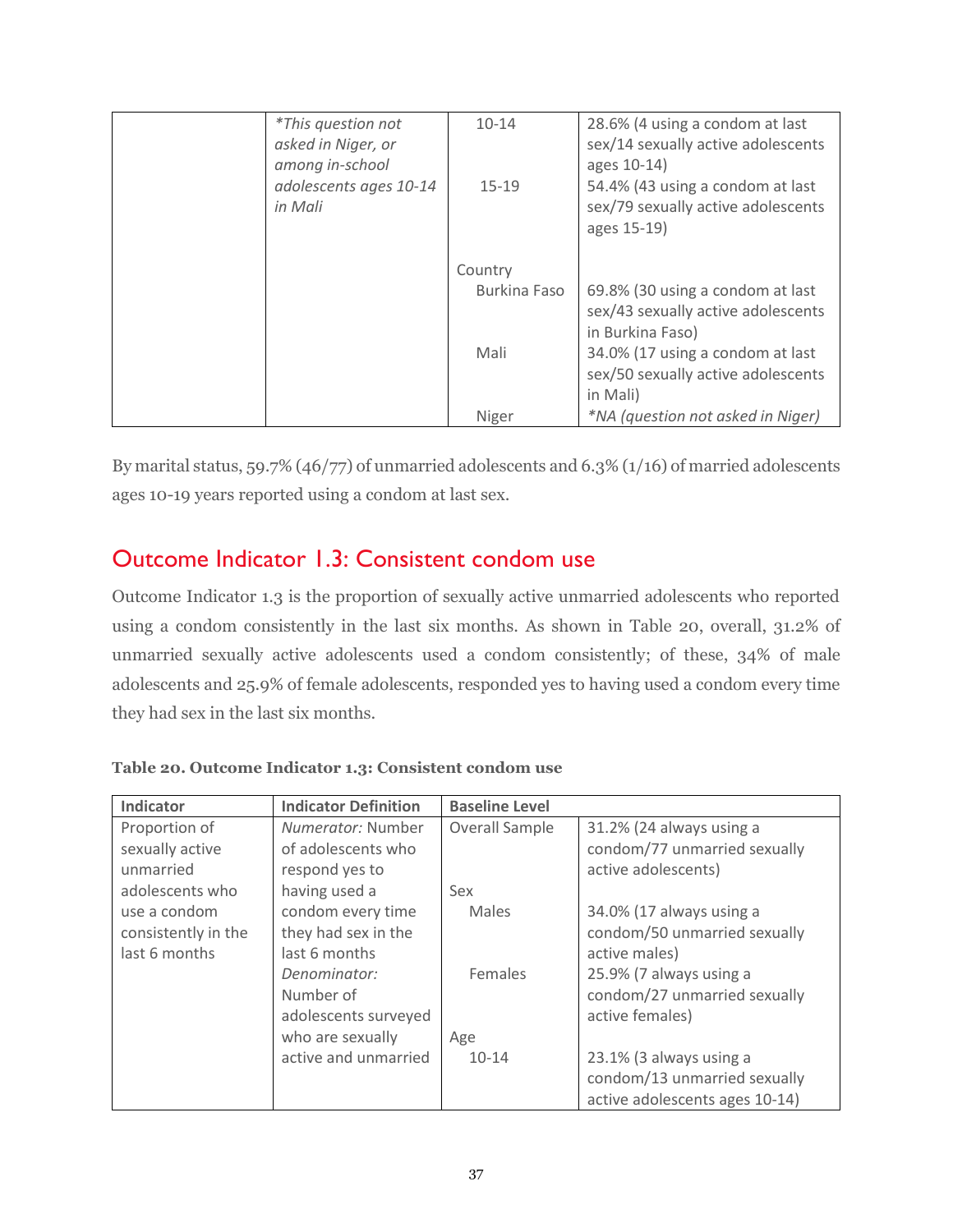| $15 - 19$    | 32.8% (21 always using a          |
|--------------|-----------------------------------|
|              | condom/64 unmarried sexually      |
|              | active adolescents ages 15-19)    |
| Country      |                                   |
| Burkina Faso | 28.6% (12 always using a          |
|              | condom/42 unmarried sexually      |
|              | active adolescents)               |
| Mali         | 34.3% (12 always using a          |
|              | condom/35 unmarried sexually      |
|              | active adolescents)               |
| Niger        | *NA (question not asked in Niger) |

None of the sexually active married adolescents (0.0%, n=0/16) reported that they consistently used a condom in the past 6 months.

#### Outcome Indicator 1.5: Known modern contraceptive methods

Outcome Indicator 1.5 is the average number of modern contraceptive methods known to female adolescents ages 10-14 and 15-19. The ten possible methods included: contraceptive implant, IUD, injectables, birth control pills, emergency contraception, male and female condoms, diaphragm, foam/jelly, and the standard days method. As shown in Figure 5, the three most commonly known modern methods among female adolescents were injectables, oral contraceptive pills, and male condoms, with 72%, 71%, and 68% of the female adolescents reporting they had ever heard of injectables, OCPs, and male condoms, respectively. A greater proportion of older adolescents had heard of all types of methods as compared to the very young adolescents (ages 10-14 years). Figure 6 shows variation in methods known by female respondents across the three countries, with the male condoms being the most widely known method among Burkinabe respondents, and injectables being the most widely known method among Malian and Nigerienne respondents.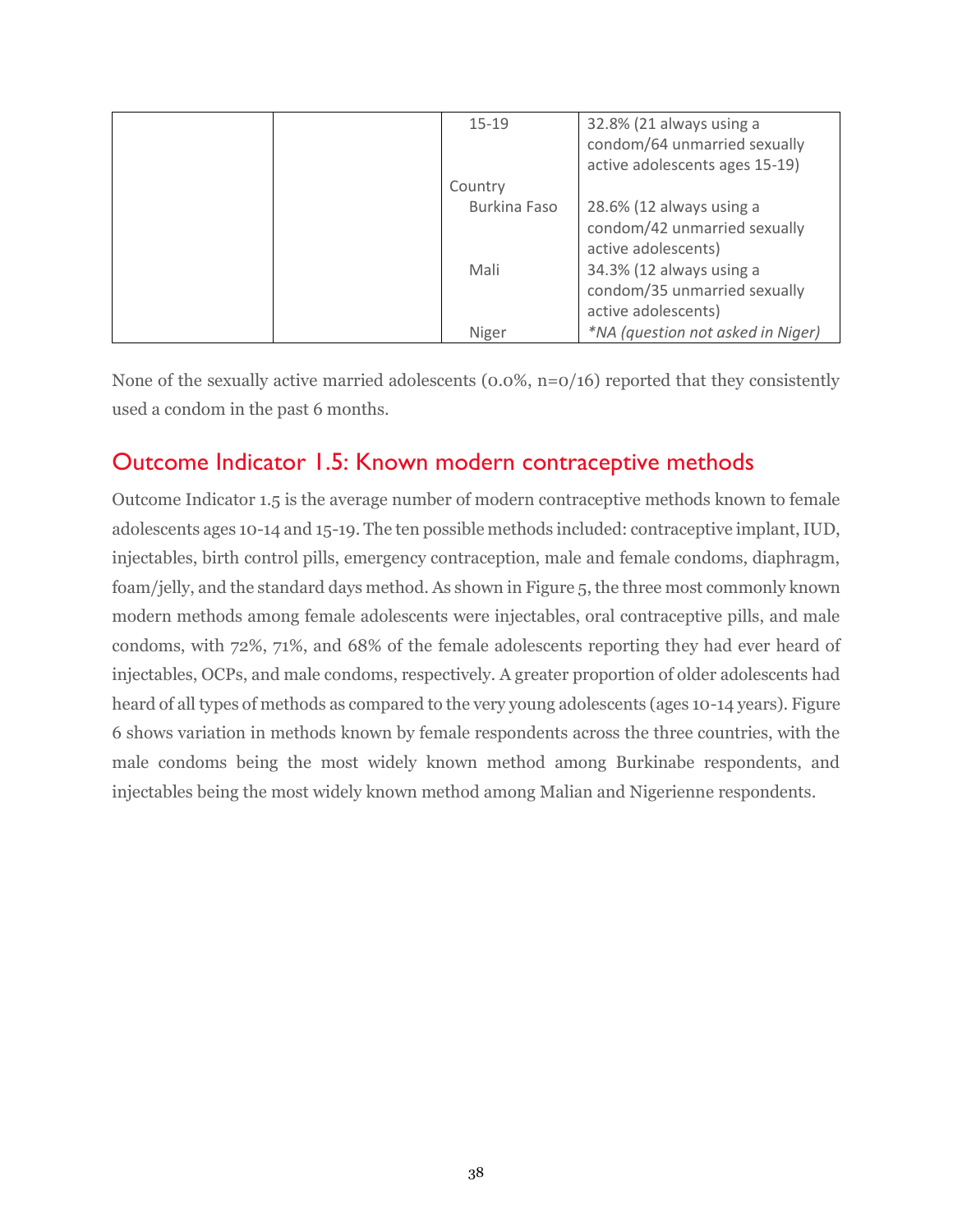

#### **Figure 5. Knowledge of modern methods by method type (in overall sample and by age category)**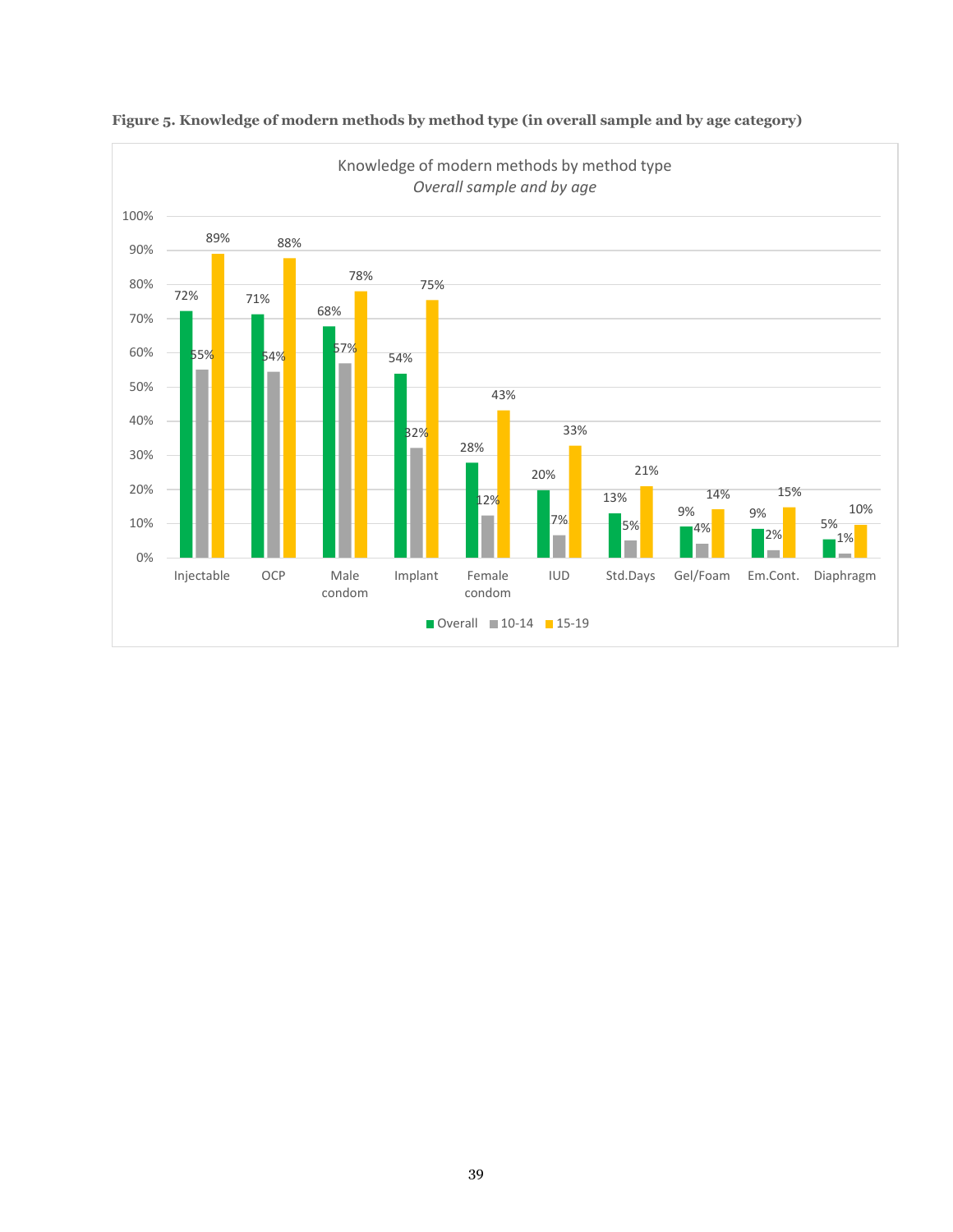



As shown in Table 21, the mean number of modern methods known to very young adolescents in the overall sample is 0.89 methods out of a possible 10. This number increased to a mean of 4.67 methods known among adolescents girls ages 15-19 years. Variation existed by country, with Nigerienne very young adolescents (ages 10-14) knowing the fewest methods (an average of 0.18 methods).

| Indicator            | <b>Indicator Definition</b> | <b>Baseline Level</b> |                               |
|----------------------|-----------------------------|-----------------------|-------------------------------|
| Average number of    | Average number of           | Age                   |                               |
| modern contraceptive | modern contraceptive        | $10 - 14$             | Mean # known: 0.89 (out of a  |
| methods known        | methods known to            |                       | possible 10)                  |
| among women 10-14    | female adolescents          | $15-19$               | Mean # known: 4.67            |
| and 15-19 years old  | ages 10-14 and 15-19        |                       |                               |
|                      | in the survey               | Country               |                               |
|                      |                             | Burkina Faso          | 10-14: 1.99 methods   15-19:  |
|                      |                             |                       | 5.02 methods                  |
|                      |                             |                       |                               |
|                      |                             | Mali                  | 10-14*: 0.60 methods   15-19: |
|                      |                             |                       | 5.18 methods                  |

**Table 21. Outcome Indicator 1.5: Average number of modern contraceptive methods known among females**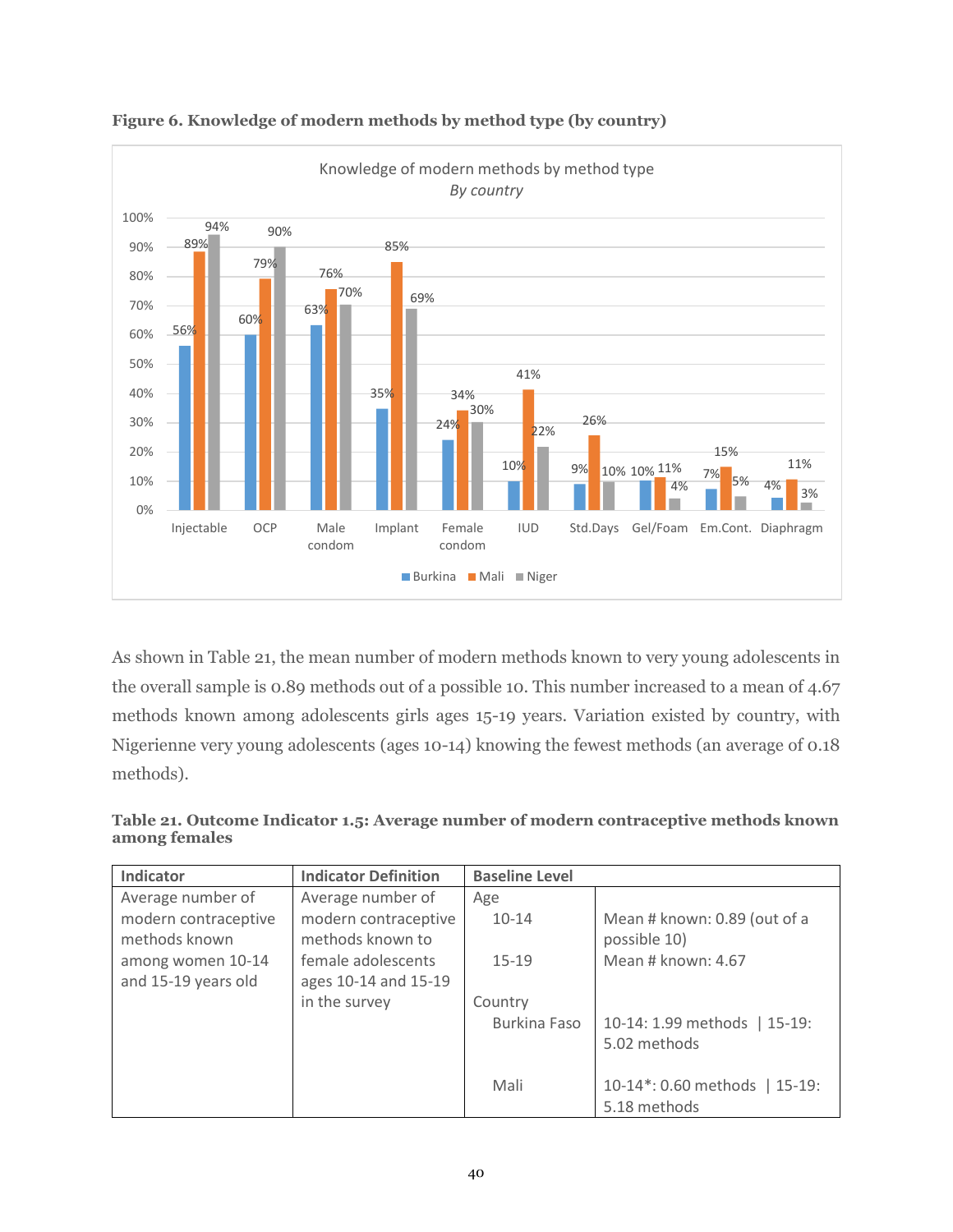|  | Niger | 10-14*: 0.18 methods   15-19:<br>4.04 methods       |
|--|-------|-----------------------------------------------------|
|  |       | *Only asked of OOS adolescents<br>in Mali and Niger |

For unmarried adolescent girls ages 10-14 (n=819), the mean number of methods known was 0.89. At the time of data collection, there was only one married adolescent girl in the youngest age category (10-14); she knew 3 methods. For unmarried adolescent girls ages 15-19 (n=276), the mean number of methods known was 4.7, while for married adolescent girls ages 15-19 (n=34), the mean number of methods known was 4.3.

# **6. ACCESS TO HEALTH SERVICES**

Alongside the provision of life skills education, the ATWA program seeks to increase access to quality adolescent-responsive SRH services. Outcome evaluation indicators have been included to assess the proportion of adolescents with the knowledge of where to seek SRH services.

#### Outcome Indicator 1.9: Knowledge of where to seek SRH services

Outcome Indicator 1.9 is the proportion of adolescents with knowledge of where to seek SRH services, including where to get tested for HIV, where to get condoms, and where to get contraceptives. As shown in Table 22, 23.7% of surveyed adolescents knew where to get condoms, STI treatment and HIV testing. 16.1% of adolescents between the ages of 10-14, and 43.4% of adolescents between the ages of 15-19, reported that they knew where to get all three SRH services.

| Indicator           | <b>Indicator Definition</b> | <b>Baseline Level</b> |                                   |
|---------------------|-----------------------------|-----------------------|-----------------------------------|
| Proportion of       | Numerator:                  | Overall               | 23.7% (531/2244) knew where to    |
| adolescents with    | Proportion of               |                       | get condoms, STI treatment, and   |
| knowledge of where  | adolescents that            |                       | HIV testing                       |
| to seek SRH         | knows where to seek         | Sex                   |                                   |
| services, including | SRH services.               | <b>Males</b>          | 28.8% (321/1,114) of male         |
| where to get tested | Denominator: Number         |                       | respondents knew where to get all |
| for HIV, where to   | of adolescents              |                       | three SRH services                |
| get condoms, and    | surveyed                    | Females               | 18.6% (210/1,130) of female       |
| where to get        |                             |                       | respondents knew where to get all |
| contraceptives      |                             |                       | three SRH services                |

**Table 22. Outcome Indicator 1.9: Knowledge of where to seek SRH services**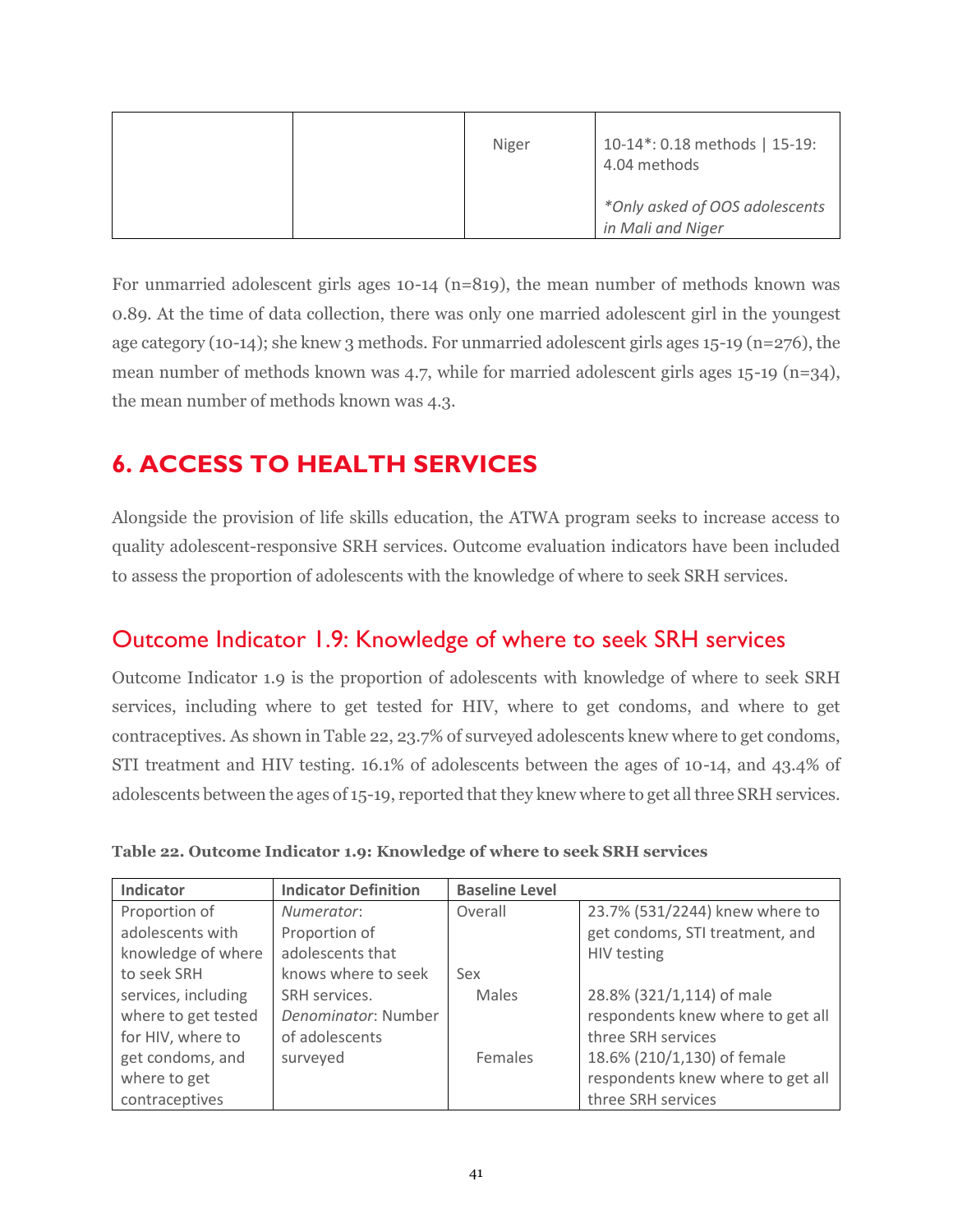| *Question 903 about     |              | 72.8% (262/360) of girls ages 15- |
|-------------------------|--------------|-----------------------------------|
| where to get            |              | 19 knew where to get              |
| contraception was asked |              | contraceptives                    |
| only of female          | Age          |                                   |
| respondents ages 15-19. | $10 - 14$    | 16.1% (261/1,622) of 10-14 $y$ /o |
|                         |              | knew where to get all three SRH   |
|                         |              | services                          |
|                         | $15-19$      | 43.4% (270/622) of 10-14 y/o      |
|                         |              | knew where to get all three SRH   |
|                         |              | services                          |
|                         | Country      |                                   |
|                         | Burkina Faso | 33.3% (223/670) of Burkinabe      |
|                         |              | respondents knew where to get all |
|                         |              | three SRH services                |
|                         |              | 19.6% (154/786) of Malian         |
|                         |              | respondents knew where to get all |
|                         | Mali         | three SRH services                |
|                         |              | 19.5% (154/788) of Nigerien       |
|                         |              | respondents knew where to get all |
|                         | Niger        | three SRH services                |

By marital status,  $23.2\%$  (511/2,200) of unmarried adolescents, and  $45.5\%$  (20/44) of married adolescents knew where to get all three SRH services (condoms, STI treatment and HIV testing).

# **7. GENDER ATTITUDES & NORMS**

One of the core elements of the ATWA program is to support the formation of positive gender attitudes and norms. Outcome evaluation indicators have been designed to assess this area.

### Outcome Indicator 1.4: Gender Equitable Attitudes

Outcome Indicator 1.4 is the proportion of adolescents with gender equitable attitudes, which are evaluated based on the Gender Equitable Attitude scale. This scale was created from the following six variables:

- 1001: Boys and girls should be equally responsible for household chores.
- 1002: It is acceptable for boys to get more education than girls. (reverse-coded)
- 1008: A man should have the final word about decisions in the home. (reverse-coded)
- 1009: A woman should obey her husband in all matters. (reverse-coded)
- 1010: Men should be the ones who bring money home for the family, not women. (reversecoded)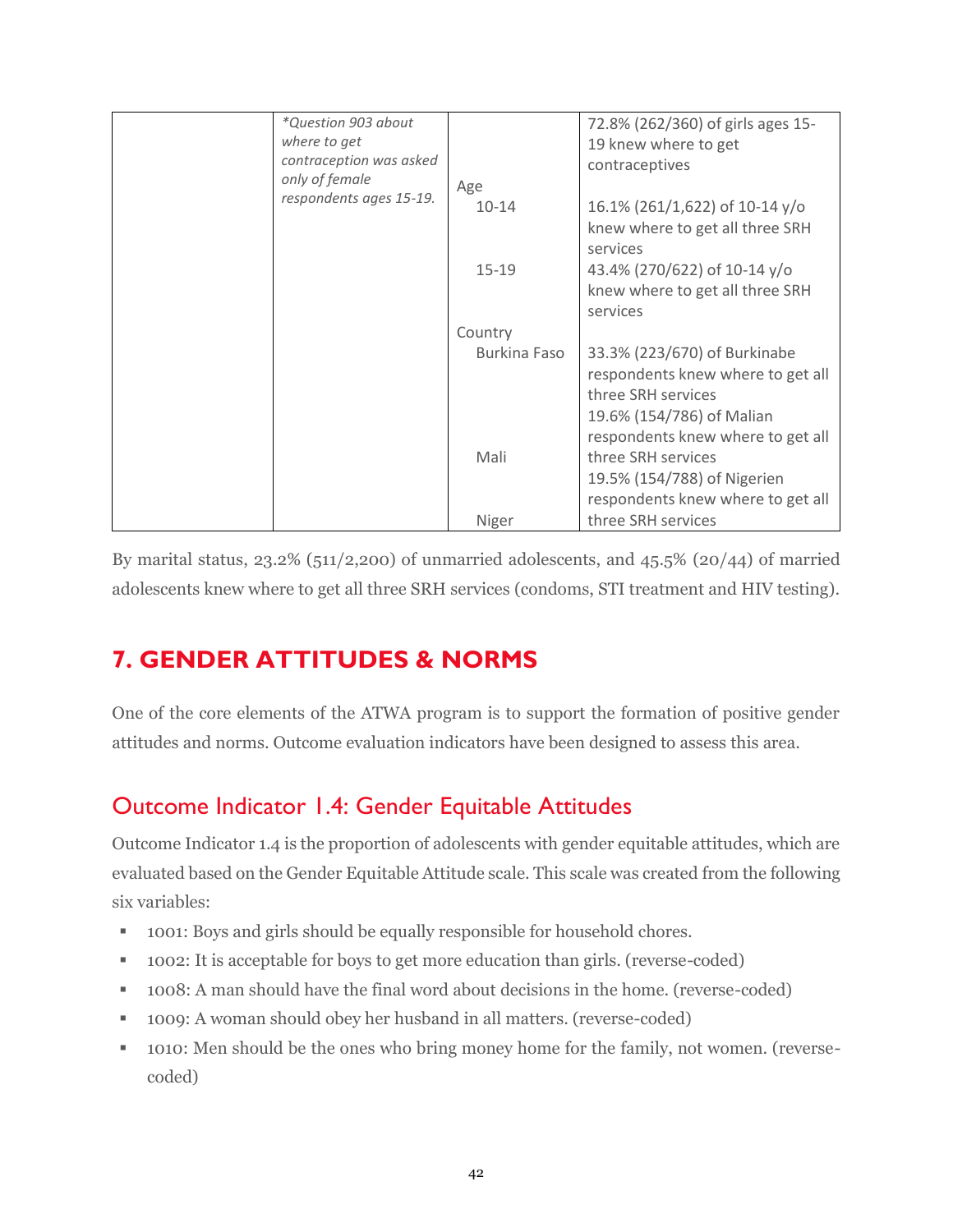▪ 1011: It is the responsibility of girls/women AND boys/men to prevent pregnancy if they are having sex.

Response options for all items were on a 5-point Likert scale, with 1 being the lowest possible score (least gender-equitable) and 5 being the highest possible score (most gender-equitable). In-school Malian adolescents were only asked item 1001, and Nigerien in-school adolescents ages 10-14 were only asked 1001 and 1002. As such, their scores are simply the average on responses to these items, and not the full Gender Equitable Attitudes scale that uses six items.

As shown in Table 23, the average score of all respondents on the Gender Equitable Attitude Scale was 2.83 (0ut of 5).

| Proportion of     | Numerator: Proportion                             | Overall Sample | Average Gender Equitable          |
|-------------------|---------------------------------------------------|----------------|-----------------------------------|
| adolescents with  | of adolescents with                               |                | Attitudes Score = 2.83 (out of 5, |
| gender equitable  | significant increase* in                          |                | min: 1, max: 5, SD: 1.26)         |
| attitudes through | average score on gender                           | Sex            |                                   |
| average score on  | equitable attitude scale                          | <b>Males</b>   | 2.82 (min: 1, max: 5, SD: 1.28)   |
| gender equitable  | Denominator: Number                               | Females        | 2.84 (min: 1, max: 5, SD: 1.23)   |
| attitude scale    | of adolescents surveyed                           |                |                                   |
|                   |                                                   | Age            |                                   |
|                   | *Increase will be                                 | $10 - 14$      | 2.91 (min: 1, max: 5, SD: 1.30)   |
|                   | determined at endline. For                        | $15 - 19$      | 2.64 (min: 1, max: 5, SD: 1.11)   |
|                   | now, average score is                             |                |                                   |
|                   | provided. $1 =$ lowest                            | Country        |                                   |
|                   | possible score (least<br>gender-equitable); $5 =$ | Burkina Faso   | 2.59 (min: 1, max: 5, SD: 0.68)   |
|                   | highest possible score                            | Mali           | 3.02 (min: 1, max: 5, SD: 1.74)   |
|                   | (most gender-equitable)                           | Niger          | 2.85 (min: 1, max: 5, SD: 1.00)   |
|                   |                                                   |                |                                   |

#### **Table 23. Outcome Indicator 1.4: Gender equitable attitudes**

As shown in Figure 7, there was variation in the types of gender equity statements the adolescents most agreed with, with a greater proportion of adolescents agreeing that there should be gender equity in household chore sharing, educational attainment, and pregnancy prevention efforts. Very low agreement was seen in statements assessing traditional gender norms, highlighting that traditional gender roles (men having the final say in decisions, women obeying her husband in all matters, and men serving as the primary income earner in the household) are prevalent.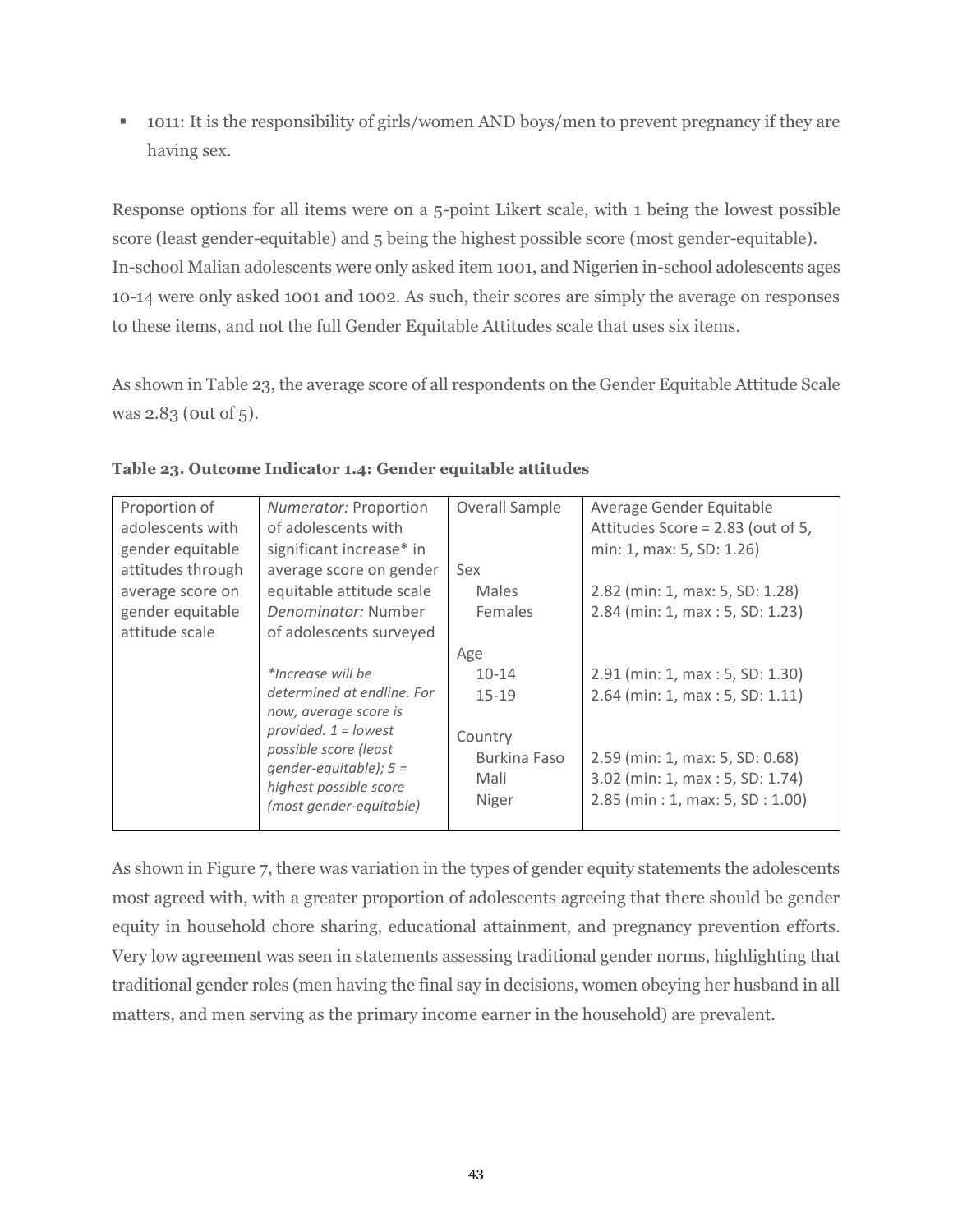

**Figure 7. Agreement with Gender Equitable Statements**

# **8. GENDER-BASED VIOLENCE**

Although not included in the overall indicators in the M&E Framework, five survey items were included to assess adolescent views on gender-based violence. Country offices in Mali and Niger suggested these items not be asked of in-school adolescents. As such, the responses to these questions represent out-of-school adolescents ages 10-19 in Mali and Niger, and all adolescents in Burkina Faso (n=910). The five items were worded as follows:

- 1101. No one has the right to force another person to engage in sexual activity. Do you agree or disagree?
- 1102. If a girl refuses to have sexual intercourse with her boyfriend, it is acceptable for him to try and persuade her by using some force or pressure. Do you agree or disagree?
- 1103. It is acceptable for a man to slap or kick his wife if she does not follow his orders. Do you agree or disagree?
- 1104. A woman should tolerate violence for the sake of her family. Do you agree or disagree?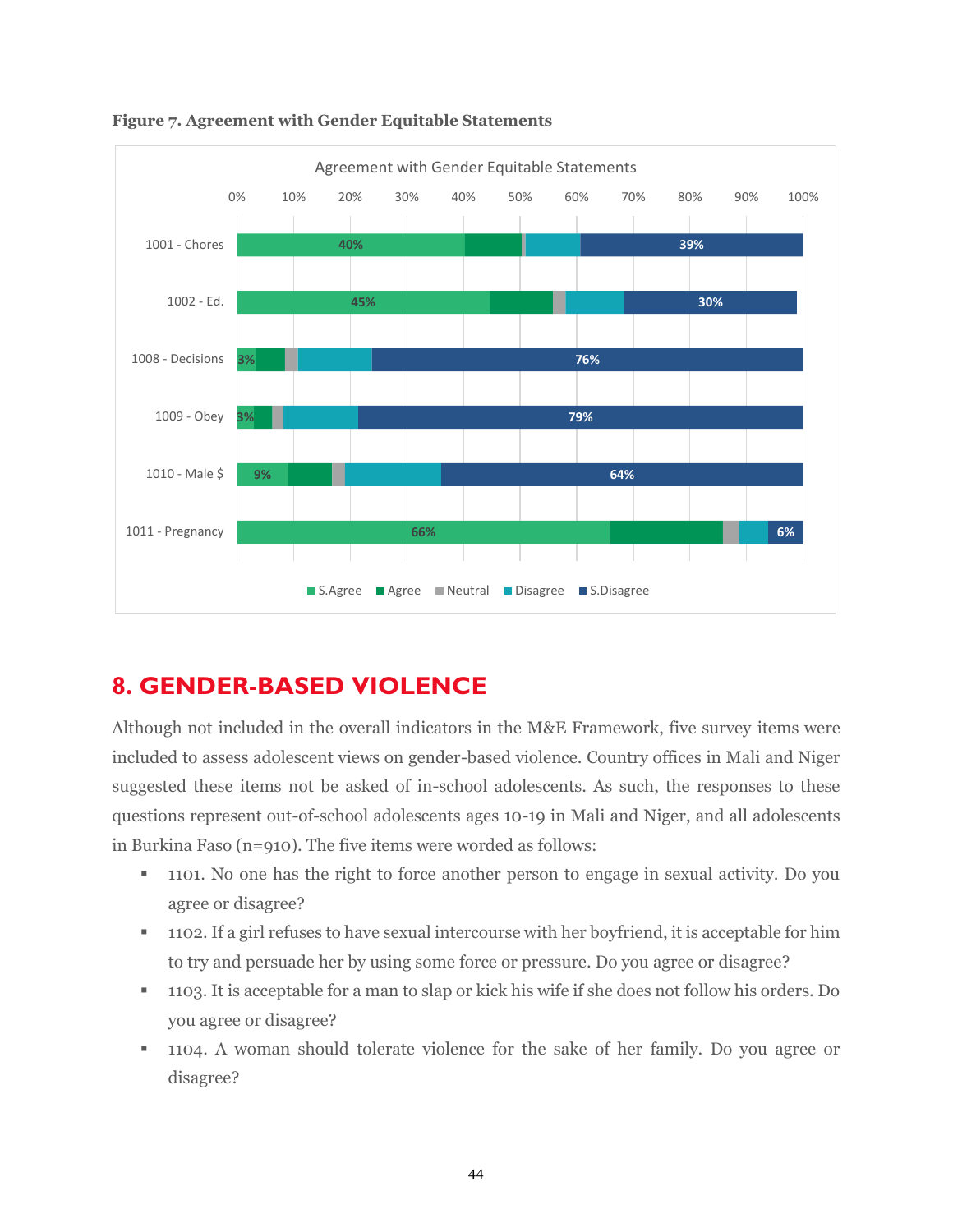▪ 1105. If a woman is raped, she is usually at fault for putting herself in that situation. Do you agree or disagree?

As shown in Figure 8, the vast majority of adolescents agreed that no one has the right to force another person to engage in sexual activity (90% of males and 82% of females). By age group, 84.2% of 10-14 year olds and 88.9% of 15-19 year olds strongly agreed with this statement. By country, 84.3% of Burkinabe respondents, 91.7% of Malians, and 87.5% of Nigeriens strongly agreed with this statement.





A smaller proportion (60.1%) of adolescents found it unacceptable to use pressure or force to persuade a girlfriend to have sex if she didn't want to, with notable differences by sex: 67% of girls found this unacceptable, while only 53% of males found it unacceptable (Figure 9). By age group, 56.8% of 10-14 year olds and 66.9% of 15-19 year olds found this unacceptable. Variation by country was seen, with 55.4% of Burkinabe respondents, 60.0% of Malian, and 86.7% of Nigerien respondents finding it unacceptable to use pressure or force to persuade a girlfriend to have sex if she didn't want to.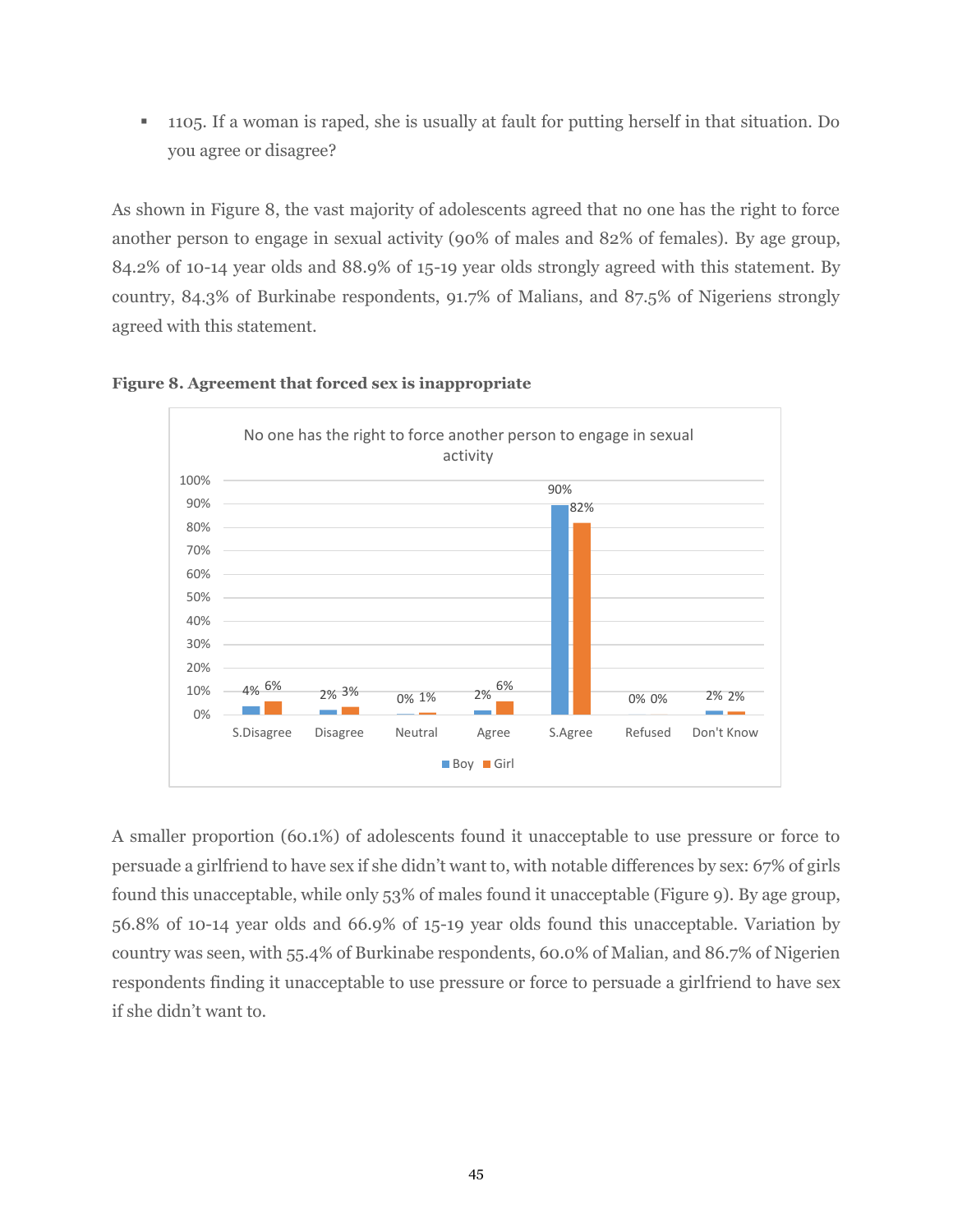**Figure 9. Agreement with statement that it is acceptable to persuade a girlfriend into having sex by use of pressure/force**



Overall, only 47.8% of respondents strongly disagreed with the statement that it is ok for a man to beat his wife for disobeying his orders. Differences between sexes were seen, with 58% of girls strongly disagreed with this statement in contrast to only 38% of boys disagreeing with this statement (see Figure 10). By age group, 48.7% of very young adolescents (ages 10-14 years) strongly disagreed with this statement as compared to 46.0% of older adolescents (ages 15-19 years). A total of 22.3% of older adolescents strongly agreed that it is ok for a man to beat his wife if she disobeys his orders. By country, 49.6% of Burkinabe respondents strongly agreed with this statement on wife beating and 14.0% strongly disagreed with the statement. Among Malian respondents, 41.7% strongly agreed and 43.3% strongly disagreed that it is ok for a man to beat his wife. Among Nigerien respondents, 42.5% strongly agreed and 31.7% strongly disagreed with the statement.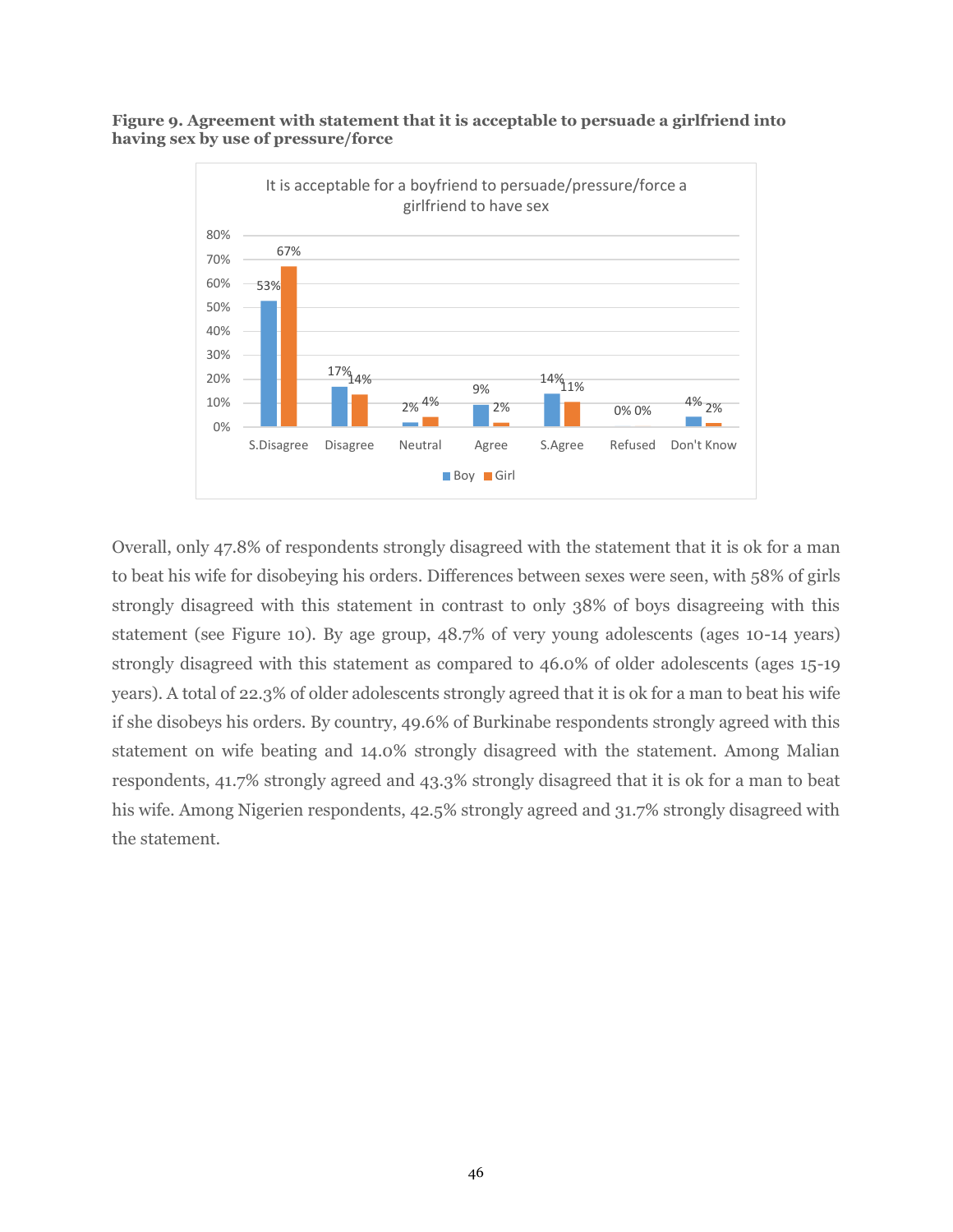

**Figure 10. Agreement with statement that it is ok for a man to beat his wife for disobeying his orders**

Overall, 60.6% of respondents (i.e., out-of-school respondents in Mali and Niger and all Burkinabe study participants) strongly agreed that a woman should tolerate violence for the sake of her family. A majority of both boys and girls agreed with this statement, with 51% of girls strongly agreeing and 71% of boys strongly agreeing with this statement (see Figure 11). By age group, 58.1% of 10-14 year olds and 65.5% of 15-19 year olds strongly agreed. By country (Figure 12), 63.1% of Burkinabe respondents, 50.0% of Malian, and 56.7% of Nigerien respondents strongly agreed with this statement.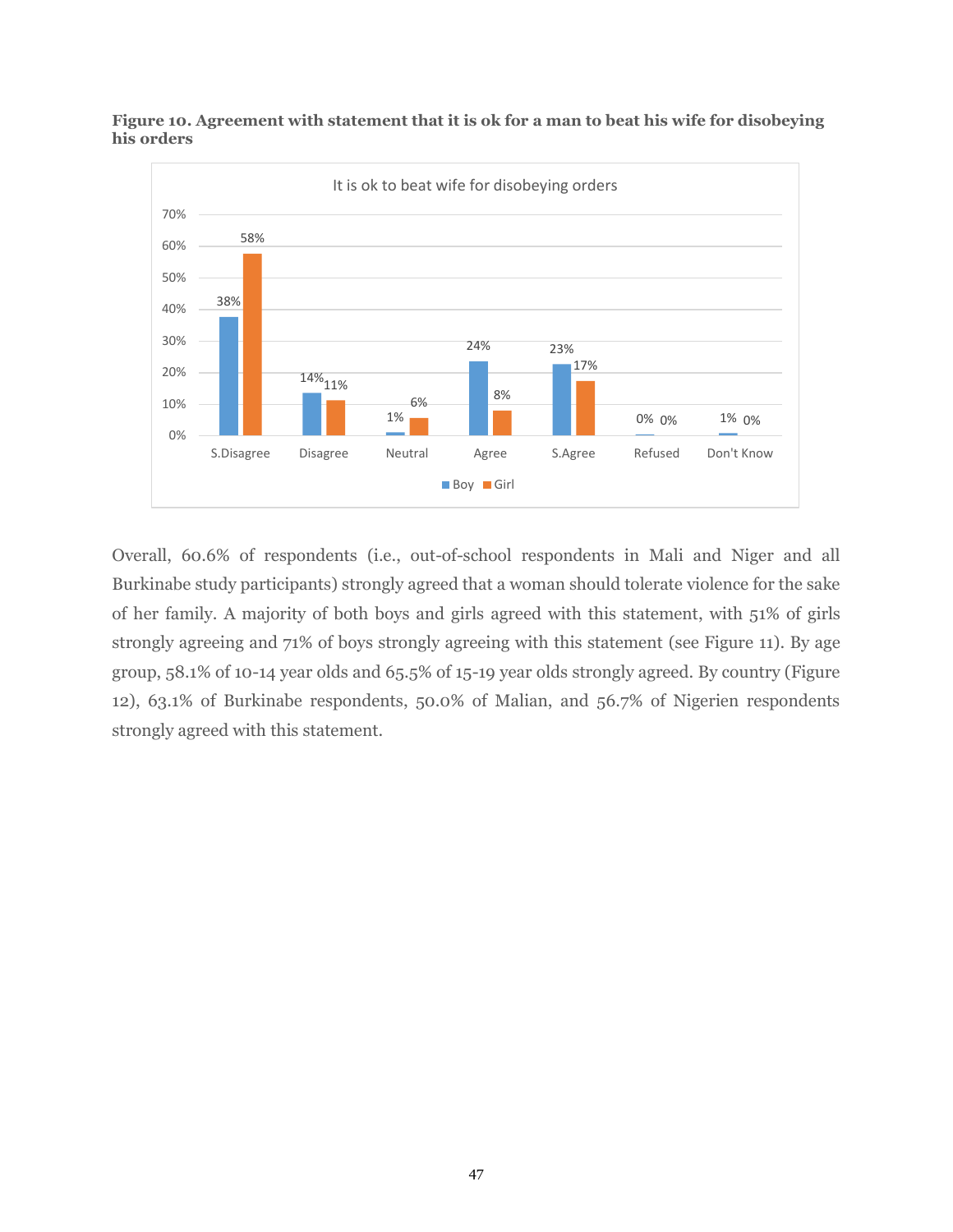**Figure 11. Agreement with statement that a woman should tolerate violence for the sake of her family, by sex**



**Figure 12. Agreement with statement that a woman should tolerate violence for the sake of her family, by country**



Finally, 54.4% of respondents stated that they strongly disagreed with the statement that if a woman is raped, she is usually at fault for putting herself in that situation. Differences by sex were seen, with 60% of females strongly disagreeing with this statement while only 49% of males strongly disagreed with this statement (Figure 13). By age group, 52.9% of 10-14 year olds and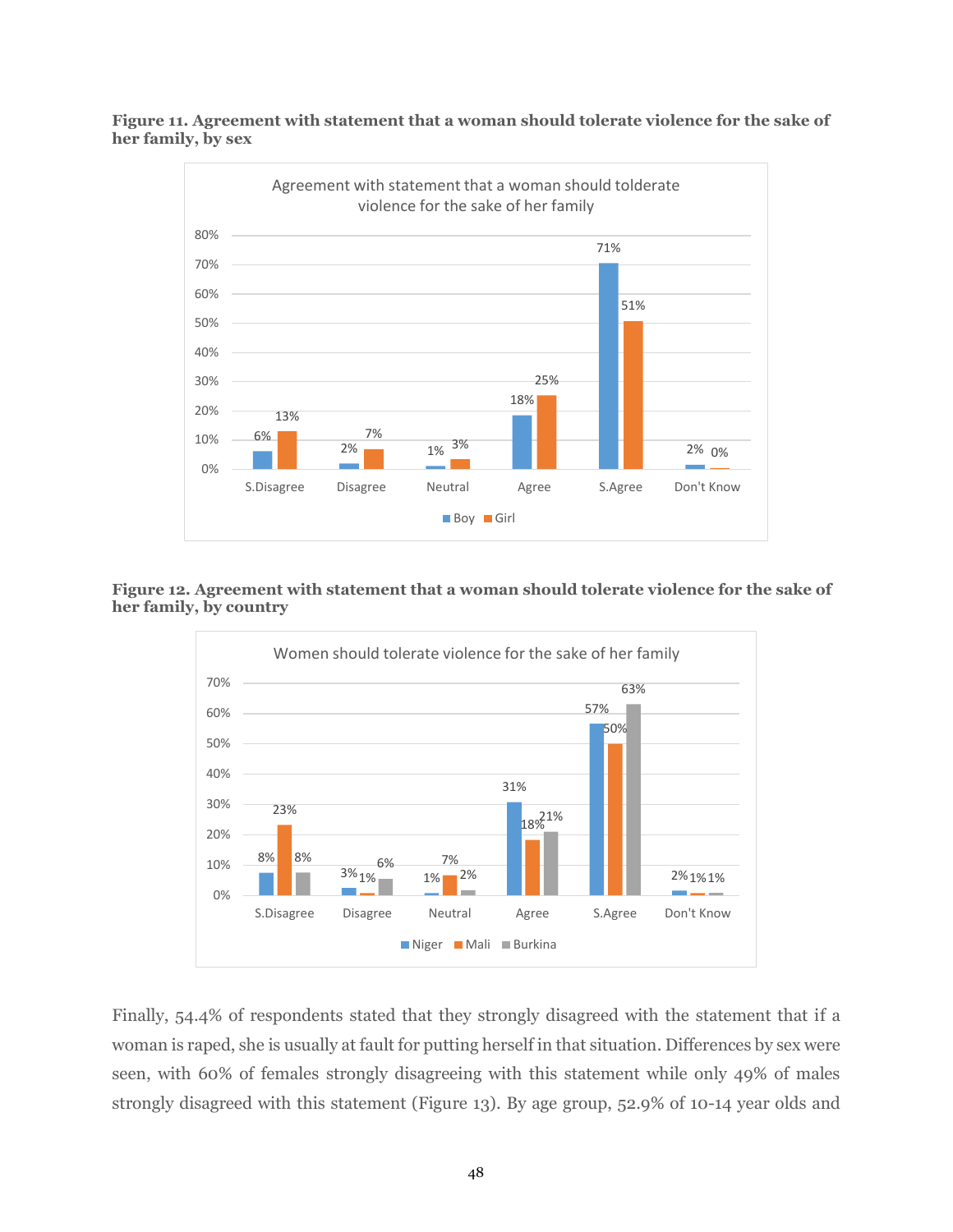57.4% of 15-19 year olds strongly disagreed that it was a woman's fault. By country, 57.5% of Burkinabe respondents, 48.3% of Malian respondents, and 43.3% of Nigerien respondents strongly disagreed that it was a woman's fault if she was raped.



**Figure 13. Agreement with statement that it is a woman's fault if she is raped**

#### **9. SELF-EFFICACY**

Although not included in the overall indicators in the M&E Framework, a number of survey items were included to assess adolescent self-efficacy with respect to general self-efficacy, self-efficacy surrounding puberty/change, self-efficacy surrounding unwanted sexual attention, self-efficacy in practicing safe sex, and ability to resist peer pressure. Response options for all items were a 5 point Likert scale where 5 is strongly agree, and 1 is strongly disagree.

#### Self-efficacy

The first question assessed general levels of self-efficacy and asked, "If you try hard, you can improve your situation in life." This item was not asked of in-school very young adolescents (ages 10-14) in Niger (n=508) by request of the country office. The vast majority (95.5%) of adolescents strongly agreed that they could improve their situation in life if they tried hard. A slightly larger proportion of boys strongly agreed as compared to girls (96.2% of boys compared to 94.9% of girls). By age, 95.3% of very young adolescents (10-14 years) strongly agreed with this statement, and 95.9% of older adolescents (15-19 years) strongly agreed. By country, 96.4% of Burkinabe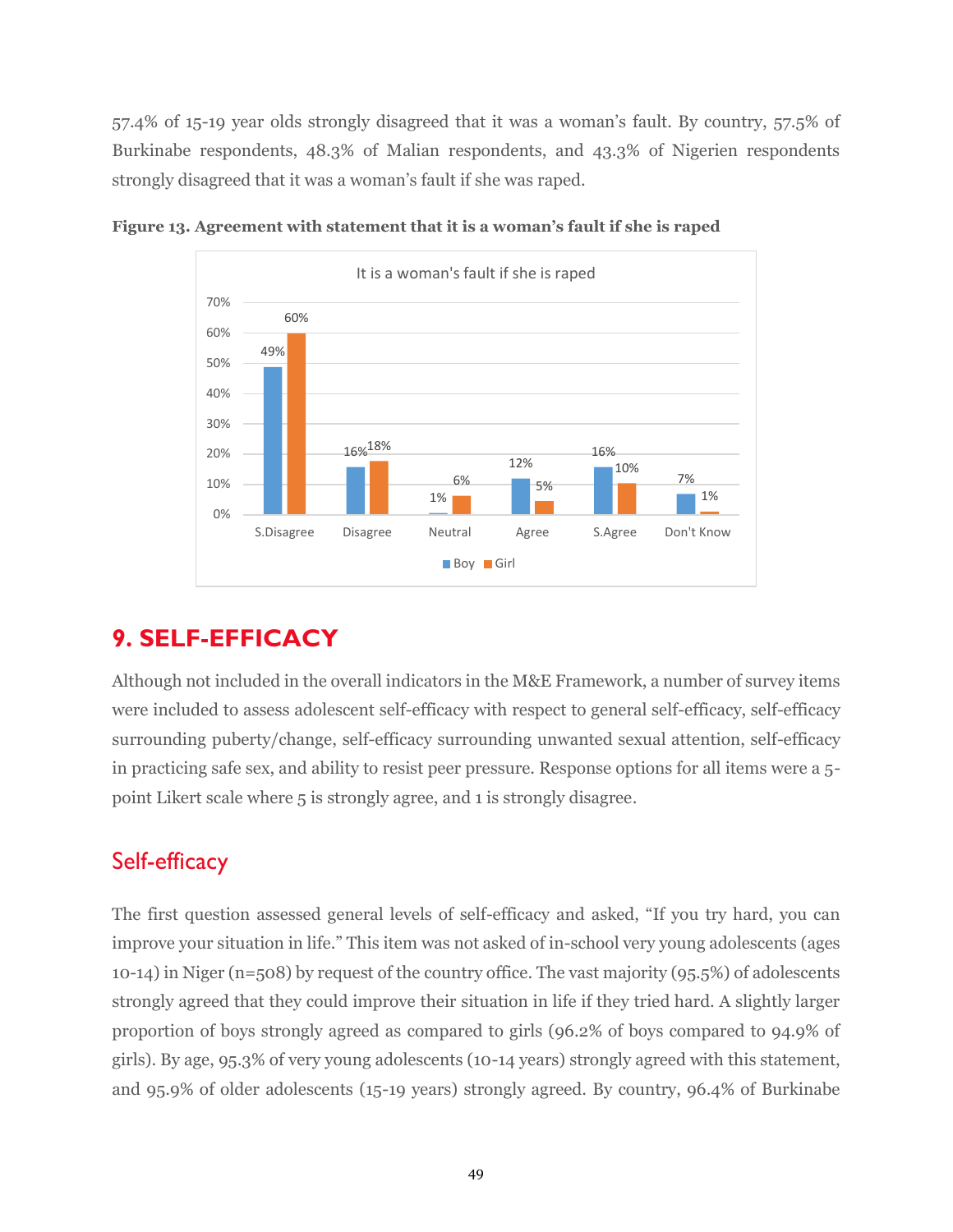respondents strongly agreed with this statement, 95.4% of Malian respondents, and 93.6% of outof-school and older Nigerien adolescents strongly agreed that they could improve their situation in life if they tried hard to do so.

#### Self-efficacy in puberty

All respondents were asked for their agreement with the statement that they are able to ask questions about puberty to a trusted adult. As shown in Figure 14, while a majority (75.7%) of adolescents agreed or strongly agreed that they could ask questions about puberty to an adult, a fifth of adolescents did not agree or strongly disagreed that they could do so (21.4%).





These overall proportions were roughly the same by sex, with 73.3% of boys agreeing or strongly agreeing and 78.0% of girls agreeing or strongly agreeing that they could speak to an adult about puberty. A slightly smaller proportion (72.3%) of very young adolescents (10-14 years) agreed or strongly disagreed as compared to 84.4% of older adolescents (15-19 years). By country, 73.1% agreed or strongly agreed in Burkina Faso, 87.4% in Mali, and 66.1% agreed or strongly agreed in Niger.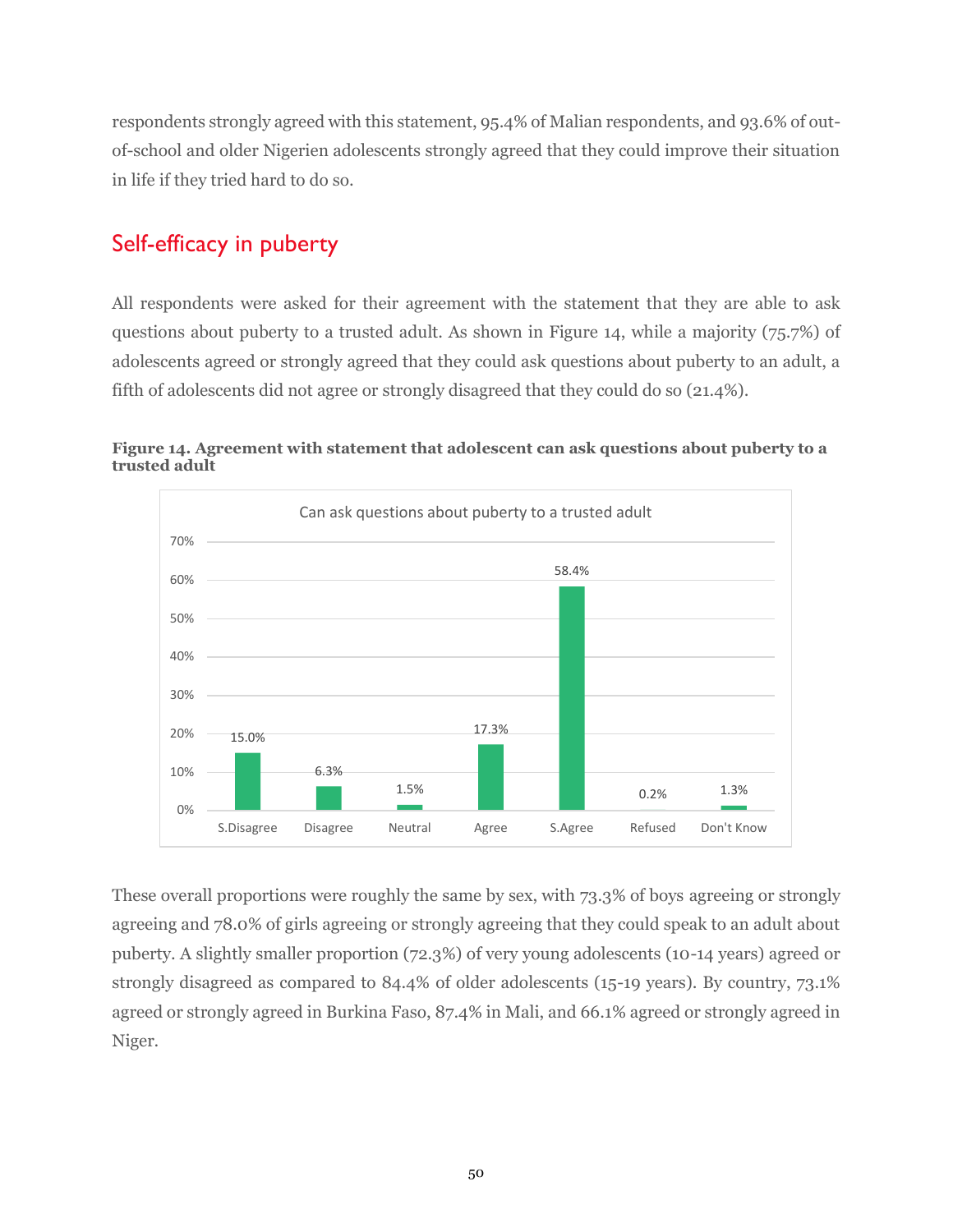#### Self-efficacy related to unwanted sexual attention

All respondents were asked three questions related to agreement about their self-efficacy related to unwanted sexual attention. These three items asked whether respondents agreed or disagreed with the following statements:

- 1203. You are able to refuse unwanted sexual attention from a stranger.
- 1204. If it happened, you could refuse unwanted sexual attention from a relative or someone else you know.
- 1205. You could tell a trusted adult about any unwanted sexual attention you may have experienced.

A majority (76.1%) of adolescents strongly agreed that they could refuse unwanted sexual attention from a stranger. Slight variation by sex was noted, with 69.2% of boys and 82.8% of girls strongly agreeing. By age, a greater proportion of older adolescents (81.5%) than very young adolescents (74.0%) strongly agreed that they could refuse unwanted sexual attention from a stranger. By country, 74.2% of Burkinabe respondents, 82.7% of Malian respondents, and 71.1% of Nigerien respondents strongly agreed they could refuse.

When asked if they could refuse unwanted sexual attention from a relative or someone else they knew, a smaller proportion of adolescents strongly agreed they could refuse, with 72.7% adolescents strongly agreeing with the statement. By sex, a smaller proportion of boys as compared to girls strongly agreed (65.8% of boys and 79.6% of girls). By age, 70.0% of very young adolescents and 79.9% of older adolescents strongly agreed. By country, 70.8% of Burkinabe respondents, 75.7% of Malian respondents, and 71.5% of Nigerien respondents strongly agreed they could refuse unwanted sexual attention from a relative or someone else they knew.

As shown in Figure 15, only half (53.0%) of adolescents strongly agreed they could tell a trusted adult about unwanted sexual attention they had experienced. By sex, 48.0% of boys and 57.9% of girls strongly agreed. By age, 49.0% of very young adolescents and 63.5% of older adolescents strongly agreed. By country, 44.9% of Burkinabe respondents, 65.4% of Malian respondents, and 47.5% of Nigerien respondents strongly agreed they could tell a trusted adult about unwanted sexual attention they had experienced.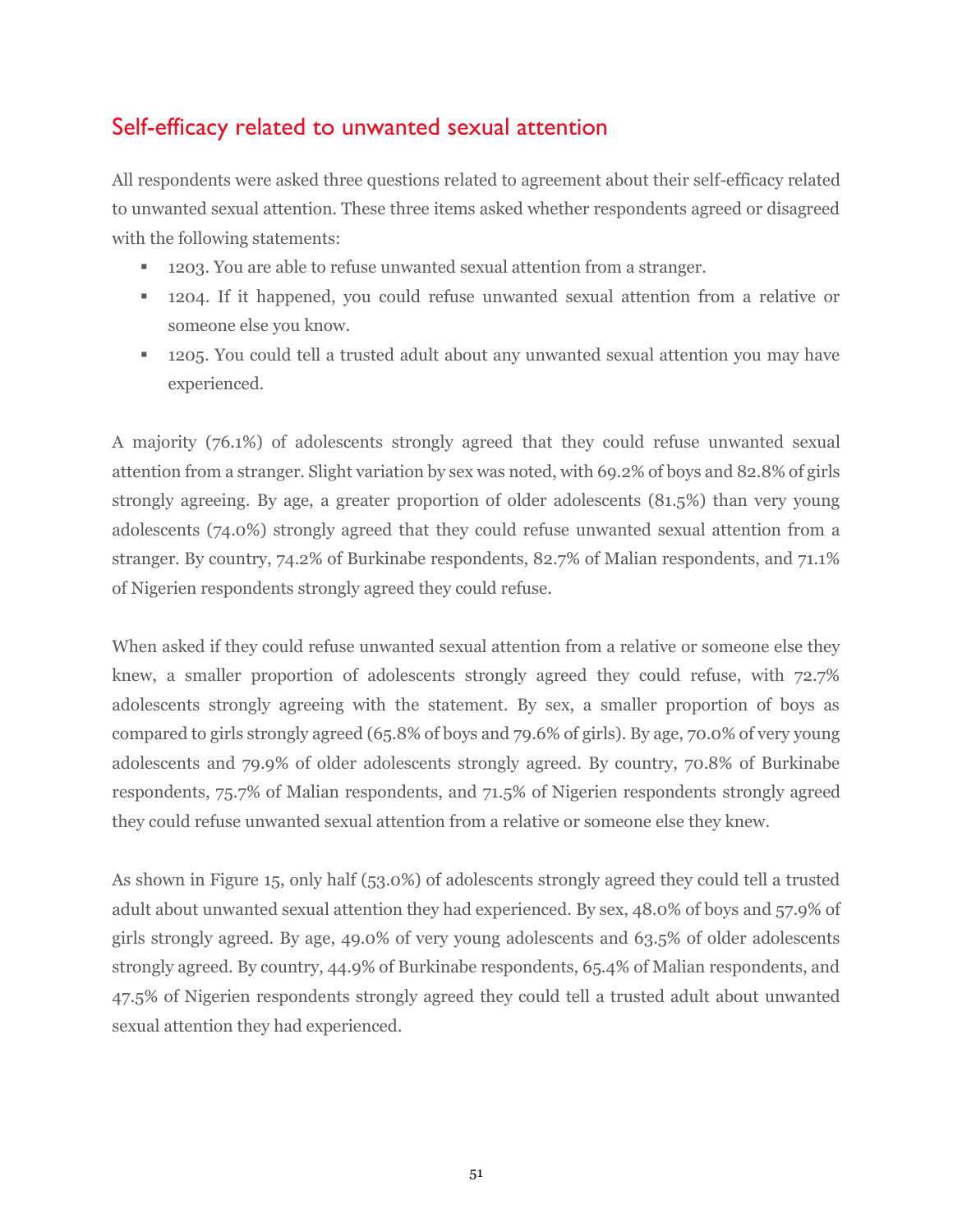

**Figure 15. Proportion of adolescents agreeing they could tell an adult about unwanted sexual attention they had experienced**

#### Self-efficacy in wanted and safe sex

Three survey items were designed to assess adolescents' perceived self-efficacy in refusing sexual intercourse with a partner, insisting on condom use even if a partner did not want to, and—among female adolescents—whether they would have confidence in their ability to use contraception.

The item assessing perceived self-efficacy in refusing sexual intercourse with a partner was not asked of in-school adolescents in Mali (n=666), nor among in-school very young adolescents in Niger (n=508). Exact item wording was as follows: "You could refuse sexual intercourse with a boyfriend / girlfriend even if he/she wanted to have it. Do you agree or disagree?" Roughly twothirds (63.4%) of respondents strongly agreed and 80.2% agreed or strongly agreed with this statement. By sex, only 56.3% of boys strongly agreed as compared to 70.2% of girls strongly agreed with the statement. By age, 57.7% of very young adolescents and 71.1% of older adolescents strongly agreed with the statement. By country, 53.6% of Burkinabe respondents, 78.3% of Malian respondents, and 80.4% of Nigerien respondents strongly agreed that they could refuse sexual intercourse with a boyfriend / girlfriend even if he/she wanted to have it.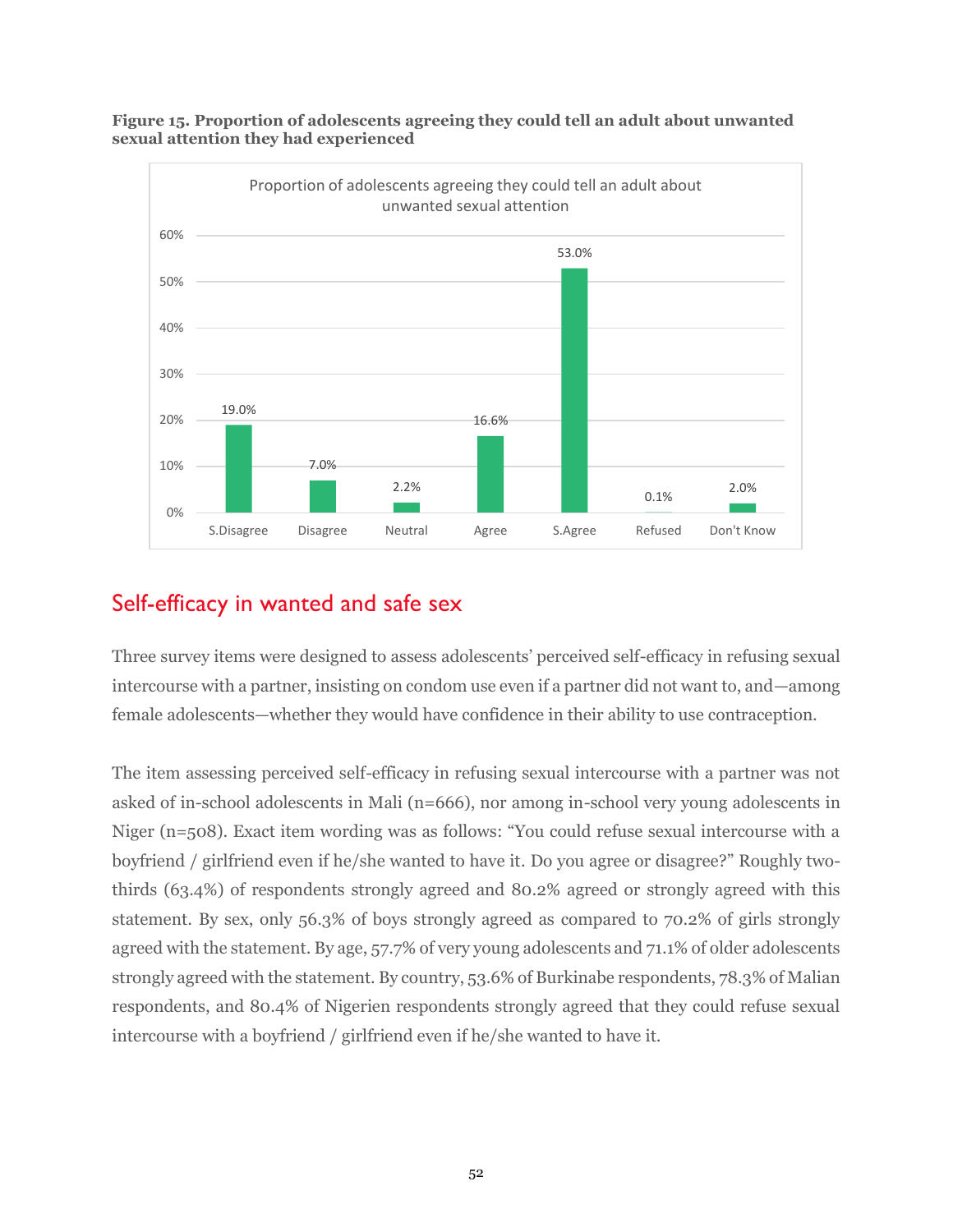For the item assessing insistence on condom use, only very young in-school Nigerien adolescents were not assessed (n=508). As shown in Figure 16, of the remaining 1,736 adolescents, only 39.5% strongly agreed with the item stating, "If you needed to, you would feel confident in your ability to insist on using condoms with a sexual partner." This level of agreement was 46.7% among boys and 32.5% among girls. By age, 33.8% of very young adolescents and 49.9% of older adolescents strongly agreed. Strong agreement was indicated by 44.6% of Burkinabe respondents, 33.6% of Malian respondents, and 38.2% of Nigerien respondents.



**Figure 16. Proportion of adolescents agreeing they could insist on condom use**

Finally, adolescent girls (save for in-school Nigeriennes ages 10-14 (n=255) where asked, "If you needed to, you would feel confident in your ability to use contraception." Among adolescent girls in this sample, 43.0% strongly agreed they would feel confident in their ability to use contraception. By age, 36.6% of very young adolescents and 54.7% of older adolescents strongly agreed. By country, 47.8% of Burkinabe respondents, 38.8% of Malian respondents, and 43.0% of Nigerienne respondents strongly agreed they would feel confident in their ability to use contraception.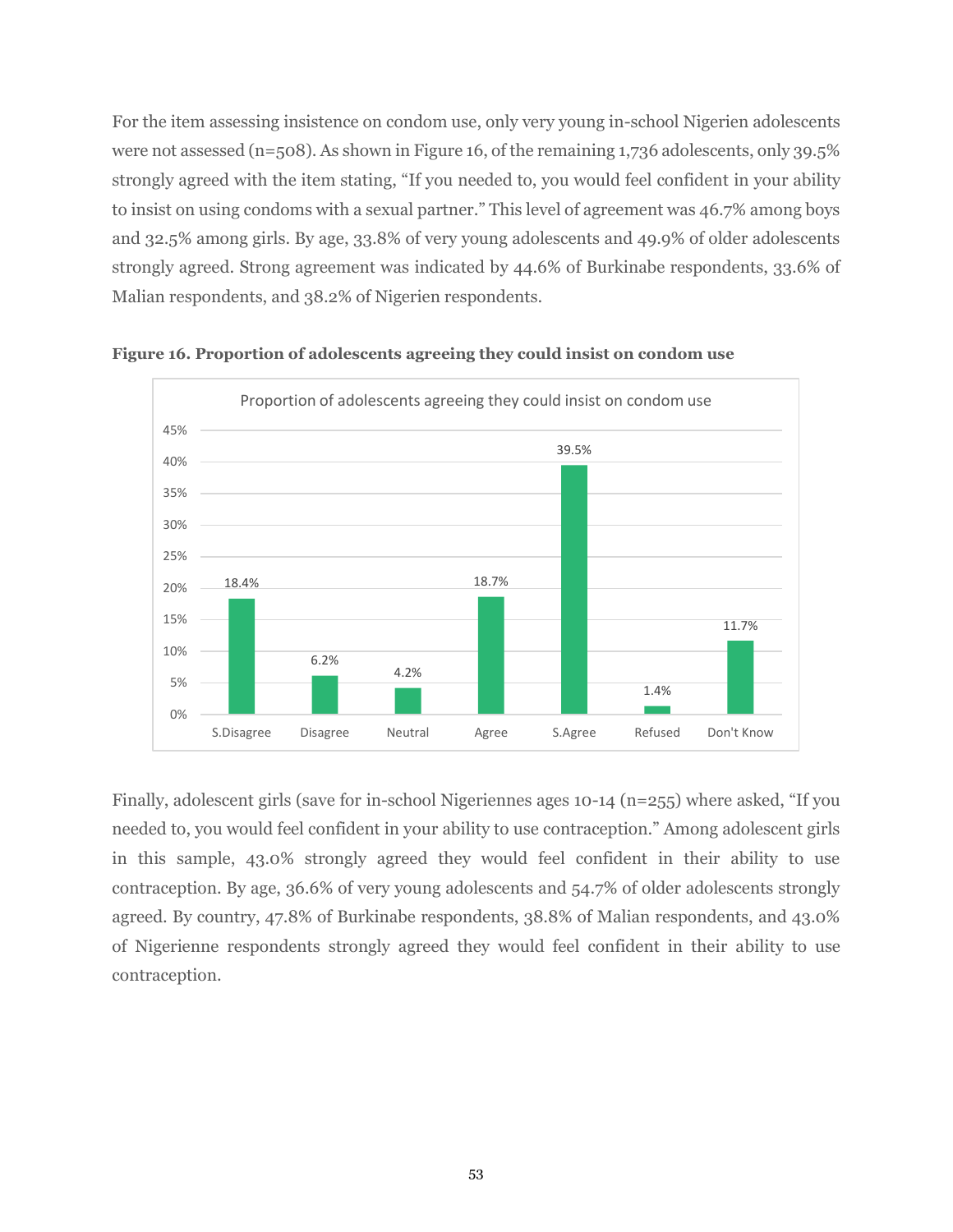#### Self-efficacy in bodily autonomy

All adolescents in the sample were asked whether they agreed or disagreed with the following statement about bodily autonomy: "You feel you can make your own decisions about your body." Overall, 69.5% of adolescents strongly agreed with this statement. By sex, a higher proportion of boys (75.9%) strongly agreed, as compared to 63.2% of girls. By age, 64.9% of very young adolescents and 81.5% of older adolescents strongly agreed that they could make their own decisions about their body. The proportion of adolescents strongly agreeing with the statement about bodily autonomy by country was 73.4% in Burkina Faso, 73.3% in Mali, and 62.4% in Niger.

#### Self-efficacy & peer pressure

To assess knowledge of peer pressure, adolescents were asked whether a series of statements about peer pressure were true. This was not asked of in-school Malian adolescents or very young adolescents in school in Niger. Roughly one-quarter (26.9%) of adolescents correctly defined peer pressure and chose its mechanism of action (i.e., a person is influenced by peers out of a desire to be accepted). By sex, 30.8% of boys and 23.1% answered correctly. By age, 30.2% of very young and 22.5% of older adolescents answered correctly. By country, the proportion of adolescents choosing the correct statements about peer pressure was: 34.2% in Burkina Faso, 15.8% of the surveyed out-of-school respondents in Mali, and 14.3% in Niger (among out-of-school and older in-school adolescents).

Finally, all adolescents were asked whether they would be able to resist negative peer pressure. As shown in Figure 17, roughly two-thirds (65.2%) of adolescents strongly agreed that they could resist negative peer pressure. Little variation existed by sex, with 66.9% of boys and 63.6% of girls strongly agreeing they could resist negative peer pressure. A greater proportion of older adolescents (72.2%) than very young adolescents (62.6%) strongly agreed they could resist negative peer pressure. By country, the proportion of adolescents strongly agreeing that they could resists negative peer pressure was 56.4% in Burkina Faso, 57.6% in Mali, and 80.4% in Niger.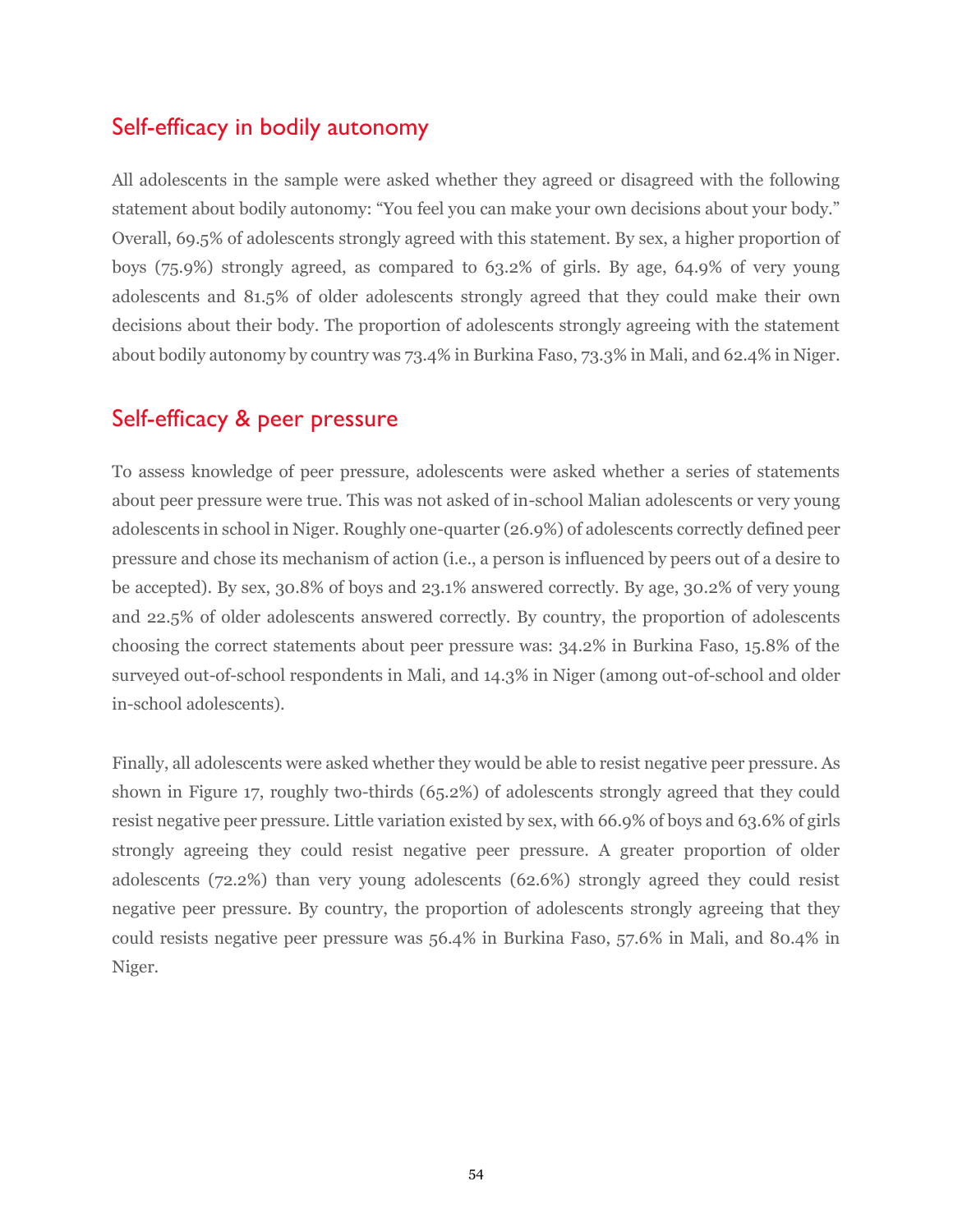



## **10. CHILD MARRIAGE**

Two survey items assessed adolescent views on the appropriateness of child marriage, and three survey items assessed adolescents' perceptions on their ability to choose when and with whom to marry. The five items were worded as follows:

- 1301. Early marriage often has harmful consequences for a girls' health, psychological wellbeing and education. Do you agree or disagree?
- 1302. Early pregnancies carry high health risks for a young woman/girl and her baby. Do you agree or disagree?
- 1303. You have the right to choose whether, when and with whom you want to marry. Do you agree or disagree?
- 1304. If your mother/father want to marry you off, but you do not want to, would you be able to refuse?
- 1305. If your mother/father want to marry you off, but you do not want to, would you be able to seek help from a trusted adult to prevent your marriage?

Item 1302 was not asked of in-school Malian respondents (n=666) or of very young in-school Nigerien respondents (n=508). Items 1303, 1304, and 1305 were asked of all respondents.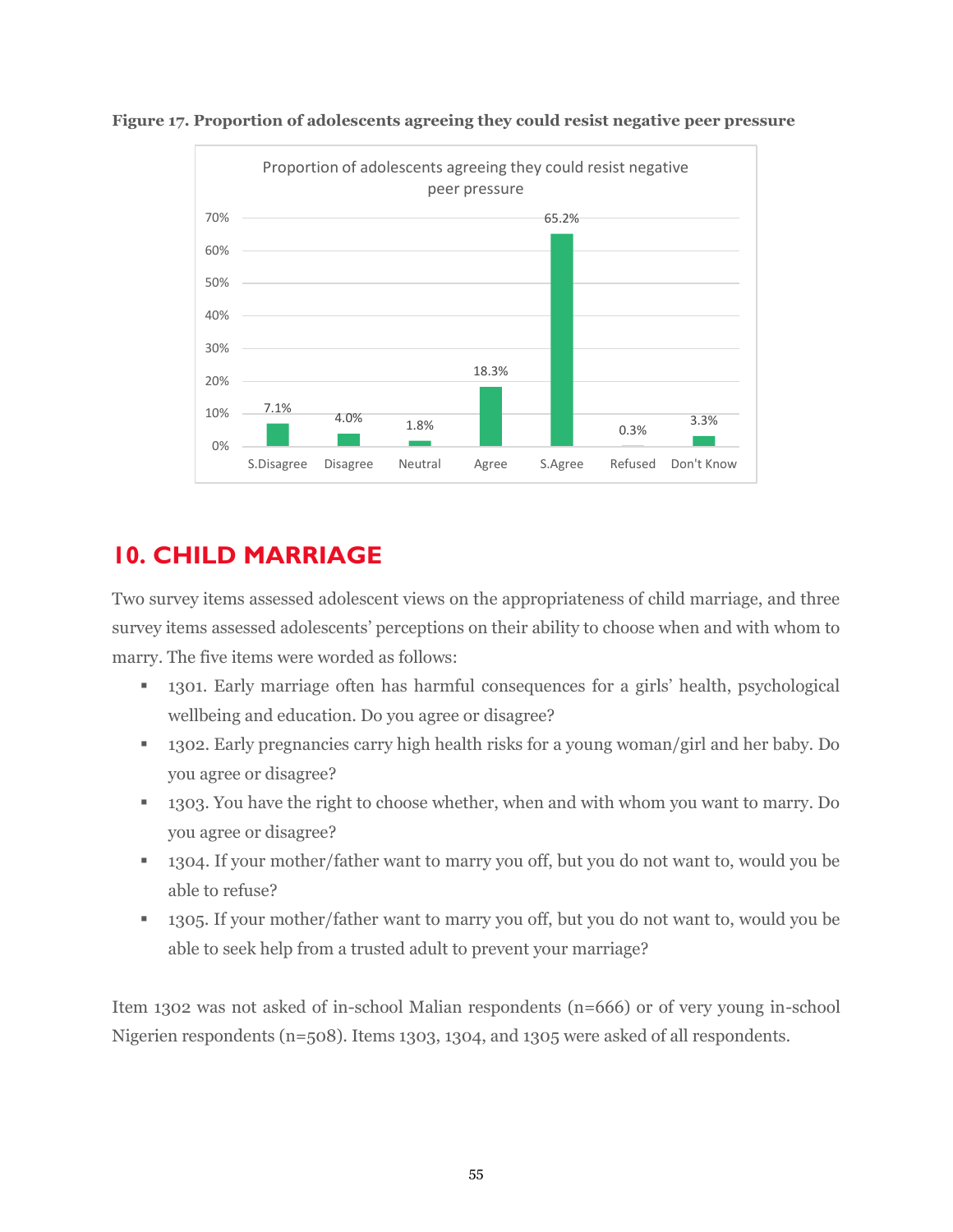A large majority (82.0%) of respondents strongly agreed that early marriage often has harmful consequences for a girls' health, psychological wellbeing and education. This proportion was slightly higher among boys (84.4%) as compared to girls (79.6%). It was relatively evenly across age category, with 82.8% of very young and 82.4% of older adolescents strongly agreeing. By country, the proportion of adolescents strongly agreeing that early marriage often has harmful consequences for a girls' health, psychological wellbeing and education was 84.6% in Burkina Faso, 86.7% in Mali, and 62.5% in Niger. Item 1301 was not asked of in-school Malian (n=666) or Nigerien (n=668) respondents.

Four-fifths (79.1%) of respondents strongly agreed that early pregnancies carry high health risks for a young woman/girl and her baby. Girls had a slightly higher level of strong agreement (79.7%) as compared to boys (78.5%). Younger adolescents had a higher level of strong agreement (80.2%) as compared to older adolescents (77.5%). Mali had the highest proportion of adolescents indicating strong agreement (86.7%), followed by Burkina Faso (80.9%), and Niger (71.4%).

Less than three-quarters (72.4%) of respondents indicated strong agreement with the statement that they have the right to choose whether, when and with whom they want to marry, with 12.2% of respondents indicating they strongly disagreed. As shown in Figure 18, there is variation in this indicator by sex, with a greater proportion of girls strongly disagreeing with this statement as compared to boys (17.5% of girls versus 6.8% of boys strongly disagreeing). By age, 69.4% of very young and 80.4% of older adolescents strongly agreed that they had the right to choose conditions of their marriage. By country, 78.5% of Burkinabe respondents, 68.6% of Malian respondents, and 71.1% of Nigerian respondents strongly agreed they had the right to choose whether, when, and with whom to marry.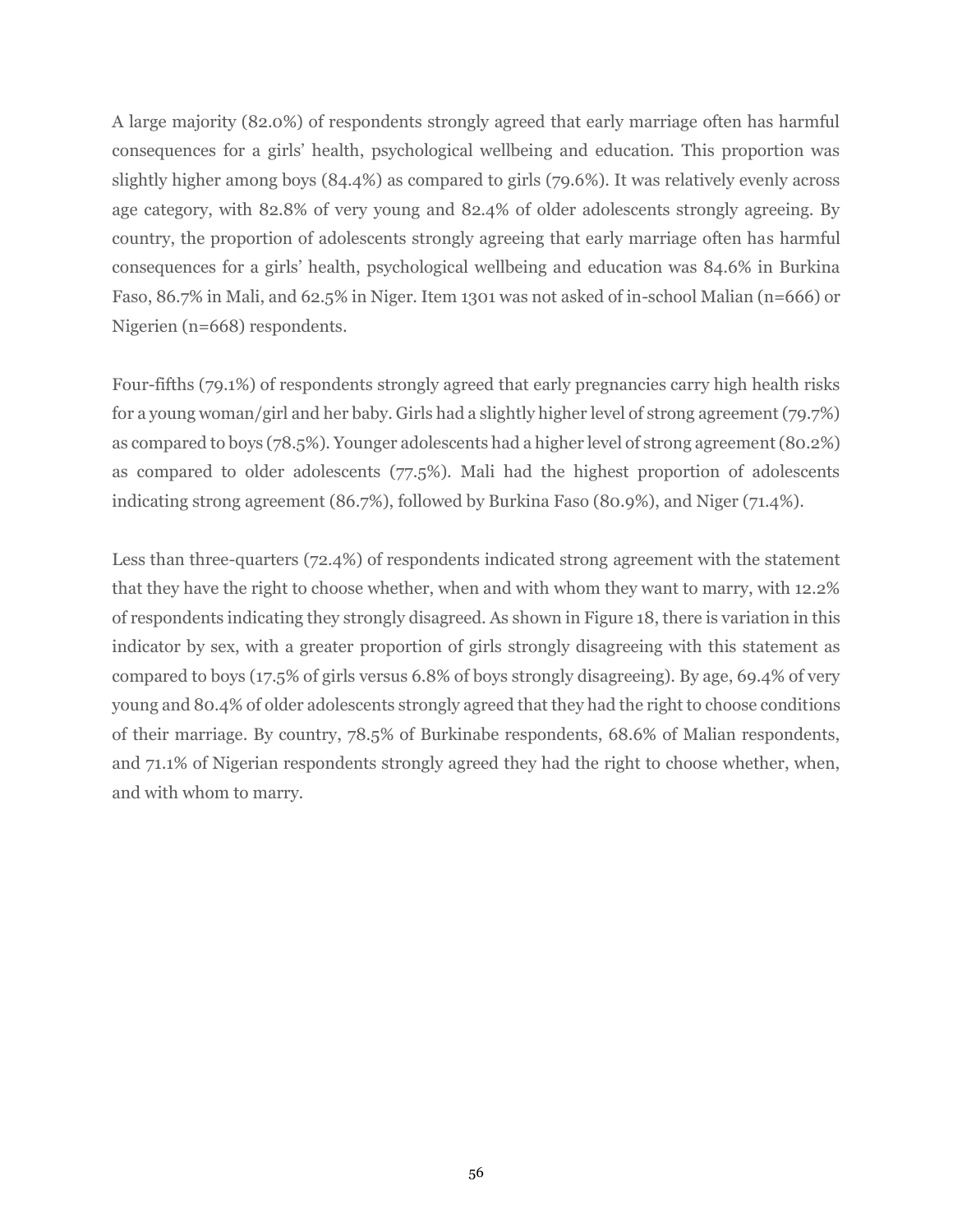

**Figure 18. Proportion of adolescents agreeing they have the right to choose whether, when, and with whom to marry**

As shown in Figure 19, a small majority (55.7%) of adolescents strongly agreed they could refuse if their mother/father wanted to marry them off, but the adolescent did not want to be married. This agreement was relatively similar by sex, with 53.6% of girls strongly agreeing and 57.8% of boys strongly agreeing. Younger adolescents were less likely to strongly agree as compared to older adolescents (50.0% versus 70.6%, respectively). By country, 50.9% of Burkinabe respondents, 62.8% of Malian respondents, and 52.7% of Nigerien respondents indicated they strongly agreed they could refuse if their mother/father wanted to marry them off, but the adolescent did not want to be married.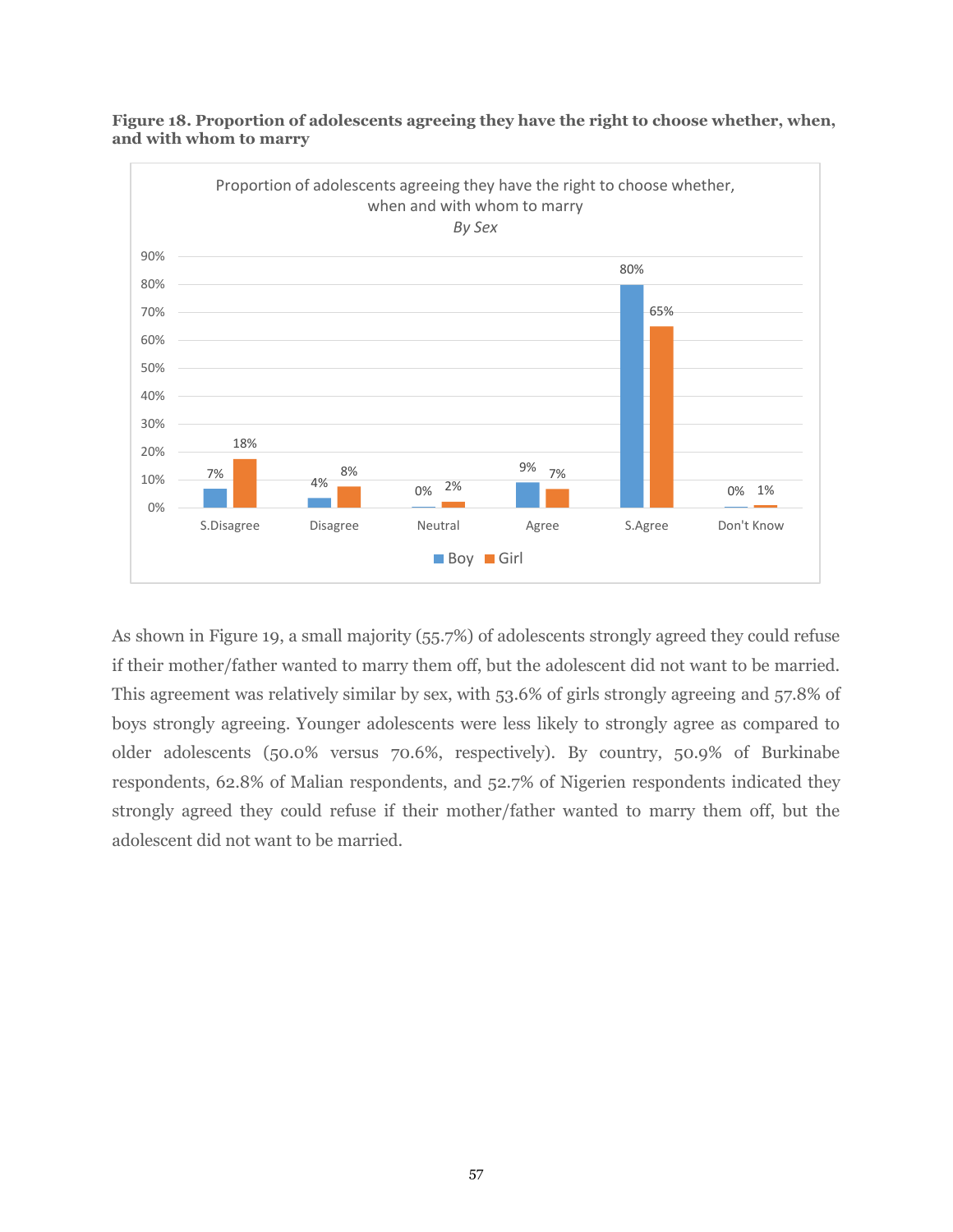

**Figure 19. Proportion of adolescents agreeing they could refuse if their parents wanted them to get married**

When asked whether they would be able to seek help from a trusted adult to prevent your marriage, 66.9% of respondents strongly agreed that they would be able to do so. By sex, 64.0% of boys and 69.8% of boys strongly agreed. By age, 63.2% of younger and 76.7% of older adolescents strongly agreed. Burkinabe respondents had the lowest proportion of strong agreement (60.0%), followed by Malian respondents (68.4%), and Nigerien respondents (71.4%).

#### **11. FEMALE GENITAL CUTTING**

Finally, four survey items about female genital cutting (FGC) were included for Burkinabe respondents. These included:

- 1401E. Have you ever heard of female circumcision a practice in which a girl may have part of her genitals cut?
- 1402E. A girl should be circumcised.
- 1403E. FGC causes serious physical and mental health complications for girls and women.
- 1404E. Do you think that this practice should be continued?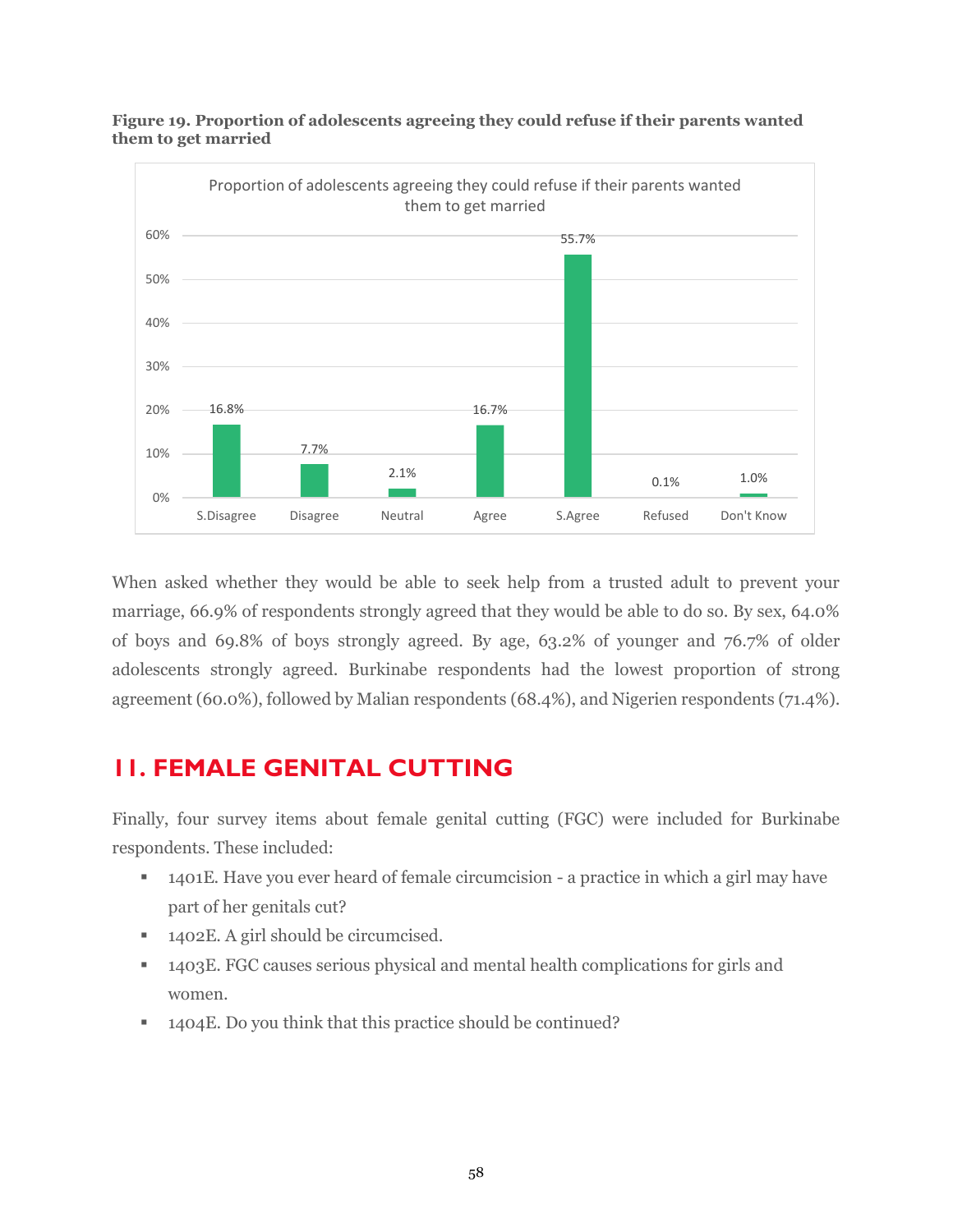A total of 78.7% of Burkinabe respondents had heard of FGC (86.1% of boys, 71.4% of girls; 73.2% of 10-14 year olds,  $94.2\%$  of 15-19 year olds). As shown in Figure 20, three-quarters (76.3%) of respondents stated a girl should not be circumcised (84.6% of boys, 66.5% of girls; 72.8% of 10- 14 year olds, 84.1% of 15-19 year olds). A large majority (89.4%) of respondents agreed that FGC causes serious physical and mental health complications for girls and women (92.3% of boys, 86.0% of girls; 87.4% of 10-14 year olds, 93.9% of 15-19 year olds).



**Figure 20. Proportion of Burkinabe adolescents stating girls should not be circumcised (in overall sample, and by sex and age)**

Finally, as shown in Figure 21, 75.1% of respondents felt the practice should *not* be continued (83.5% of boys, 65.3% of girls; 70.3% of 10-14 year olds, 85.9% of 15-19 year olds).



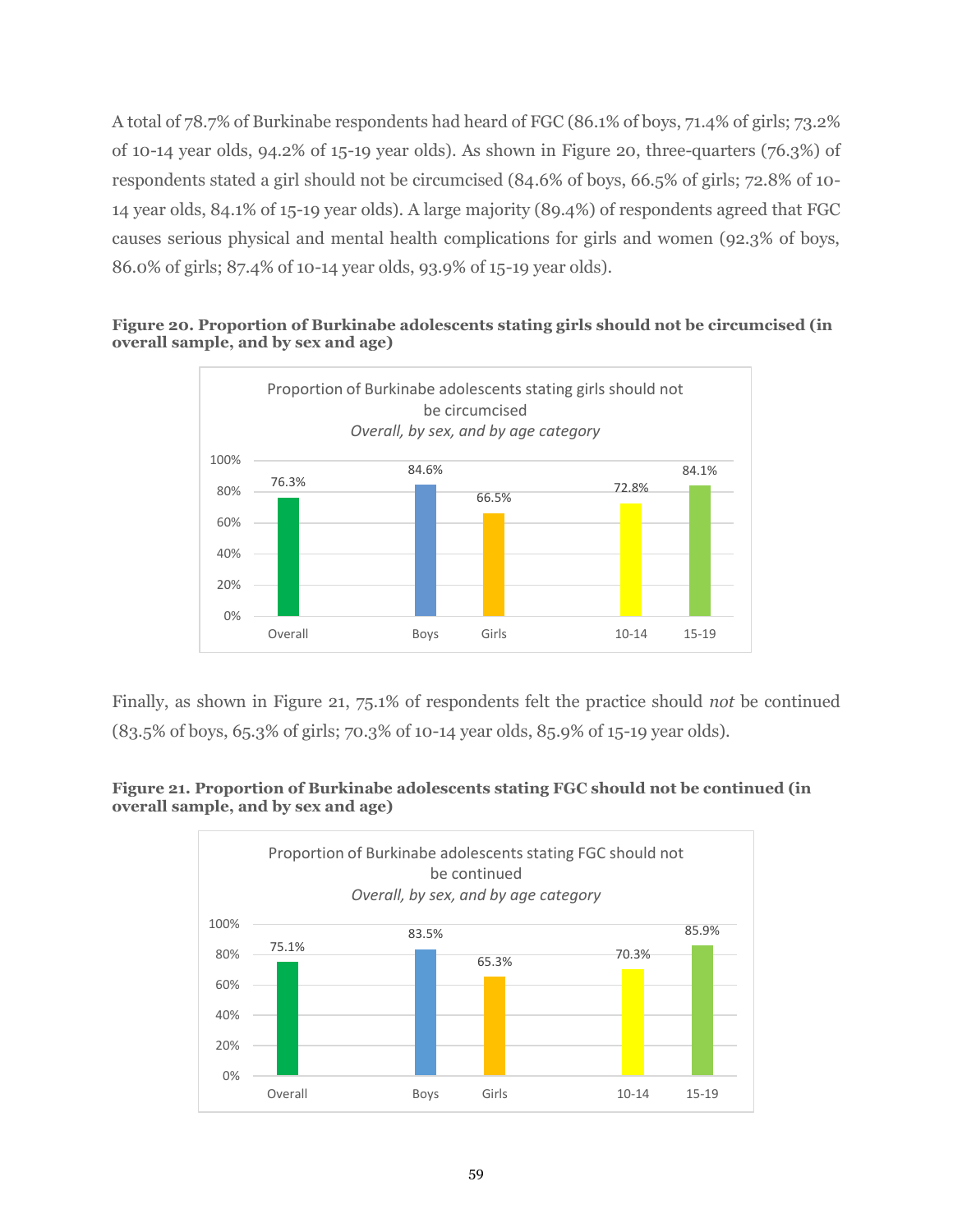# **APPENDICES**

## **Appendix A. ATWA M&E Framework**

[available upon request]

**Appendix B. ATWA Survey Instrument**

[available upon request]

# **Appendix C. Survey Items by Respondent Type**

[available upon request]

# **Appendix D. Sampling Frame by Country**

[available upon request]

### **Appendix E. Data Collection Technical Report (GRADE Africa)**

[available upon request]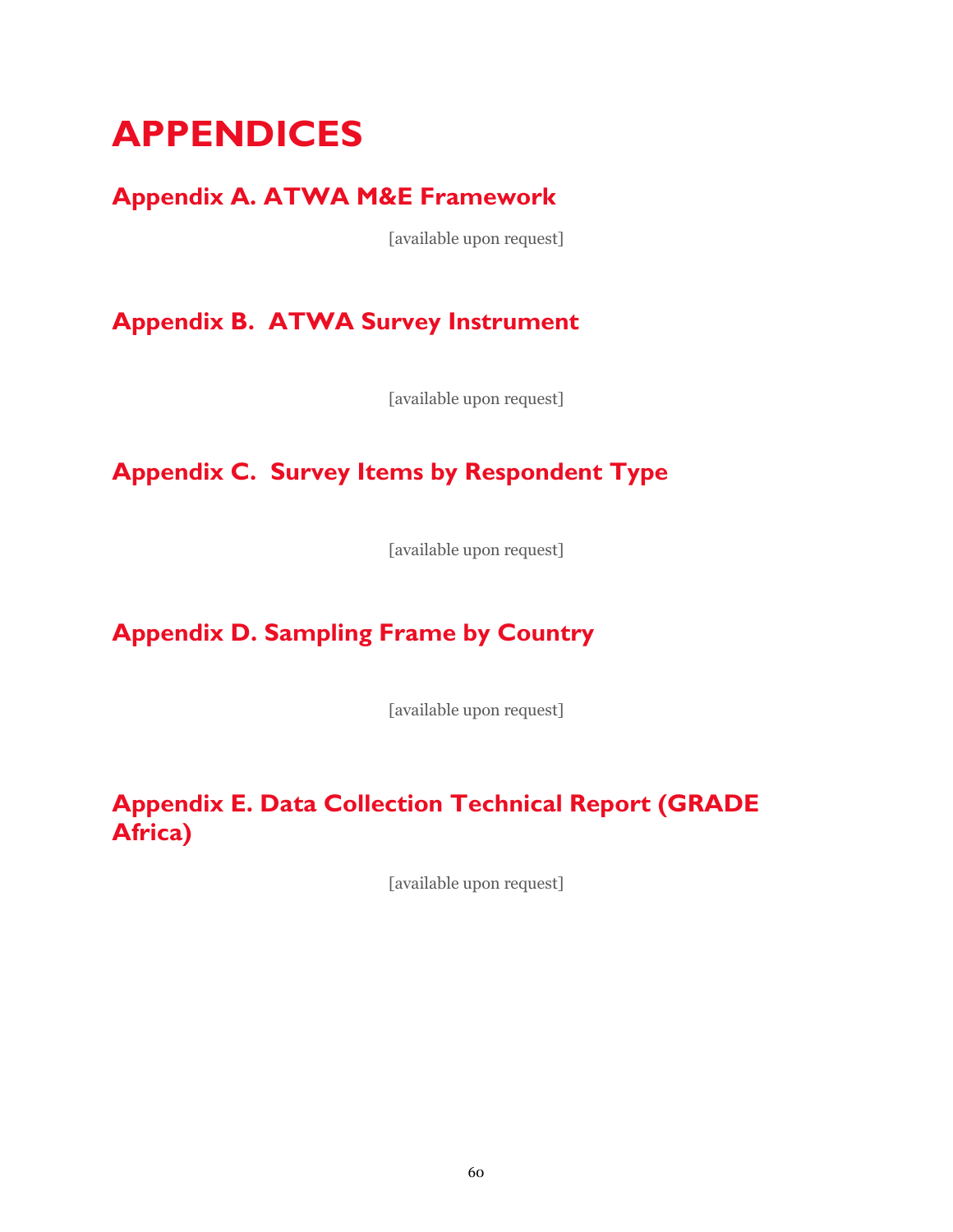| Indicator                                                                                                                                        | <b>Indicator Definition</b>                                                                                                                               | <b>Baseline Level</b>                              |                                                                                                                                                                                                      |
|--------------------------------------------------------------------------------------------------------------------------------------------------|-----------------------------------------------------------------------------------------------------------------------------------------------------------|----------------------------------------------------|------------------------------------------------------------------------------------------------------------------------------------------------------------------------------------------------------|
| <b>IMPACT: Improved sexual and reproductive health and rights among adolescents</b>                                                              |                                                                                                                                                           |                                                    |                                                                                                                                                                                                      |
| [1] Decrease in<br>adolescent birth rate<br>(NB: adolescent parity is<br>used as a proxy as we<br>do not assess births by<br>year in this study) | [1] The average<br>number of births to<br>female respondents<br>ages 15-19                                                                                | Overall<br>Sample                                  | 0.07 average births among<br>female respondents ages 15-<br>19<br>(21 total births (min: 1, max:<br>4) among 310 girls ages 15-<br>19)                                                               |
|                                                                                                                                                  |                                                                                                                                                           | Country<br><b>Burkina</b><br>Faso<br>Mali<br>Niger | 0.01 average births (1 birth<br>(min/max: 1) among 91 girls<br>0.04 average births (4 births<br>(min/max: 1) among 91 girls<br>0.13 average births (16 births<br>(min: 1, max: 4) among 128<br>girls |
| [2] Decrease in<br>proportion of<br>adolescents who have<br>ever been pregnant                                                                   | [2] The percent of<br>adolescent females<br>who have ever been<br>pregnant + the                                                                          | Overall<br>Sample<br>Sex                           | 1.1% of adolescents<br>(25/2, 244)                                                                                                                                                                   |
| or caused a<br>pregnancy                                                                                                                         | percent of<br>adolescent males<br>who have ever<br>caused a pregnancy                                                                                     | Males<br>Females                                   | 0.5% of male adolescents<br>(6/1, 114)<br>1.7% of female adolescents<br>(19/1, 130)                                                                                                                  |
|                                                                                                                                                  |                                                                                                                                                           | Age<br>$10 - 14$<br>$15 - 19$                      | 0.0% of youngest adolescents<br>(0/1,622)<br>4.0% of older adolescents<br>(25/622)                                                                                                                   |
|                                                                                                                                                  |                                                                                                                                                           | Country<br><b>Burkina</b><br>Faso<br>Mali<br>Niger | 0.1% of Burkinabe<br>adolescents (1/670)<br>1.3% of Malian adolescents<br>(10/786)<br>1.8% of Nigerien adolescents<br>(14/788)                                                                       |
| [3] Increase in need<br>for family planning<br>satisfied with modern<br>contraception                                                            | [3A] Percentage of<br>[sexually active]<br>adolescents age 15-<br>19 years currently<br>married or in union<br>who have their need<br>for family planning | Overall<br>Sample<br>Sex                           | 20.0% (3 using modern<br>method/15 sexually active<br>married adolescents ages 15-<br>19)                                                                                                            |

# **Appendix F. Table of Evaluation Indicators**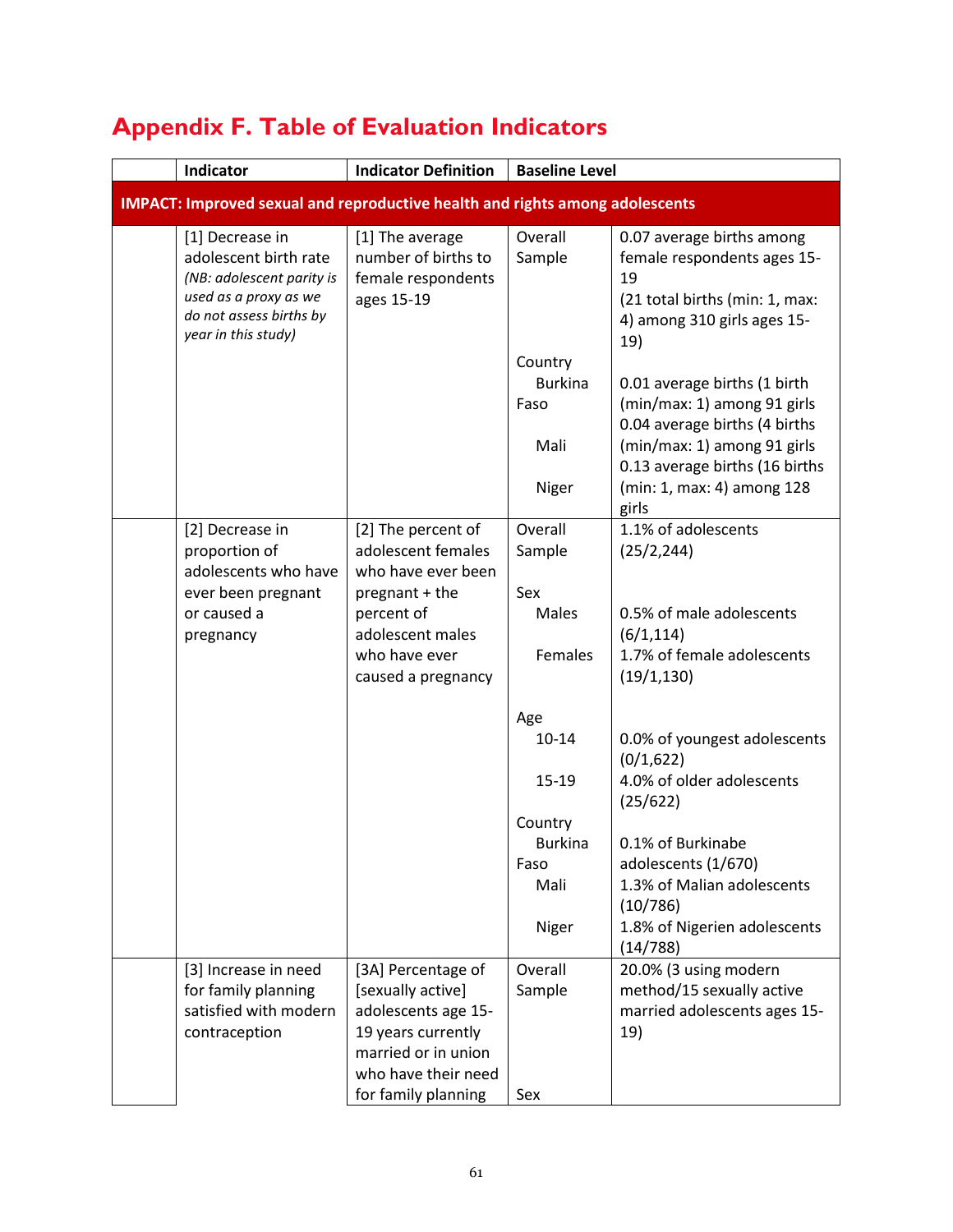|                                                                                | satisfied with<br>modern<br>contraceptive<br>methods                                                                        | Males<br>Females                          | 20.0% (1 using modern<br>method/5 sexually active<br>married males ages 15-19)<br>20.0% (2 using modern<br>method/10 sexually active<br>married females ages 15-19)                                                        |
|--------------------------------------------------------------------------------|-----------------------------------------------------------------------------------------------------------------------------|-------------------------------------------|----------------------------------------------------------------------------------------------------------------------------------------------------------------------------------------------------------------------------|
|                                                                                |                                                                                                                             | Country<br><b>Burkina</b><br>Faso<br>Mali | 100% (1 Burkinabe adolescent<br>using modern method/1<br>sexually active married<br>adolescent 15-19 years)<br>14.3% (2 Malian adolescents<br>using modern method/14<br>sexually active married<br>adolescents ages 15-19) |
|                                                                                |                                                                                                                             | Niger                                     | N/A. Question not asked in<br><b>Niger</b>                                                                                                                                                                                 |
|                                                                                | [3B] Percentage of<br>female adolescents<br>(15-19) who are                                                                 | Overall<br>Sample                         | 60.0% (18 using modern<br>method/30 sexually active<br>females ages 15-19)                                                                                                                                                 |
|                                                                                | sexually active and<br>who have their need<br>for contraception<br>satisfied with<br>modern methods                         | Country<br><b>Burkina</b><br>Faso         | 84.2% (16 using modern<br>method/19 sexually active<br>Burkinabe females ages 15-<br>19)                                                                                                                                   |
|                                                                                |                                                                                                                             | Mali<br>Niger                             | 18.2% (2 using modern<br>method/11 sexually active<br>Malian females ages 15-19)<br>*NA (question not asked in                                                                                                             |
| [4] Increase in<br>adolescent modern<br>contraceptive<br>prevalence rate (CPR) | [4] The percent of<br>sexually active<br>adolescents (15-19)<br>who are currently                                           | Overall<br>Sample                         | Niger)<br>63.3% (50 using modern<br>method/79 sexually active 15-<br>19 year olds)                                                                                                                                         |
|                                                                                | using (or whose<br>partner is using) a<br>modern<br>contraceptive<br>method. "Currently"<br>is defined as 'at last<br>sex'. | Sex<br>Males<br>Females                   | 65.3% (32 using MM/49<br>sexually active males ages 15-<br>19)<br>60.0% (18 using MM/30<br>sexually active females ages<br>$15-19$                                                                                         |
|                                                                                |                                                                                                                             | Country                                   |                                                                                                                                                                                                                            |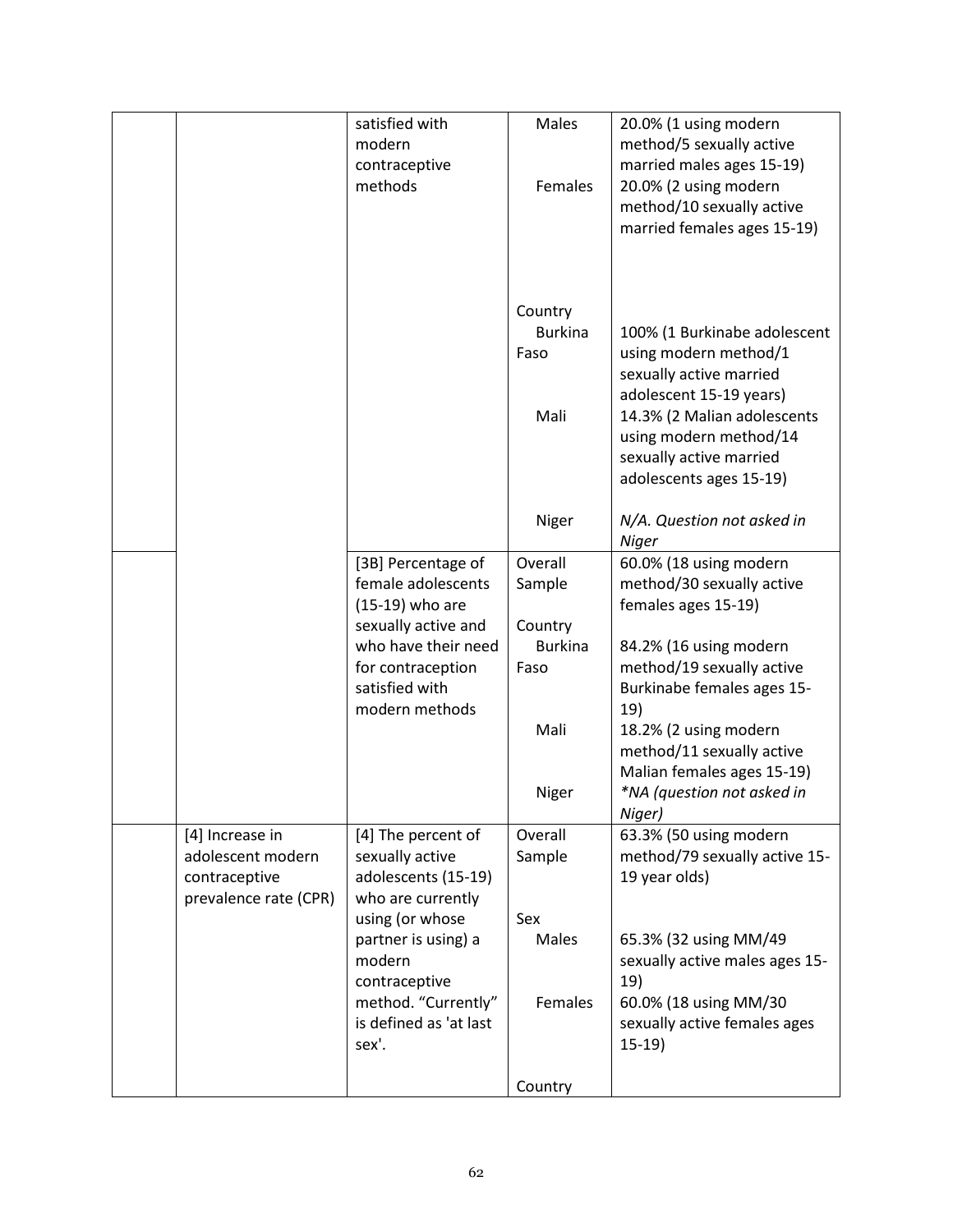|                                         |                      | <b>Burkina</b> | 85.7% (30 Burkinabe                                                                          |
|-----------------------------------------|----------------------|----------------|----------------------------------------------------------------------------------------------|
|                                         |                      | Faso           | adolescents using MM/35                                                                      |
|                                         |                      |                | sexually active adolescents                                                                  |
|                                         |                      |                | $15-19$                                                                                      |
|                                         |                      | Mali           | 45.5% (20 Malian adolescents                                                                 |
|                                         |                      |                | using MM/44 sexually active                                                                  |
|                                         |                      |                | adolescents ages 15-19)                                                                      |
|                                         |                      | Niger          | *NA (question not asked in                                                                   |
|                                         |                      |                | Niger)                                                                                       |
| [5] Decrease in                         | [5A] Percentage of   | Overall        | 1.4% (16 married females                                                                     |
| proportion of                           | women 10-19 years    | Sample         | ages 10-19 who started living                                                                |
| adolescents married                     | old who were         |                | with their husbands before                                                                   |
|                                         | married or in union  |                | age 18/1,130 total females                                                                   |
|                                         | before age 18.       |                | ages 10-19)                                                                                  |
|                                         | [Note: this is the   | Country        |                                                                                              |
|                                         | percentage of the    | <b>Burkina</b> |                                                                                              |
|                                         | sample living with   | Faso           | $0.3\%$ (1/339)                                                                              |
|                                         | spouse before age    | Mali           | $1.3\%$ (5/394)                                                                              |
|                                         | 18.                  | Niger          | 2.5% (10/397)                                                                                |
|                                         | [5B] Percentage of   | Overall        | 0.3% (3 married females ages                                                                 |
|                                         | women 10-19 years    | Sample         | 10-19 who started living with                                                                |
|                                         | old who were         |                | their husbands before age                                                                    |
|                                         | married or in union  |                | 15/1,130 total females ages                                                                  |
|                                         | before age 15.       |                | $10-19$                                                                                      |
|                                         | [Note: this is the   | Country        |                                                                                              |
|                                         | percentage of the    | <b>Burkina</b> |                                                                                              |
|                                         | sample living with   | Faso           | $0.0\%$ (0/339)                                                                              |
|                                         | spouse before age    | Mali           | $0.3\%$ (1/394)                                                                              |
|                                         | 15.                  | Niger          | $0.5\%$ (2/397)                                                                              |
| intent, and behaviors among adolescents |                      |                | Outcome 1: Improved sexual and reproductive health and rights and gender equality knowledge, |
| [1.1] Proportion of                     | Numerator: Number    |                | *This question not asked in                                                                  |
| adolescents with                        | of adolescents who   |                | Niger, or among in-school                                                                    |
| intent to use modern                    | respond yes to       |                | adolescents ages 10-14 in                                                                    |
| contraception                           | planning to use      |                | Mali.                                                                                        |
|                                         | modern               |                |                                                                                              |
|                                         | contraception in the | Overall        | 56.4% (534 using one or more                                                                 |
|                                         | future [timeframe    | Sample         | modern methods/946                                                                           |
|                                         | may be defined by    |                | surveyed adolescents)                                                                        |
|                                         | country program],    |                |                                                                                              |
|                                         | disaggregated by     |                |                                                                                              |
|                                         | method               | Sex            |                                                                                              |
|                                         |                      | Males          | 59% (274 using one or more                                                                   |
|                                         | Denominator:         |                | modern methods/468                                                                           |
|                                         |                      |                |                                                                                              |
|                                         | Number of            |                | surveyed male adolescents)                                                                   |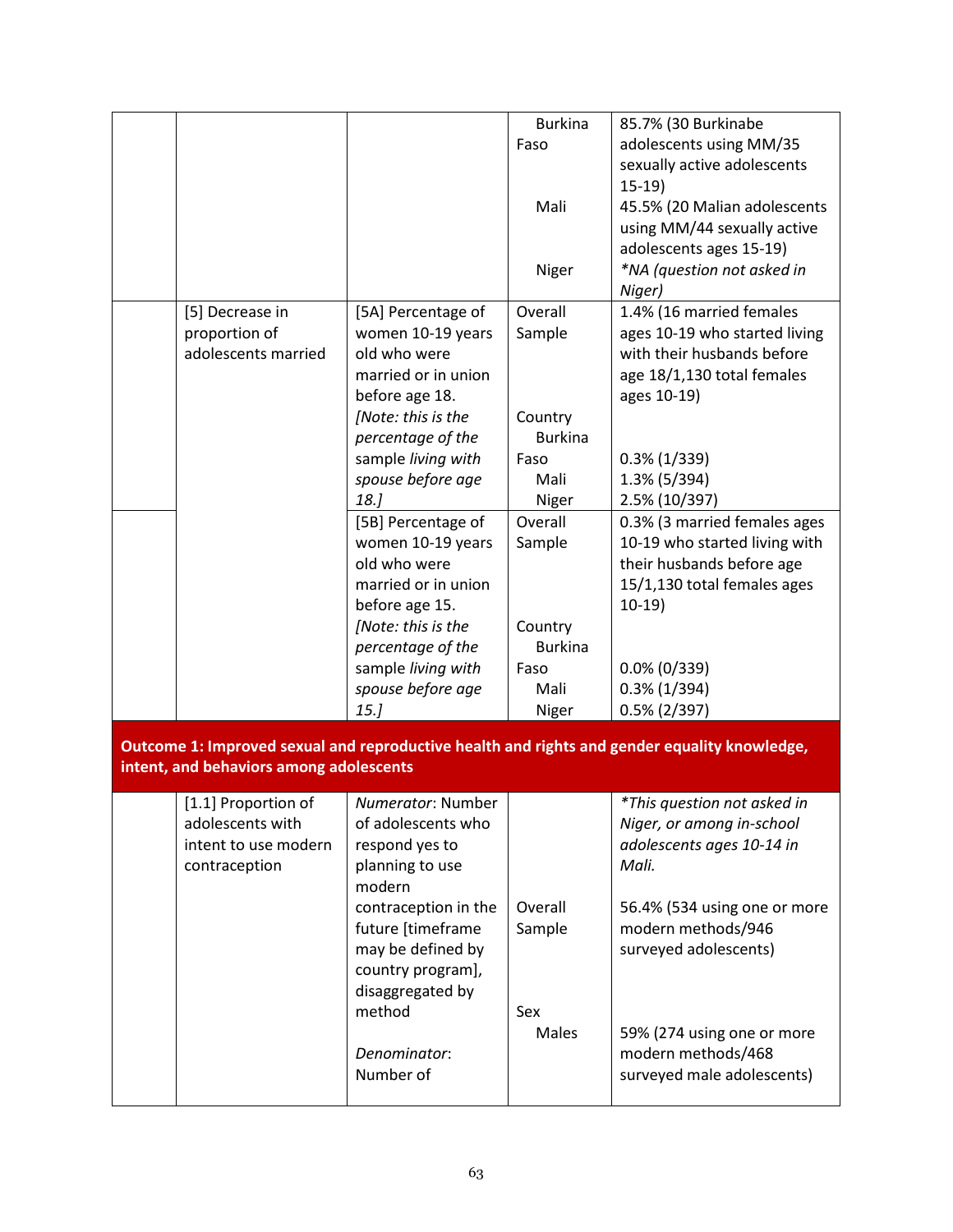|                                            | adolescents                             | Females        | 54% (260 using one or more                             |
|--------------------------------------------|-----------------------------------------|----------------|--------------------------------------------------------|
|                                            | surveyed                                |                | modern methods/478                                     |
|                                            |                                         |                | surveyed female adolescents)                           |
|                                            | *Please find                            |                |                                                        |
|                                            | disaggregation by                       |                |                                                        |
|                                            | method within the                       |                |                                                        |
|                                            | baseline report                         | Age            |                                                        |
|                                            |                                         | $10 - 14$      | 49% (285 adolescents using                             |
|                                            |                                         |                | one or more modern methods                             |
|                                            |                                         |                | /580 surveyed adolescents                              |
|                                            |                                         |                | ages 15-19)                                            |
|                                            |                                         | $15 - 19$      | 68% (249 adolescents using                             |
|                                            |                                         |                | one or more modern methods                             |
|                                            |                                         |                | /366 surveyed adolescents                              |
|                                            |                                         |                | ages 15-19)                                            |
|                                            |                                         | Country        |                                                        |
|                                            |                                         | <b>Burkina</b> | 56% (370 adolescents using                             |
|                                            |                                         | Faso           | one of more modern                                     |
|                                            |                                         |                | methods/666 surveyed                                   |
|                                            |                                         |                | adolescents in Burkina Faso)                           |
|                                            |                                         | Mali           | 59% (164 Malian adolescents                            |
|                                            |                                         |                | using one or more modern                               |
|                                            |                                         |                | methods/280 surveyed                                   |
|                                            |                                         |                | adolescents in Mali)                                   |
|                                            |                                         | Niger          | *NA (question not asked in                             |
|                                            |                                         |                | Niger)                                                 |
| [1.2] Proportion of                        | Numerator: Number<br>of adolescents who |                | *This question not asked in                            |
| sexually active                            |                                         |                | Niger, or among in-school<br>adolescents ages 10-14 in |
| adolescents reporting<br>using a condom at | respond yes to<br>having used a         |                | Mali                                                   |
| last sex                                   | condom at last sex                      |                |                                                        |
|                                            |                                         | Overall        | 50.5% (47 using a condom/93                            |
|                                            | Denominator:                            | Sample         | sexually active adolescents)                           |
|                                            | Number of sexually                      |                |                                                        |
|                                            | active adolescents                      | Sex            |                                                        |
|                                            | surveyed                                | Males          | 54.5% (30 using a condom at                            |
|                                            |                                         |                | last sex/55 sexually active                            |
|                                            |                                         |                | males surveyed)                                        |
|                                            |                                         | Females        | 44.7% (17 using a condom at                            |
|                                            |                                         |                | last sex/38 sexually active                            |
|                                            |                                         |                | females surveyed)                                      |
|                                            |                                         | Age            |                                                        |
|                                            |                                         | $10 - 14$      | 28.6% (4 using a condom at                             |
|                                            |                                         |                | last sex/14 sexually active                            |
|                                            |                                         |                | adolescents ages 10-14)                                |
|                                            |                                         | $15 - 19$      | 54.4% (43 using a condom at                            |
|                                            |                                         |                | last sex/79 sexually active                            |
|                                            |                                         |                | adolescents ages 15-19)                                |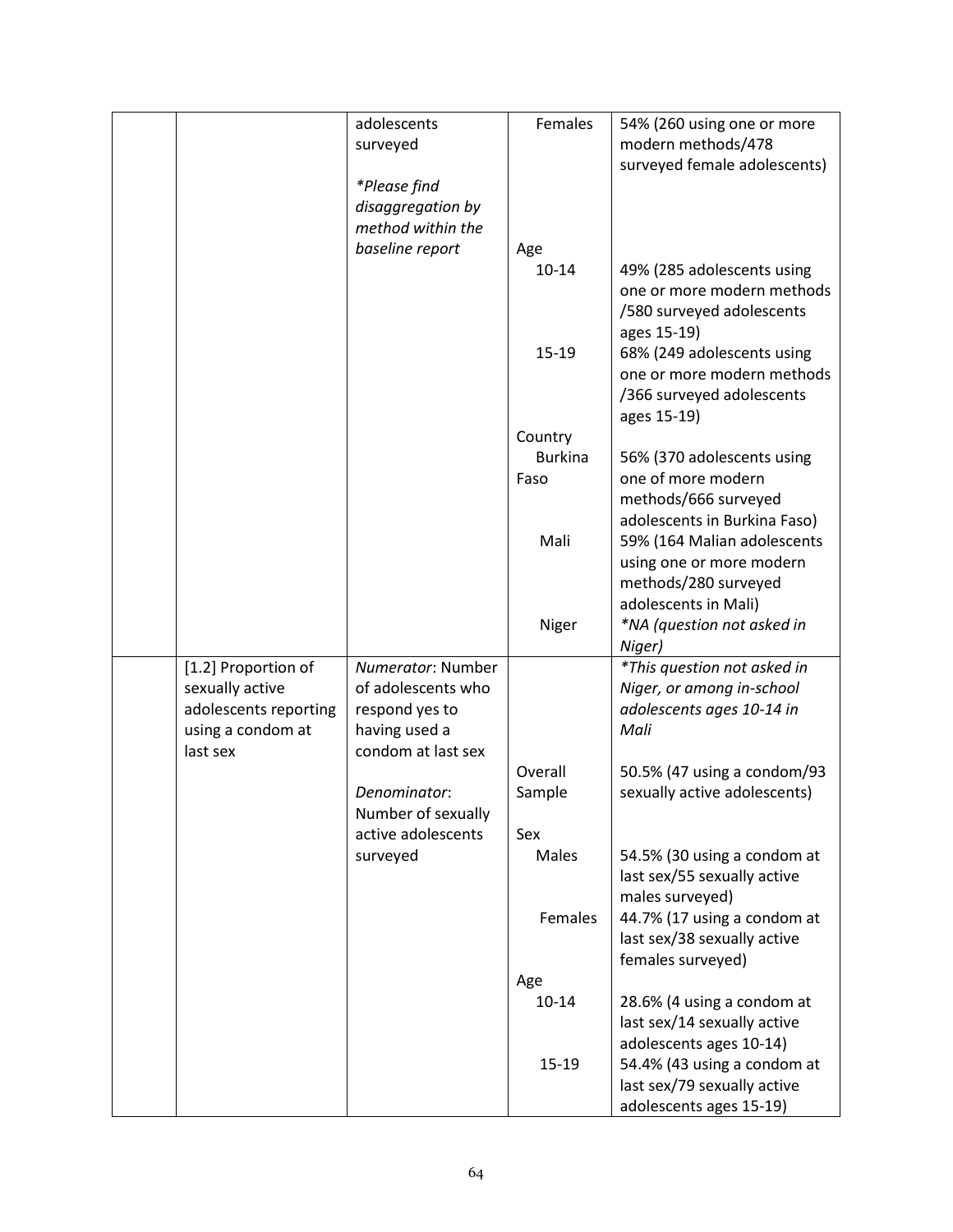|                     |                       | Country        |                                 |
|---------------------|-----------------------|----------------|---------------------------------|
|                     |                       | <b>Burkina</b> | 69.8% (30 using a condom at     |
|                     |                       | Faso           | last sex/43 sexually active     |
|                     |                       |                | adolescents in Burkina Faso)    |
|                     |                       | Mali           | 34.0% (17 using a condom at     |
|                     |                       |                |                                 |
|                     |                       |                | last sex/50 sexually active     |
|                     |                       |                | adolescents in Mali)            |
|                     |                       | Niger          | *NA (question not asked in      |
|                     |                       |                | Niger)                          |
| [1.3] Proportion of | Numerator: Number     | Overall        | 31.2% (24 always using a        |
| sexually active     | of adolescents who    | Sample         | condom/77 unmarried             |
| unmarried           | respond yes to        |                | sexually active adolescents)    |
| adolescents who use | having used a         | Sex            |                                 |
| a condom            | condom every time     | Males          | 34.0% (17 always using a        |
| consistently in the | they had sex in the   |                | condom/50 unmarried             |
| last 6 months       | last 6 months         |                | sexually active males)          |
|                     | Denominator:          | Females        | 25.9% (7 always using a         |
|                     | Number of             |                | condom/27 unmarried             |
|                     | adolescents           |                | sexually active females)        |
|                     | surveyed who are      | Age            |                                 |
|                     | sexually active and   | $10 - 14$      | 23.1% (3 always using a         |
|                     | unmarried             |                | condom/13 unmarried             |
|                     |                       |                | sexually active adolescents     |
|                     |                       |                | ages 10-14)                     |
|                     |                       | $15 - 19$      | 32.8% (21 always using a        |
|                     |                       |                | condom/64 unmarried             |
|                     |                       |                | sexually active adolescents     |
|                     |                       |                | ages 15-19)                     |
|                     |                       | Country        |                                 |
|                     |                       | <b>Burkina</b> | 28.6% (12 always using a        |
|                     |                       | Faso           | condom/42 unmarried             |
|                     |                       |                | sexually active adolescents)    |
|                     |                       | Mali           | 34.3% (12 always using a        |
|                     |                       |                | condom/35 unmarried             |
|                     |                       |                | sexually active adolescents)    |
|                     |                       | Niger          | *NA (question not asked in      |
|                     |                       |                | Niger)                          |
| [1.4] Proportion of | Numerator:            | Overall        | Average Gender Equitable        |
| adolescents with    | Proportion of         | Sample         | Attitudes Score = 2.83 (out of  |
| gender equitable    | adolescents with      |                | 5, min: 1, max: 5, SD: 1.26)    |
| attitudes through   | significant increase* | Sex            |                                 |
| average score on    | in average score on   | Males          | 2.82 (min: 1, max: 5, SD: 1.28) |
| gender equitable    | gender equitable      | Females        | 2.84 (min: 1, max: 5, SD:       |
| attitude scale      | attitude scale        |                | 1.23)                           |
|                     | Denominator:          | Age            |                                 |
|                     | Number of             | $10 - 14$      | 2.91 (min: 1, max: 5, SD:       |
|                     | adolescents           |                | 1.30)                           |
|                     | surveyed              | $15-19$        |                                 |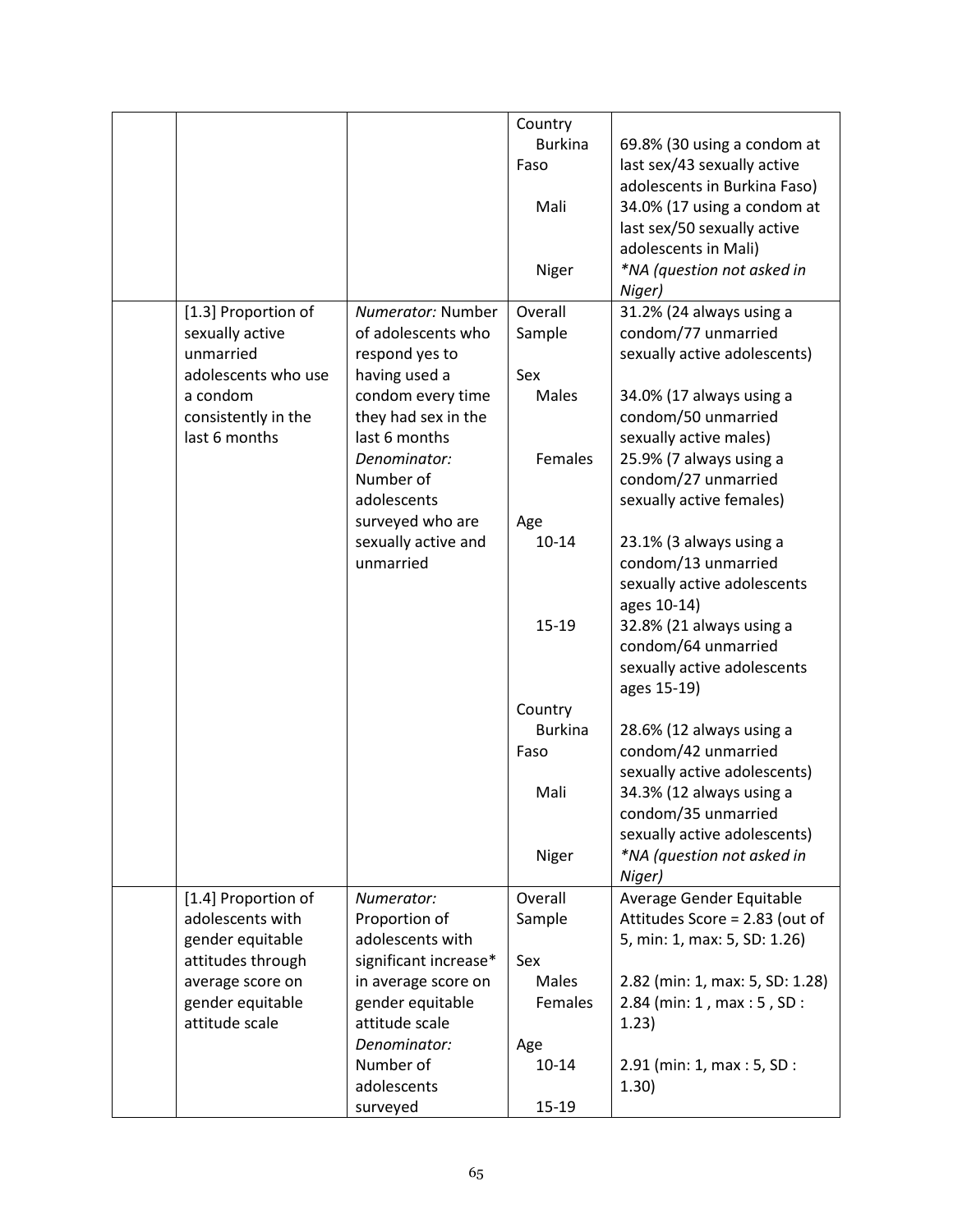|                      |                           |                | 2.64 (min: 1, max: 5, SD:        |
|----------------------|---------------------------|----------------|----------------------------------|
|                      | *Increase will be         |                | 1.11)                            |
|                      | determined at endline.    |                |                                  |
|                      | For now, average          | Country        |                                  |
|                      | score is provided. $1 =$  | <b>Burkina</b> | 2.59 (min: 1, max: 5, SD: 0.68)  |
|                      | lowest possible score     | Faso           |                                  |
|                      | (least gender-            | Mali           | 3.02 (min: 1, max : 5, SD: 1.74) |
|                      | $equitable);$ 5 = highest |                |                                  |
|                      | possible score (most      | Niger          | 2.85 (min: 1, max :5, SD: 1.00)  |
|                      | gender-equitable)         |                |                                  |
| [1.5] Average number | Average number of         | Age            |                                  |
| of modern            | modern                    | $10 - 14$      | Mean # known: 0.89 (out of a     |
| contraceptive        | contraceptive             | $15-19$        | possible 10)                     |
|                      |                           |                |                                  |
| methods known        | methods known to          |                | Mean # known: 4.67               |
| among women 10-14    | female adolescents        | Country        |                                  |
| and 15-19 years old  | ages 10-14 and 15-        | <b>Burkina</b> | 10-14: 1.99 methods   15-19:     |
|                      | 19 in the survey          | Faso           | 5.02 methods                     |
|                      |                           | Mali           | 10-14*: 0.60 methods   15-       |
|                      |                           |                | 19: 5.18 methods                 |
|                      |                           | Niger          | 10-14*: 0.18 methods   15-       |
|                      |                           |                | 19: 4.04 methods                 |
|                      |                           |                |                                  |
|                      |                           |                | *Only asked of OOS               |
|                      |                           |                | adolescents                      |
| [1.6] Proportion of  | Composite indicator       | Overall        | Among respondents asked all      |
| adolescents with     | of 9 items*               |                | 9 questions (n=858), only        |
| correct knowledge    | measuring                 |                | 2.5% (n=21) answered all 9       |
| about body changes   | proportion of             |                | questions correctly. The         |
| during puberty, the  | adolescents who           |                | average number answered          |
| menstrual cycle,     | respond correctly to      |                | correctly was 5.5 questions      |
| fertility and        | a series of questions     |                | (0-9, SD 1.64).                  |
| conception,          | on puberty,               | Sex            |                                  |
| pregnancy risk and   | menstruation,             | Males          | 3.2% (n=14) of males             |
|                      |                           |                |                                  |
| prevention.          | pregnancy risk and        |                | answered all correctly. Mean     |
|                      | prevention                |                | # correct = 5.6 (1-9, SD 1.64)   |
|                      |                           | Females        | 1.7% (n=7) of females answer     |
|                      | *401, 403, 404, 405,      |                | all items correctly. Mean #      |
|                      | 614, 615, 616, 617,       |                | correct = $5.4$ (0-9, SD 1.62)   |
|                      | 618. Only Nigeriens       | Age            |                                  |
|                      | were asked all 9          | $10 - 14$      | $0.2\%$ (n=1) of 10-14 y/o       |
|                      | questions. Malian IS      |                | answered all correctly. Mean     |
|                      | 10-14 y/o not asked       |                | # correct = $4.8$ (0-9, SD 1.46) |
|                      | 614, 616, 617, 618.       | $15 - 19$      | 5.1% (n=20) of 15-19 y/o         |
|                      | Burkinabe IS 10-14 y/o    |                | answered all correctly. Mean     |
|                      | not asked 617. None       |                |                                  |
|                      | of the Malian             |                | # correct = 6.4 (2-9, SD 1.38)   |
|                      | respondents were          | Country        |                                  |
|                      | asked 618.                | <b>Burkina</b> | Excluding item 617 (not asked    |
|                      |                           | Faso           | of 10-14 yo), 7.6% (n=51) of     |
|                      |                           |                | <b>Burkinabe respondents</b>     |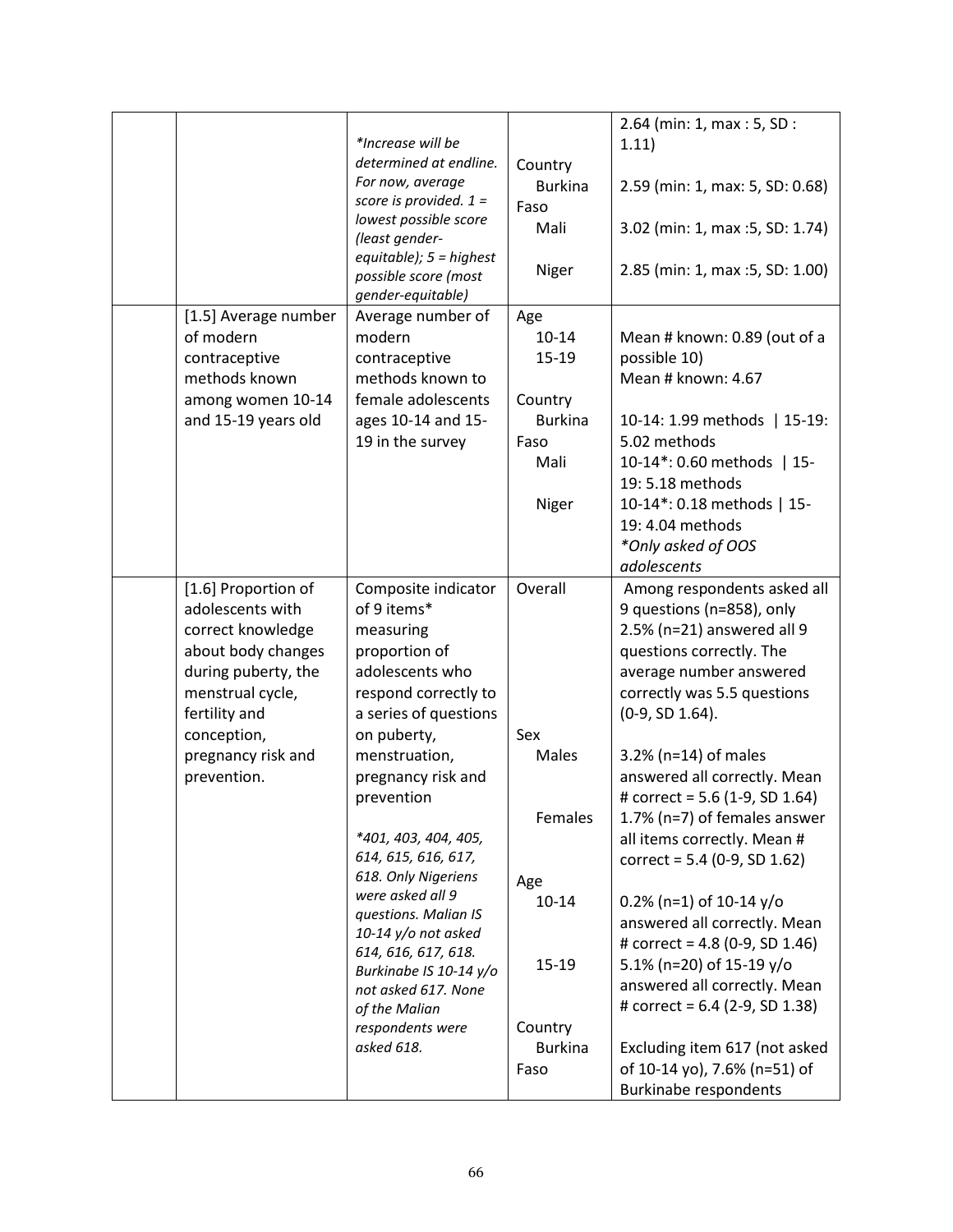|                     |                        |                | answered all 8 questions        |
|---------------------|------------------------|----------------|---------------------------------|
|                     |                        |                | correctly. Mean # correct out   |
|                     |                        |                | of $8 = 5.4$ (0-8, SD 1.66).    |
|                     |                        | Mali           | Excluding items 614, 616, 617,  |
|                     |                        |                | 618, 33.3% (n=262) of Malian    |
|                     |                        |                | respondents answered all 5      |
|                     |                        |                | questions correctly. Mean #     |
|                     |                        |                |                                 |
|                     |                        |                | correct out of $5 = 4.02$ (1-5, |
|                     |                        |                | SD 0.86)                        |
|                     |                        | Niger          | 1.0% (n=7) of Nigerien          |
|                     |                        |                | respondents answered all 9      |
|                     |                        |                | items correctly. Mean #         |
|                     |                        |                | correct = $5.2$ (0-9, SD 1.52)  |
| [1.7] Proportion of | Composite indicator    | Overall        | 42.7% (742 answering all four   |
| adolescents with    | measuring              |                | questions correctly / 1,738     |
| correct knowledge   | proportion of          |                | asked all four questions)       |
| about STI risk and  | adolescents who        | Sex            |                                 |
| prevention and      | responded correctly    | Males          | 45.9% of males answered all     |
| treatment.          | to series of 4         |                | four questions correctly        |
|                     | questions on STI       |                | (396/862)                       |
|                     | prevention and         | Females        | 39.5% of females answered all   |
|                     | treatment              |                | four questions correctly        |
|                     |                        |                | (346/876)                       |
|                     |                        | Age            |                                 |
|                     |                        | $10 - 14$      |                                 |
|                     | *IS Malians ages 10-   |                | 32.6% of 10-14 year olds        |
|                     | 14 (n=506) asked only  |                | answered all four questions     |
|                     | 1 question and are not |                | correctly (335/1029)            |
|                     | included in overall    | 15-19          | 57.1% of 15-19 year olds        |
|                     | denominator            |                | answered all four questions     |
|                     |                        |                | correctly (355/622)             |
|                     |                        | Country        |                                 |
|                     |                        | <b>Burkina</b> | 48.4% (324/670)                 |
|                     |                        | Faso           |                                 |
|                     |                        |                |                                 |
|                     |                        | Mali           | 99.6% (279/280) OOS & IS 15-    |
|                     |                        |                | 19 year olds                    |
|                     |                        |                | Malian IS 10-14 year olds:      |
|                     |                        |                | 78.7% answered the 1            |
|                     |                        |                | question correctly (398/506)    |
|                     |                        | Niger          | 31.5% (248/788)                 |
| [1.8] Proportion of | Composite indicator    | Overall        | 5.2% (90/1,738)                 |
| adolescents with    | measuring              | Sex            |                                 |
| comprehensive       | proportion of          | Males          | 6.2% (53/862)                   |
| knowledge of HIV    | adolescents who        | <b>Females</b> | 4.2% (37/876)                   |
| prevention          | responded correctly    | Age            |                                 |
|                     | to series of 6         | $10 - 14$      | $5.2\%$ (58/1,116)              |
|                     |                        |                |                                 |
|                     | questions on HIV       | 15-19          | 5.1% (32/622)                   |
|                     | prevention             |                |                                 |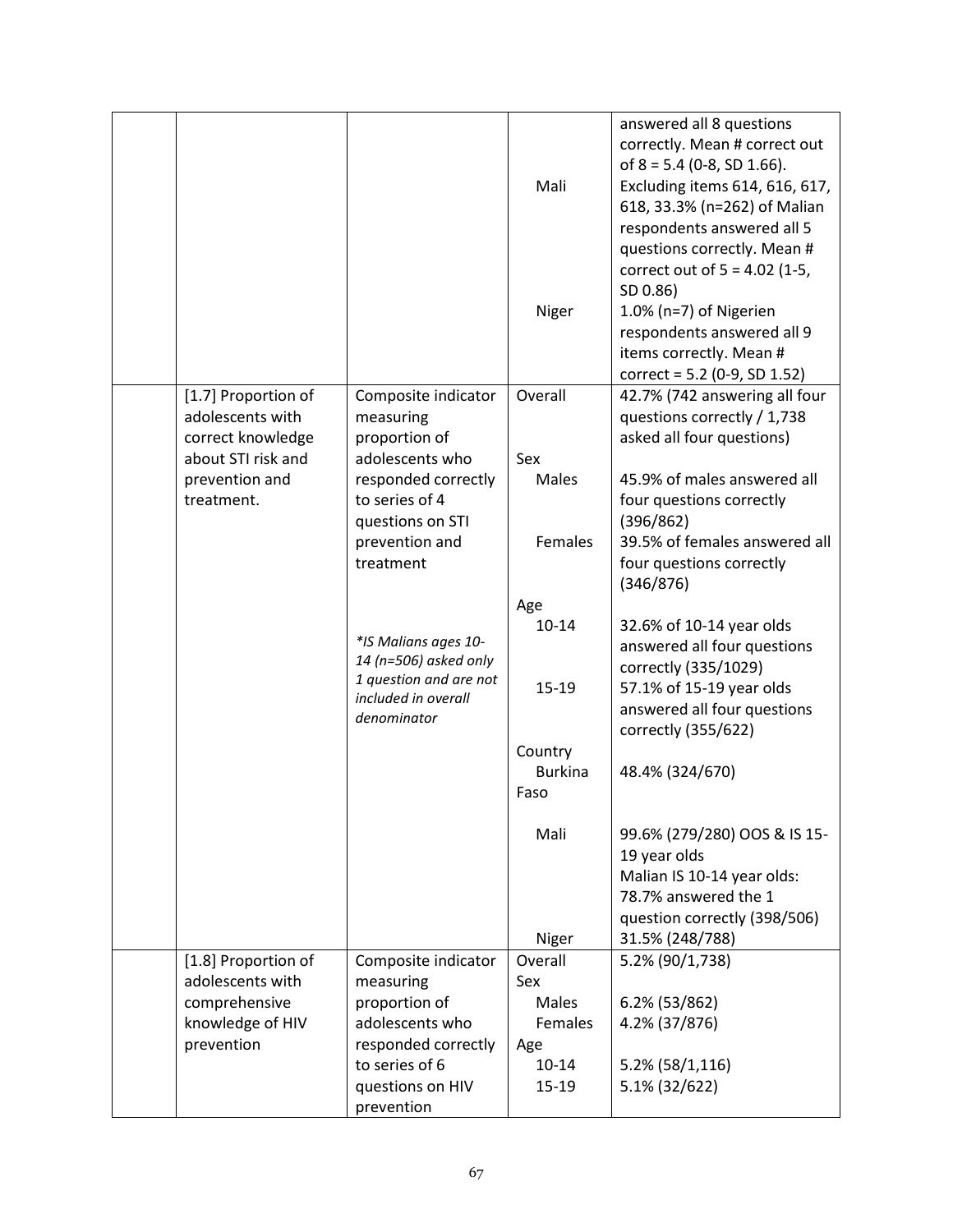|                                         |                                    | Country        |                                 |
|-----------------------------------------|------------------------------------|----------------|---------------------------------|
|                                         | *IS Malians ages 10-               | <b>Burkina</b> | 6.6% (44/670)                   |
|                                         | 14 not asked these six             | Faso           |                                 |
|                                         | questions (n=506)                  | Mali           | 5.7% (16/280)                   |
|                                         |                                    | Niger          | 3.8% (30/788)                   |
|                                         | Numerator:                         | Overall        |                                 |
| [1.9] Proportion of<br>adolescents with |                                    |                | 23.7% (531/2244) knew           |
|                                         | Proportion of                      |                | where to get condoms, STI       |
| knowledge of where                      | adolescents that                   |                | treatment, and HIV testing      |
| to seek SRH services,                   | knows where to                     | Sex            |                                 |
| including where to                      | seek SRH services.                 | Males          | 28.8% (321/1,114) of male       |
| get tested for HIV,                     | Denominator:                       |                | respondents knew where to       |
| where to get                            | Number of                          |                | get all three SRH services      |
| condoms, and where                      | adolescents                        | Females        | 18.6% (210/1,130) of female     |
| to get contraceptives                   | surveyed                           |                | respondents knew where to       |
|                                         |                                    |                | get all three SRH services      |
|                                         | *Question 903 about                |                | 72.8% (262/360) of girls ages   |
|                                         | where to get                       |                | 15-19 knew where to get         |
|                                         | contraception was                  |                | contraceptives                  |
|                                         | asked only of female               | Age            |                                 |
|                                         | respondents ages 15-               | $10 - 14$      | 16.1% (261/1,622) of 10-14      |
|                                         | 19.                                |                | y/o knew where to get all       |
|                                         |                                    |                | three SRH services              |
|                                         |                                    |                |                                 |
|                                         |                                    | 15-19          | 43.4% (270/622) of 10-14 y/o    |
|                                         |                                    |                | knew where to get all three     |
|                                         |                                    |                | <b>SRH services</b>             |
|                                         |                                    | Country        |                                 |
|                                         |                                    | <b>Burkina</b> | 33.3% (223/670) of Burkinabe    |
|                                         |                                    | Faso           | respondents knew where to       |
|                                         |                                    |                | get all three SRH services      |
|                                         |                                    | Mali           | 19.6% (154/786) of Malian       |
|                                         |                                    |                | respondents knew where to       |
|                                         |                                    |                | get all three SRH services      |
|                                         |                                    | Niger          | 19.5% (154/788) of Nigerien     |
|                                         |                                    |                | respondents knew where to       |
|                                         |                                    |                | get all three SRH services      |
| [1.10] Proportion of                    | Numerator: Number                  | Overall        | 0.7% (22/331) of girls put      |
| girls who report                        | of postmenarchal                   |                | their materials in the trash    |
| properly disposing of                   | girls who report                   |                | (76.7% of them put them in      |
| absorbent materials                     |                                    |                | the toilet/latrine)             |
|                                         | properly disposing<br>of absorbent |                |                                 |
| (sanitary napkins or                    |                                    | Age            |                                 |
| menstrual cloth)                        | materials (sanitary                | $10 - 14$      | 7.3% (9/123) of girls ages 10-  |
|                                         | napkins or                         |                | 14 put their materials in the   |
|                                         | menstrual cloth)                   |                | trash (75.6% put them in the    |
|                                         | (i.e., putting into the            |                | toilet/latrine)                 |
|                                         | rubbish)                           | 15-19          | 6.3% (13/208) of girls ages 15- |
|                                         | Denominator:                       |                | 19 put their materials in the   |
|                                         | Number of girls who                |                | trash (77.4% put them in the    |
|                                         | use absorbent                      |                | toilet/latrine)                 |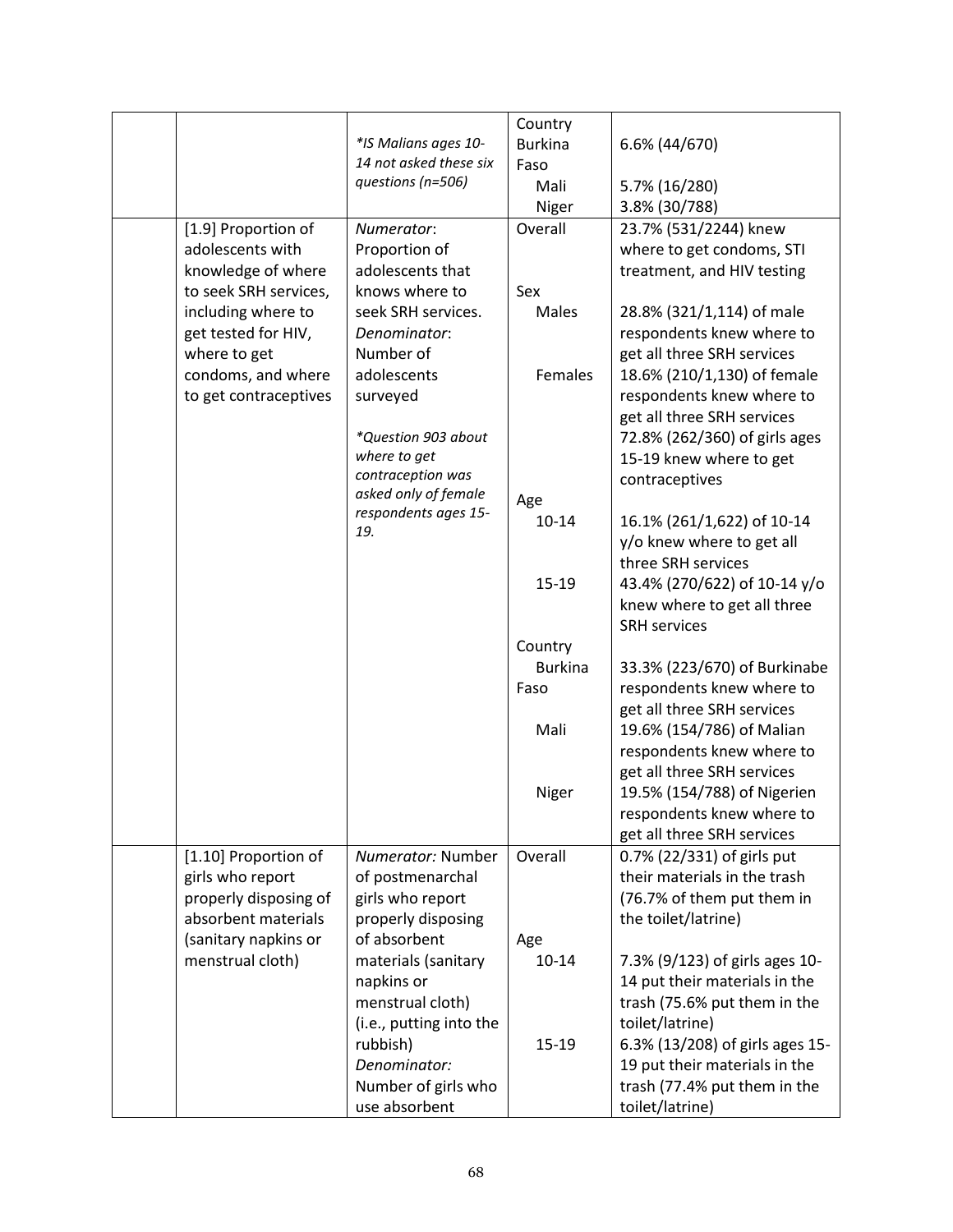|                      | materials (sanitary                      | Country        |                                                           |
|----------------------|------------------------------------------|----------------|-----------------------------------------------------------|
|                      | napkins or                               | <b>Burkina</b> | 0.0% (0/125) of Burkinabe                                 |
|                      | menstrual cloth)                         | Faso           | girls put their materials in the                          |
|                      |                                          |                | trash (97.6% used the latrine)                            |
|                      |                                          | Mali           | 9.6% (11/115) of Malian girls                             |
|                      |                                          |                | put their materials in the                                |
|                      |                                          |                | trash (66.1% used the latrine)                            |
|                      |                                          | Niger          | 12.1% (11/91) of Nigerienne                               |
|                      |                                          |                | girls put their materials in the                          |
|                      |                                          |                | trash (61.5% used the latrine)                            |
| [1.11] Proportion of | Numerator: Number                        | Overall        | -Soaked materials: 57.6%                                  |
| girls who report     | of girls who report                      |                | (144/250)                                                 |
| hygienically washing | hygienically washing                     |                | -If soaked or washed, used                                |
| and drying reusable  | and drying reusable                      |                | soap or detergent: 96.5%                                  |
| menstrual cloth      | menstrual cloth                          |                | (139/144)                                                 |
|                      | Denominator:                             |                | -If soaked or washed, always                              |
|                      | Number of girls who                      |                | exposed to sun: 18.2%                                     |
|                      | washed and reused<br>menstrual materials |                | (26/143)                                                  |
|                      |                                          |                | -If washed and reused, always                             |
|                      |                                          |                | dry before reusing: 69.0%<br>(171/248)                    |
|                      |                                          |                | -If washed and reused, ironed                             |
|                      |                                          |                | before using: 1.4% (3/220)                                |
|                      |                                          | Country        |                                                           |
|                      |                                          | <b>Burkina</b> | -Soaked materials: 33.3%                                  |
|                      |                                          | Faso           | (21/63)                                                   |
|                      |                                          |                | -If soaked or washed, used                                |
|                      |                                          |                | soap or detergent: 100%                                   |
|                      |                                          |                | (21/21)                                                   |
|                      |                                          |                | -If soaked or washed, always                              |
|                      |                                          |                | exposed to sun: 28.6% (6/21)                              |
|                      |                                          |                | -If washed and reused, always                             |
|                      |                                          |                | dry before reusing: 16.4%                                 |
|                      |                                          |                | (10/61)                                                   |
|                      |                                          |                | -If washed and reused, ironed                             |
|                      |                                          |                | before using:                                             |
|                      |                                          |                | $0.0\%$ (0/46)                                            |
|                      |                                          |                |                                                           |
|                      |                                          | Mali           | -Soaked materials: 65.9%                                  |
|                      |                                          |                | (85/129)                                                  |
|                      |                                          |                | -If soaked or washed, used                                |
|                      |                                          |                | soap or detergent: 97.7%                                  |
|                      |                                          |                | (83/85)                                                   |
|                      |                                          |                | -If soaked or washed, always                              |
|                      |                                          |                | exposed to sun: 10.7% (9/84)-                             |
|                      |                                          |                |                                                           |
|                      |                                          |                | If washed and reused, always<br>dry before reusing: 90.7% |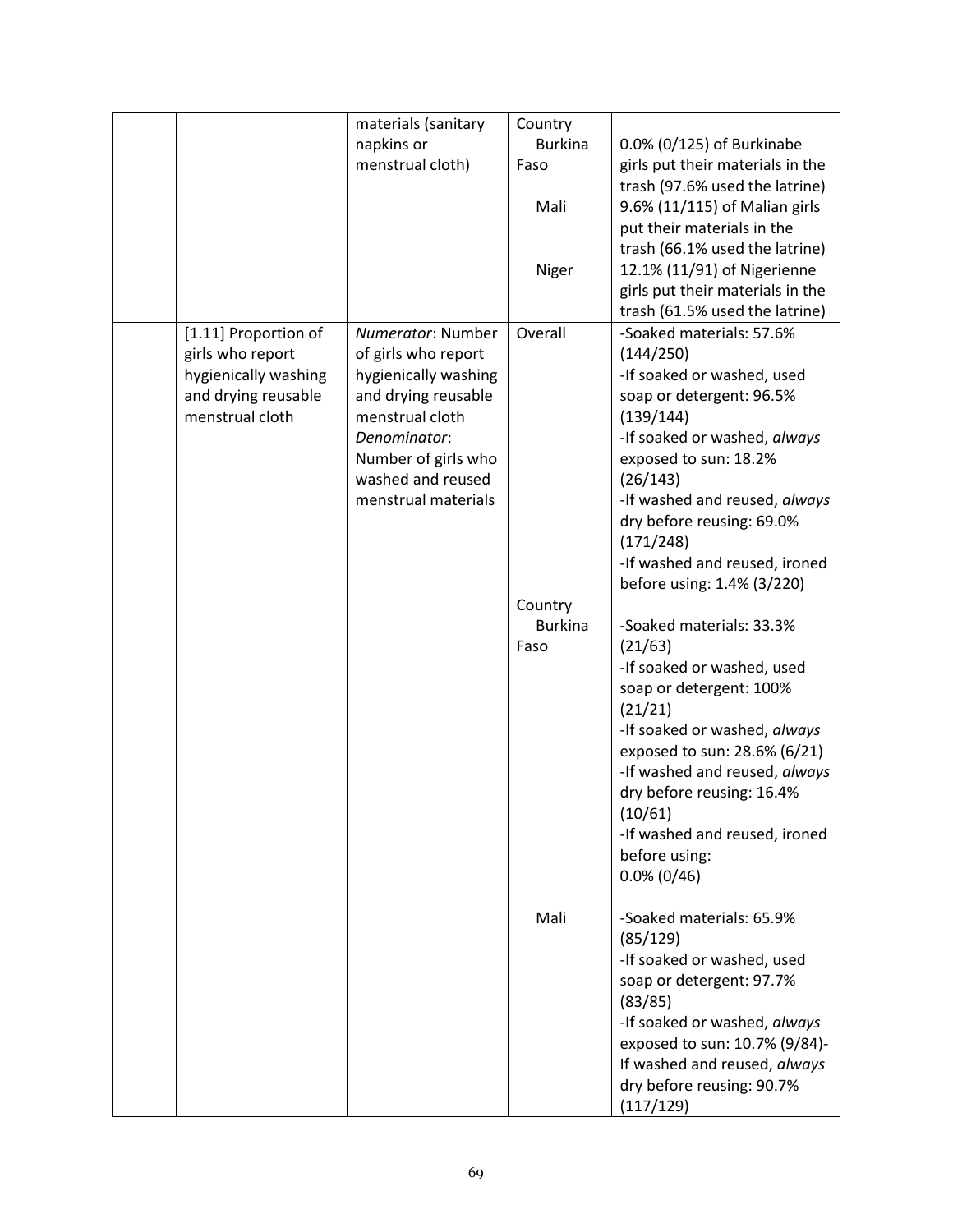|                                                                                                                                                                                                                                                    |                                                                                                                                             | Niger                  | -If washed and reused, ironed<br>before using:<br>$2.5\%$ (3/120)<br>-Soaked materials: 65.5%<br>(38/58)<br>-If soaked or washed, used<br>soap or detergent: 92.1%<br>(35/38)<br>-If soaked or washed, always<br>exposed to sun: 29.0%<br>(11/38)<br>-If washed and reused, always<br>dry before reusing: 75.9%<br>(44/58)<br>-If washed and reused, ironed<br>before using:<br>$0.0\%$ (0/54) |  |  |  |
|----------------------------------------------------------------------------------------------------------------------------------------------------------------------------------------------------------------------------------------------------|---------------------------------------------------------------------------------------------------------------------------------------------|------------------------|------------------------------------------------------------------------------------------------------------------------------------------------------------------------------------------------------------------------------------------------------------------------------------------------------------------------------------------------------------------------------------------------|--|--|--|
| Output 1.2: Adolescent girls in Niger, Mali and Burkina Faso, and out of school adolescent girls in<br>Niger have the knowledge, materials, and in-school facilities to manage their menstruation in a<br>hygienic, healthy, and dignified fashion |                                                                                                                                             |                        |                                                                                                                                                                                                                                                                                                                                                                                                |  |  |  |
| [1.2.3] Proportion of<br>girls and boys that<br>can answer a basic<br>set of four questions<br>about menstruation                                                                                                                                  | Numerator: Number<br>of girls and boys<br>that can answer a<br>basic set of<br>questions about<br>menstruation<br>correctly<br>Denominator: | Overall<br>Sex<br>Male | 2.3% (52/2,244) of<br>respondents answered all<br>four questions correctly.<br>Mean # correct = $1.2$ (min: 0,<br>max: $4 - SD 1.05$ )<br>1.8% (20/1,114) of male<br>respondents answered all                                                                                                                                                                                                  |  |  |  |
|                                                                                                                                                                                                                                                    | Surveyed<br>adolescents                                                                                                                     | Female                 | four questions correctly<br>(Mean # correct = 1.05 (0-4,<br>SD 1.01))<br>2.8% (32/1,130) of female<br>respondents answered all<br>four questions correctly<br>(Mean # correct = 1.31 (0-4,<br>SD 1.07))                                                                                                                                                                                        |  |  |  |
|                                                                                                                                                                                                                                                    |                                                                                                                                             | Age<br>$10 - 14$       | 2.3% (37/1,622) of<br>respondents ages 10-14<br>answered all four questions<br>correctly (Mean #1.10 (0-4,<br>SD 1.06))                                                                                                                                                                                                                                                                        |  |  |  |
|                                                                                                                                                                                                                                                    |                                                                                                                                             | $15 - 19$              | 2.4% (15/622) of respondents<br>ages 15-19 answered all four                                                                                                                                                                                                                                                                                                                                   |  |  |  |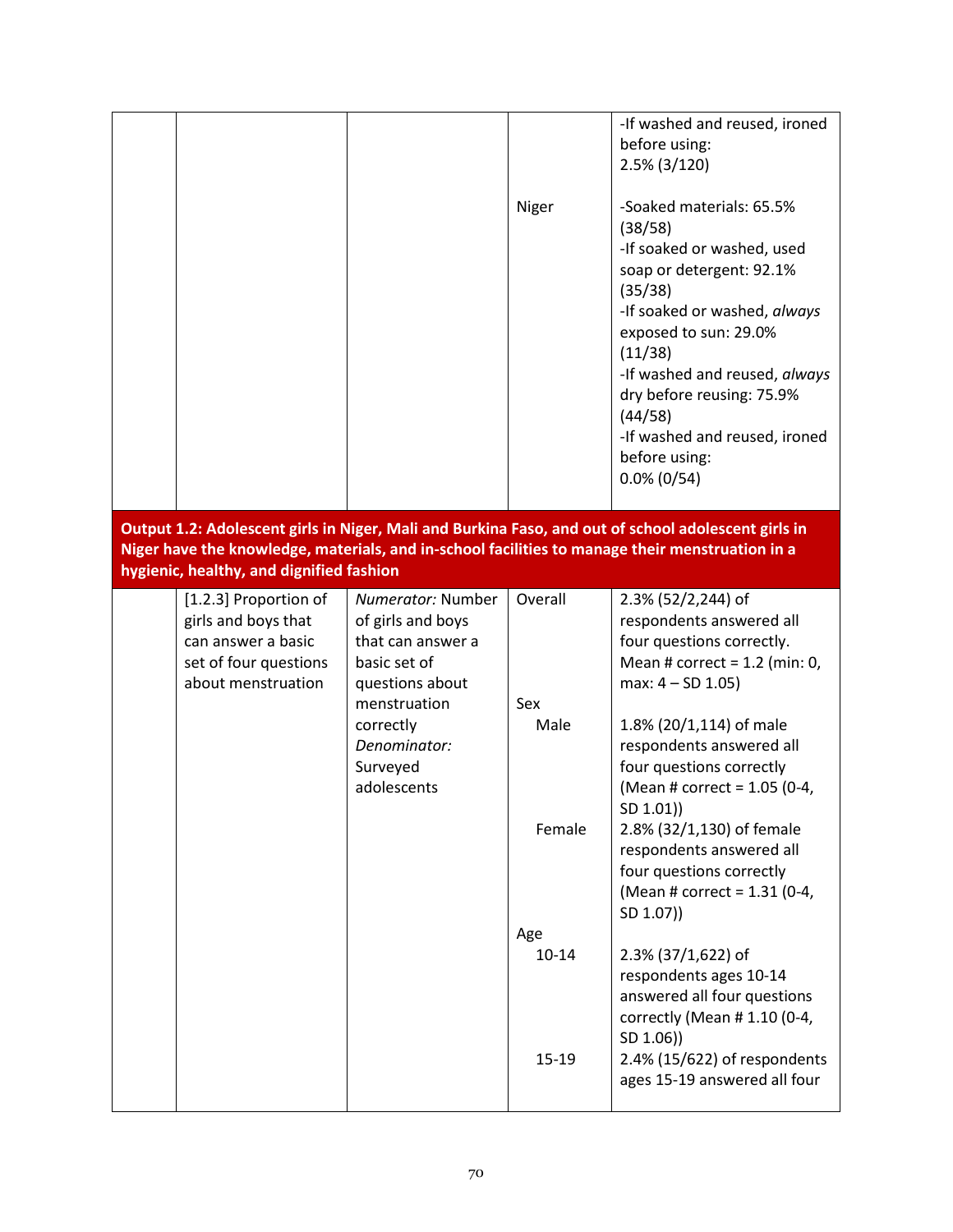|                       |                      |                | questions correctly (Mean #   |
|-----------------------|----------------------|----------------|-------------------------------|
|                       |                      |                | $1.39(0-4, SD 1.00)$          |
|                       |                      | Country        |                               |
|                       |                      | <b>Burkina</b> | 5.5% (37/670) of Burkinabe    |
|                       |                      |                |                               |
|                       |                      | Faso           | respondents answered all      |
|                       |                      |                | four questions correctly      |
|                       |                      |                | (Mean #1.51 (0-4, SD 1.14))   |
|                       |                      | Mali           | 1.2% (9/786) of Malian        |
|                       |                      |                | respondents answered all      |
|                       |                      |                | four questions correctly      |
|                       |                      |                | (Mean #1.03 (0-42, SD 0.97))  |
|                       |                      | Niger          | 0.8% (6/788) of Nigerien      |
|                       |                      |                | respondents answered all      |
|                       |                      |                | four questions correctly      |
|                       |                      |                | (Mean #1.04 (0-4, SD 0.98))   |
|                       |                      |                |                               |
| [1.2.4] Proportion of | Numerator: Number    | Overall        | 27.7% (122/441) of            |
| girls that know how   | of girls that can    |                | postmenarchal girls reported  |
| to hygienically       | answer a set of five |                | they hygienically manage      |
| manage menses         | questions correctly  |                | menses                        |
|                       | about how to         | Age            |                               |
|                       | hygienically manage  | $10 - 14$      | 17.8% (29/163) of             |
|                       | menses               |                | postmenarchal girls ages 10-  |
|                       | Denominator:         |                | 14 reported they hygienically |
|                       | Surveyed female      |                | manage menses                 |
|                       | adolescents          | $15 - 19$      | 33.5% (93/278) of             |
|                       |                      |                | postmenarchal girls ages 15-  |
|                       |                      |                | 19 reported they hygienically |
|                       |                      |                |                               |
|                       |                      |                | manage menses                 |
|                       |                      | Country        |                               |
|                       |                      | <b>Burkina</b> | 26.4% (38/144) of             |
|                       |                      | Faso           | postmenarchal Burkinabe girls |
|                       |                      |                | reported they hygienically    |
|                       |                      |                | manage menses                 |
|                       |                      | Mali           | 27.6% (45/163) of             |
|                       |                      |                | postmenarchal Malian girls    |
|                       |                      |                | reported they hygienically    |
|                       |                      |                | manage menses                 |
|                       |                      | Niger          | 29.1% (39/134) of             |
|                       |                      |                | postmenarchal Nigerienne      |
|                       |                      |                | girls reported they           |
|                       |                      |                |                               |
|                       |                      |                | hygienically manage menses    |
| [1.2.6] Proportion of | Numerator: Number    | Overall        | 43.4% (972/2,240) of          |
| girls and boys that   | of girls and boys    |                | respondents answered          |
| can identify that     | that answer a        |                | correctly                     |
| menstruation is a     | question correctly   | Sex            |                               |
| normal biological     | regarding that       | Male           | 37.1% (413/1,112) of males    |
| function of the       | menstruation is a    |                | answered correctly            |
| female body           | normal biological    | Female         |                               |